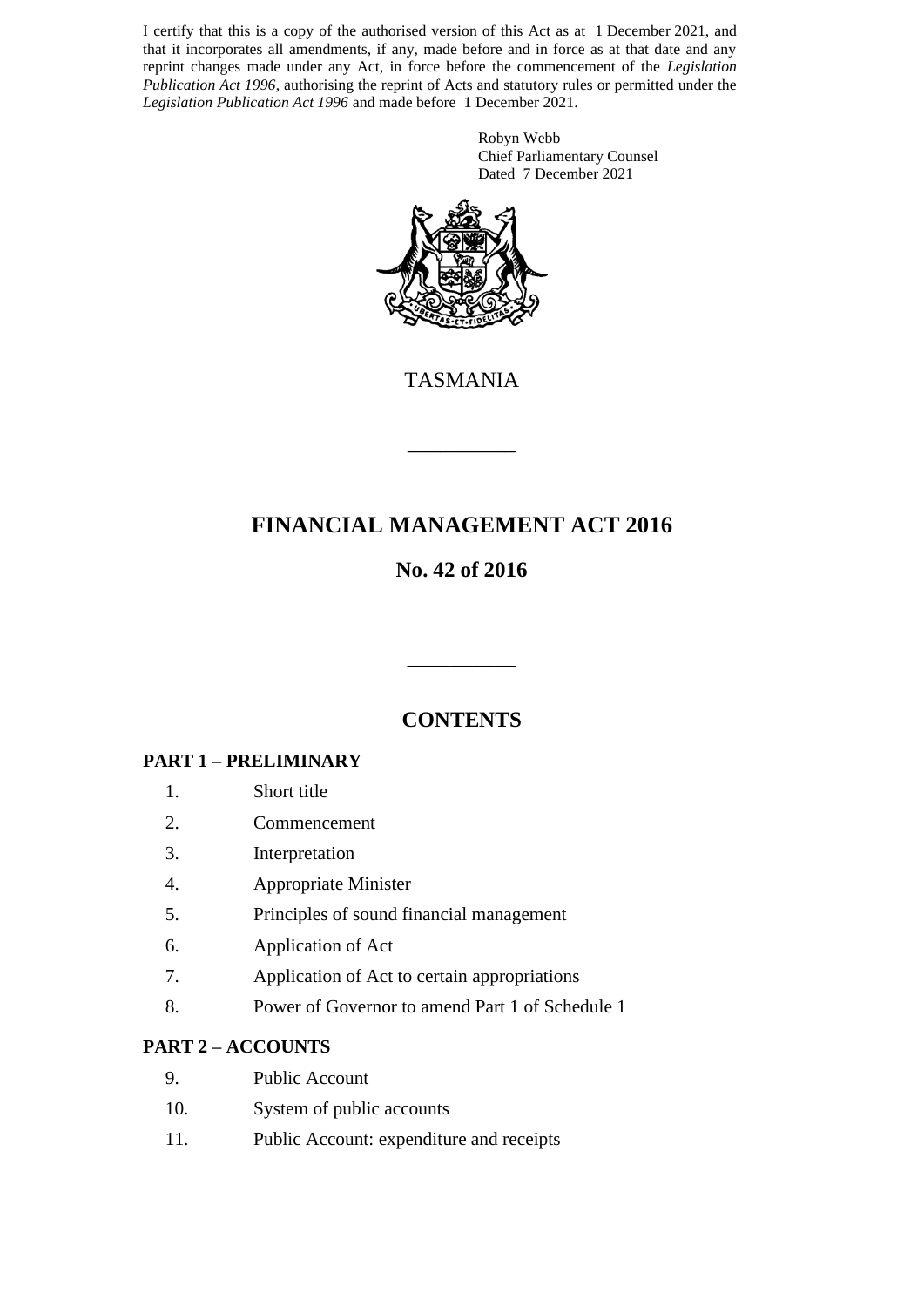- 12. Other money collected to be credited to Public Account
- 13. Authorised deposit-taking institution accounts
- 14. Treasurer may approve overdraft
- 15. All money to be paid to authorised deposit-taking institution account
- 16. Agency accounts
- 17. Establishment of Specific Purpose Accounts
- 18. Agency Trust Accounts

### **PART 3 – FUNDS MANAGEMENT**

| 19.                                     | Supporting statements in respect of Bills for Appropriation Acts |  |  |  |  |  |
|-----------------------------------------|------------------------------------------------------------------|--|--|--|--|--|
| 20.                                     | Transfer of appropriations of Public Account                     |  |  |  |  |  |
| 21.                                     | Treasurer's Reserve                                              |  |  |  |  |  |
| 22.                                     | Variation of appropriations for Commonwealth grants              |  |  |  |  |  |
| 23.                                     | Rollover of unexpended balance of an appropriation               |  |  |  |  |  |
| 24.                                     | Supplementary estimates                                          |  |  |  |  |  |
| 25.                                     | Authority for expenditure                                        |  |  |  |  |  |
| 26.                                     | Application out of Public Account for advances to Agencies, &c.  |  |  |  |  |  |
| 27.                                     | Power of Treasurer to meet current and accruing requirements     |  |  |  |  |  |
| 28.                                     | Treasurer's expenditure control authority                        |  |  |  |  |  |
| 29.                                     | Temporary borrowing pending receipts                             |  |  |  |  |  |
| 30.                                     | Governor's authority for emergency expenditure                   |  |  |  |  |  |
| 31.                                     | <b>Investment of funds of Public Account</b>                     |  |  |  |  |  |
| <b>PART 4 – ACCOUNTABLE AUTHORITIES</b> |                                                                  |  |  |  |  |  |
| 32.                                     | Accountable authority responsible to Minister                    |  |  |  |  |  |
|                                         |                                                                  |  |  |  |  |  |

- 33. Delegation by accountable authority
- 34. Accountable authority responsibilities

### **PART 5 – REPORTS**

#### *Division 1 – Treasurer's reports*

- 35. Treasurer's September quarterly report
- 36. Treasurer's revised estimates report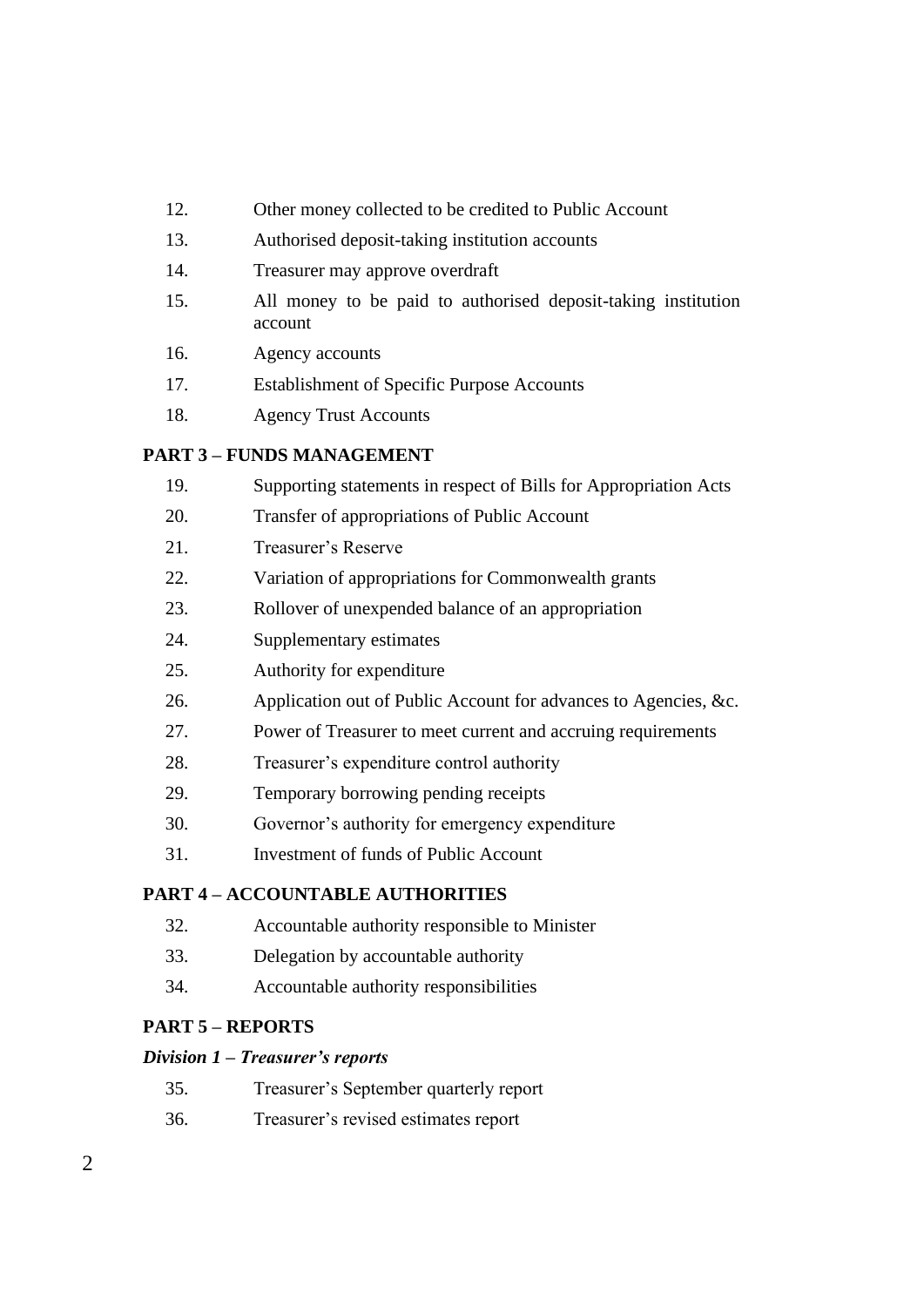- 37. Treasurer's December quarterly report
- 38. Treasurer's March quarterly report
- 39. Treasurer's preliminary outcomes report
- 40. Treasurer's annual financial report
- 41. Tabling of Treasurer's annual financial report

#### *Division 2 – Annual reports by Agencies*

- 42. Reports by Agencies
- 43. Power to fix special financial year
- 44. Tabling of reports of accountable authorities

#### *Division 3 – Reporting on abolition of Agencies*

- 45. Purpose of Division
- 46. Reporting on abolition of Agency
- 47. Content of final report
- 48. Reporting officers entitled to reasonable assistance and facilities and access to accounts
- 49. Reporting officers to submit financial statements and information to Auditor-General

#### **PART 6 – MISCELLANEOUS**

- 51. Treasurer's Instructions
- 52. Power to borrow money
- 53. Investment and borrowing powers
- 54. Indemnities and guarantees
- 55. Ex gratia payments
- 56. Write-off of debts, &c.
- 57. Prosecution for offences
- 58. Copies of orders to be forwarded to Auditor-General
- 59. Regulations
- 60. Administration of Act
- 61. Savings and transitional provisions
- 62. Legislation repealed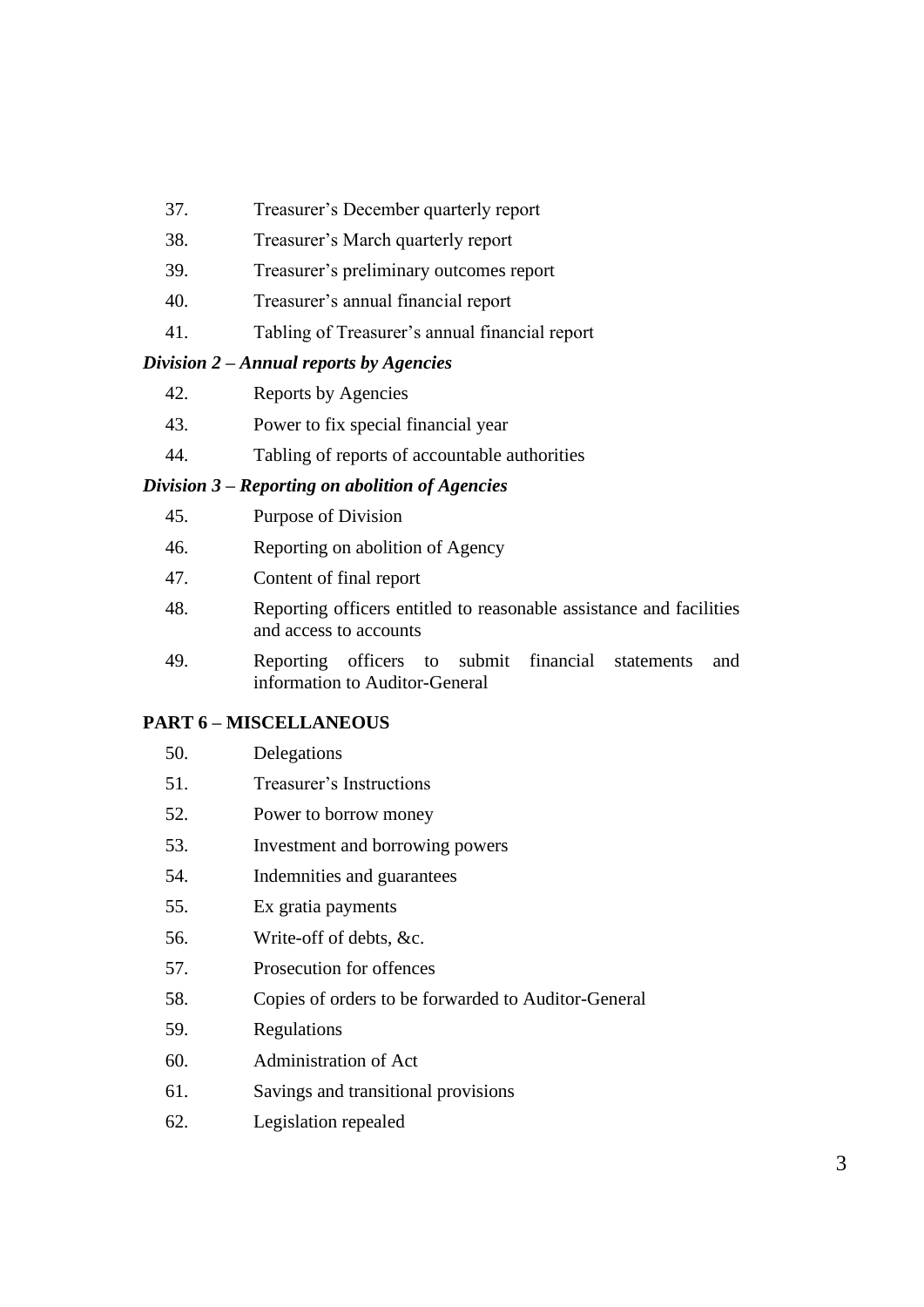- 63. Legislation rescinded
- 64. Legislation revoked

**SCHEDULE 1 – GENERAL GOVERNMENT SECTOR AGENCIES**

**SCHEDULE 2 – SAVINGS AND TRANSITIONAL PROVISIONS**

**SCHEDULE 3 – LEGISLATION REPEALED**

**SCHEDULE 4 – LEGISLATION RESCINDED**

**SCHEDULE 5 – LEGISLATION REVOKED**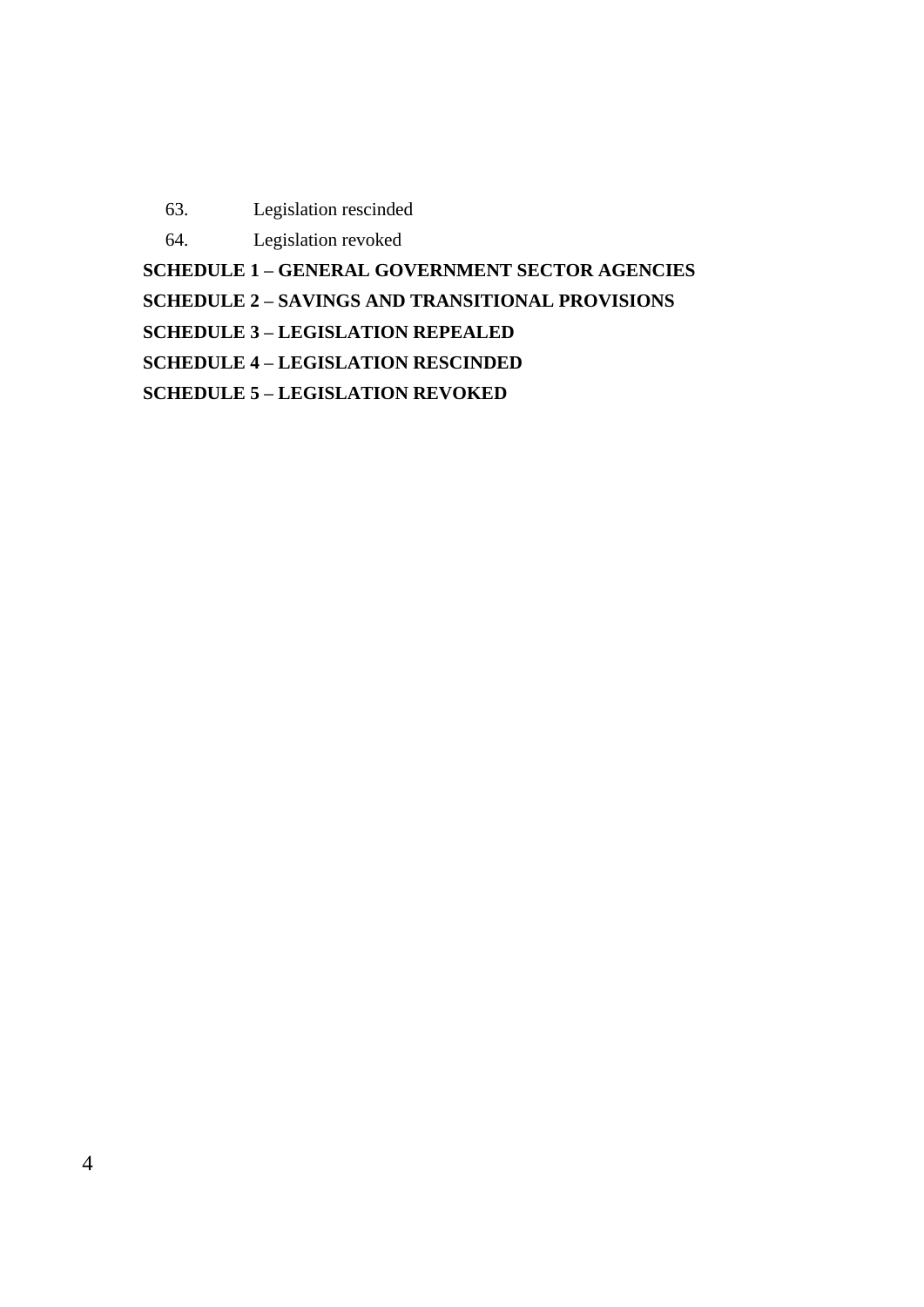

# **FINANCIAL MANAGEMENT ACT 2016**

### **No. 42 of 2016**

**An Act to provide for the management of the public finances of the State of Tasmania in an economical, efficient and effective manner consistent with contemporary accounting standards and financial practices and to make provision for, and with respect to, the Public Account of the State, and to repeal the** *Financial Management and Audit Act 1990* **and the** *Public Account Act 1986* **and various other legislative instruments**

**[Royal Assent 17 October 2016]**

Be it enacted by Her Excellency the Governor of Tasmania, by and with the advice and consent of the Legislative Council and House of Assembly, in Parliament assembled, as follows: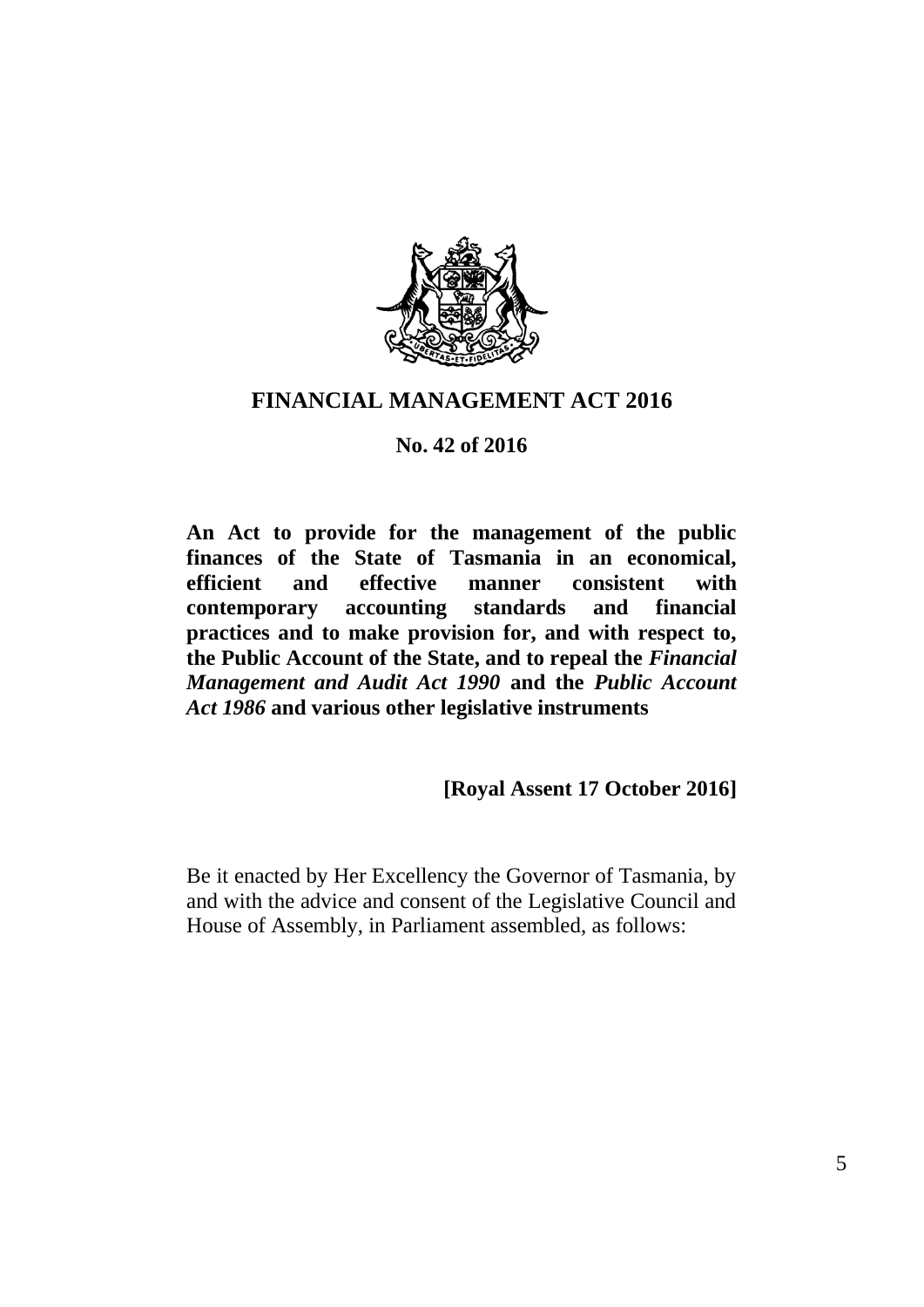## **PART 1 – PRELIMINARY**

### **1. Short title**

This Act may be cited as the *Financial Management Act 2016*.

#### **2. Commencement**

This Act commences on a day to be proclaimed.

#### **3. Interpretation**

In this Act, unless the contrary intention appears –

*abolition* of an Agency means –

- (a) the abolition of the Agency; or
- (b) the amalgamation of the Agency with one or more Agencies; or
- (c) the division of the Agency into 2 or more Agencies;

*accountable authority* means a person from time to time holding or acting in –

> (a) a position specified in Column 2 of Part 1 or 2 of Schedule 1, opposite an Agency specified in Column 1 of that Part of the Schedule; or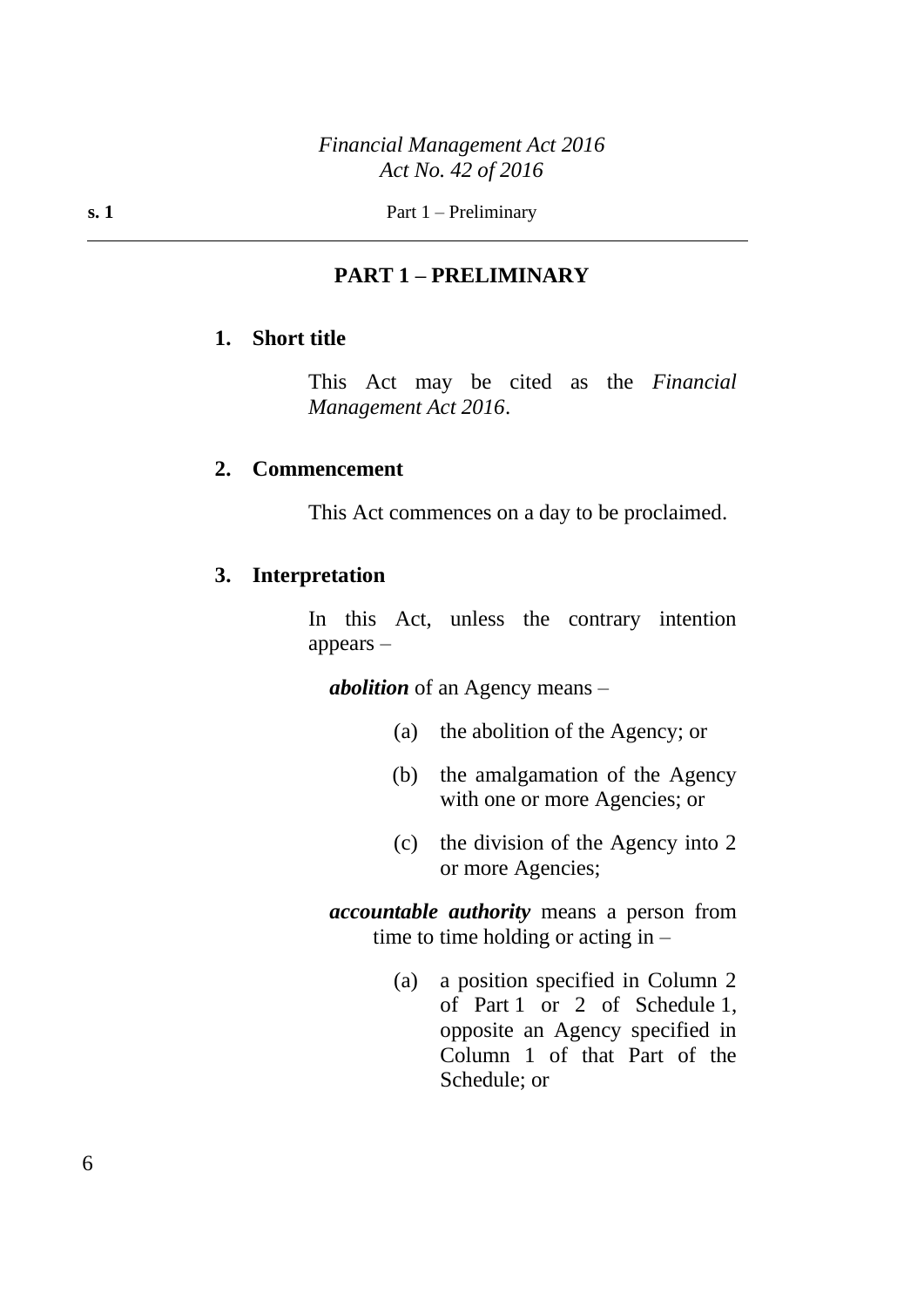### *Financial Management Act 2016 Act No. 42 of 2016*

#### Part 1 – Preliminary **s. 3**

(b) the position of a person specified in an order under section 6(3) to be the accountable authority in relation to an entity;

#### *accounts* means –

- (a) records, however compiled, recorded or stored, of transactions in respect of money, or other property, expressed in monetary units or, in the case of property, expressed in monetary units or other units of measurement; and
- (b) any books, documents, writing, monetary forms, abstracts, vouchers and other records of any kind from which records mentioned in paragraph (a) have been compiled;
- *Agency* means a Government department, State authority, body, organisation, or office, that is specified in Column 1 of Part 1 or 2 of Schedule 1;
- *Agency Trust Account* means an Agency Trust Account established under section 18;
- *appropriate Minister* see section 4;
- *Appropriation Act* means an Act which authorises the issue and application of any money from the Public Account to meet –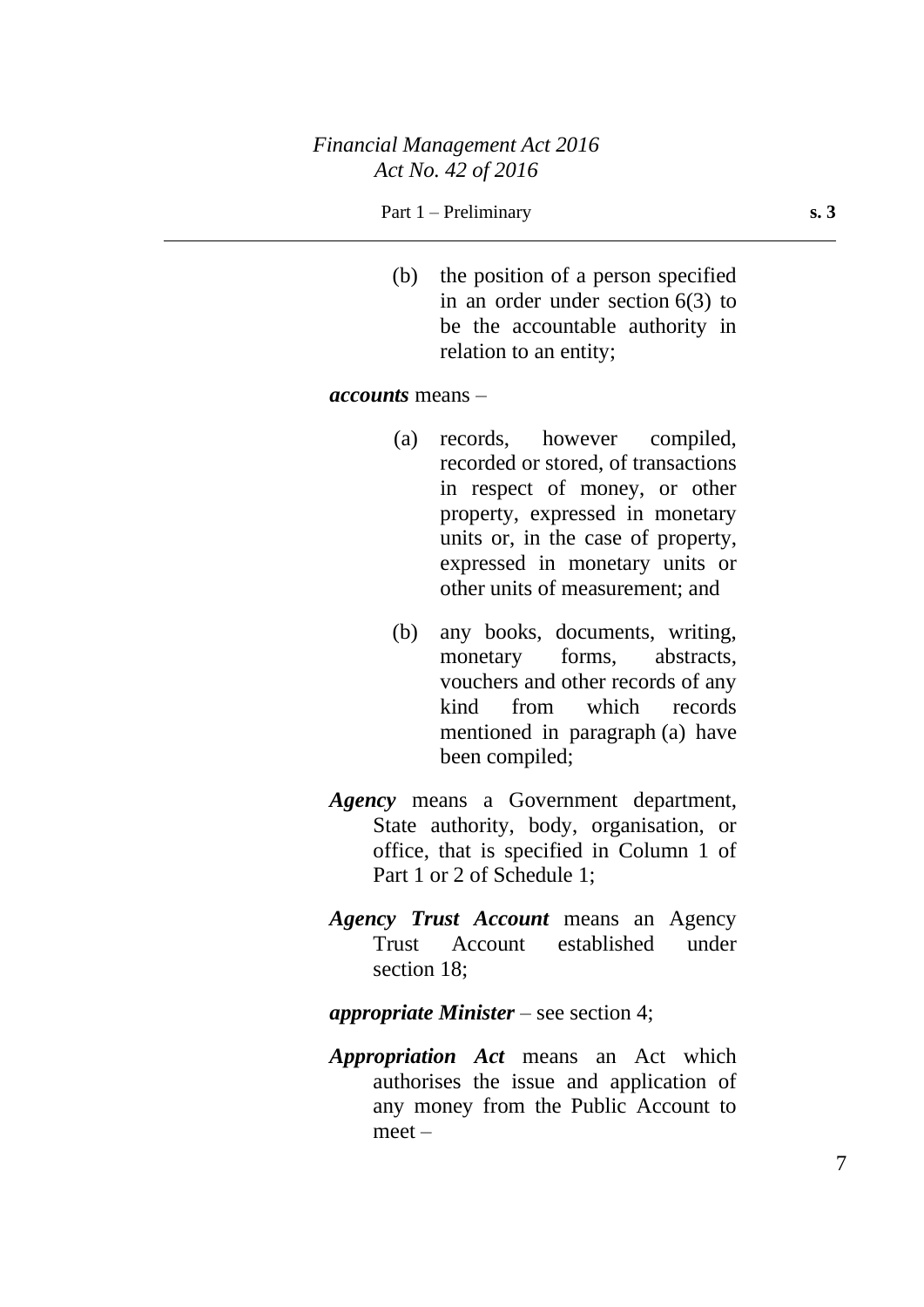### *Financial Management Act 2016 Act No. 42 of 2016*

#### **s. 3** Part  $1 -$  Preliminary

- (a) the cost of the ordinary annual services of the Government; or
- (b) expenditure on public works or the acquisition of any property required for public purposes; or
- (c) the making of a loan authorised by law;
- *Auditor-General* means a person holding the office of Auditor-General by virtue of section 9 of the *Audit Act 2008*;
- *Australian Accounting Standards* means the standards made, or formulated, from time to time by the Australian Accounting Standards Board;
- *Australian Accounting Standards Board* means the body of that name continued in existence under the *Australian Securities and Investments Commission Act 2001* of the Commonwealth;

#### *Budget Papers* means –

- (a) the speech, introducing an Appropriation Bill for a financial year, given by the Minister who introduces the Bill into the House of Assembly; and
- (b) the papers that are tabled in Parliament in connection with that Bill;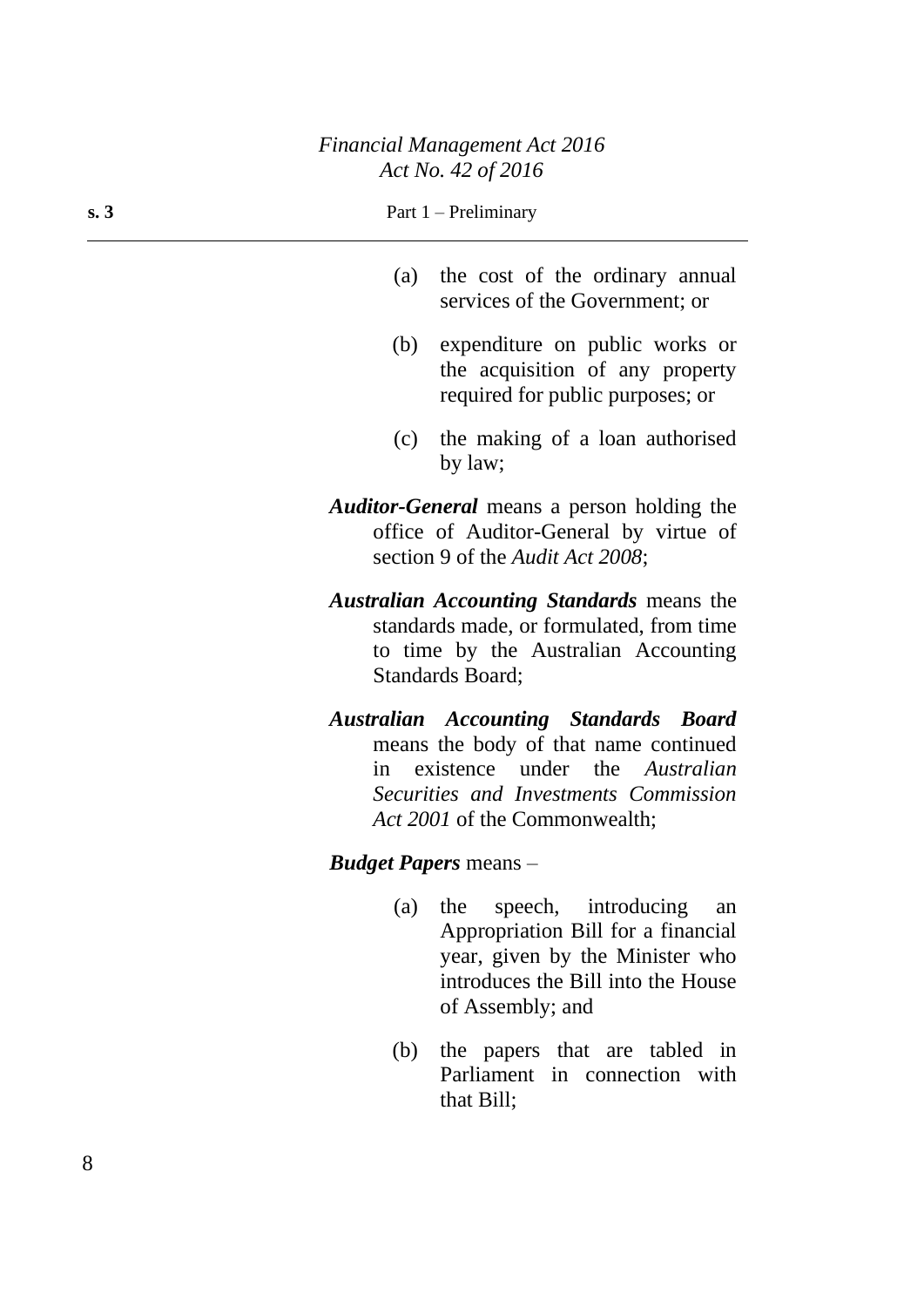#### *entity* includes –

- (a) a Government Business Enterprise; and
- (b) a State-owned Company; and
- (c) a State authority that is not a Government Business Enterprise; and
- (d) the council or board (however designated) of, or for, a corporation, body of persons, or institution, that is or are appointed by the Governor or a Minister of the Crown –

but does not include an Agency specified in Part 1 or 2 of Schedule 1;

*final report* means a report prepared and submitted under section 46(3)(b);

#### *financial year* –

- (a) means a period of 12 months ending on 30 June in any year; or
- (b) if an Agency is required by any written law, or a direction given under section 43, to maintain financial records for any other period of 12 months, means, in relation to that Agency, that other period;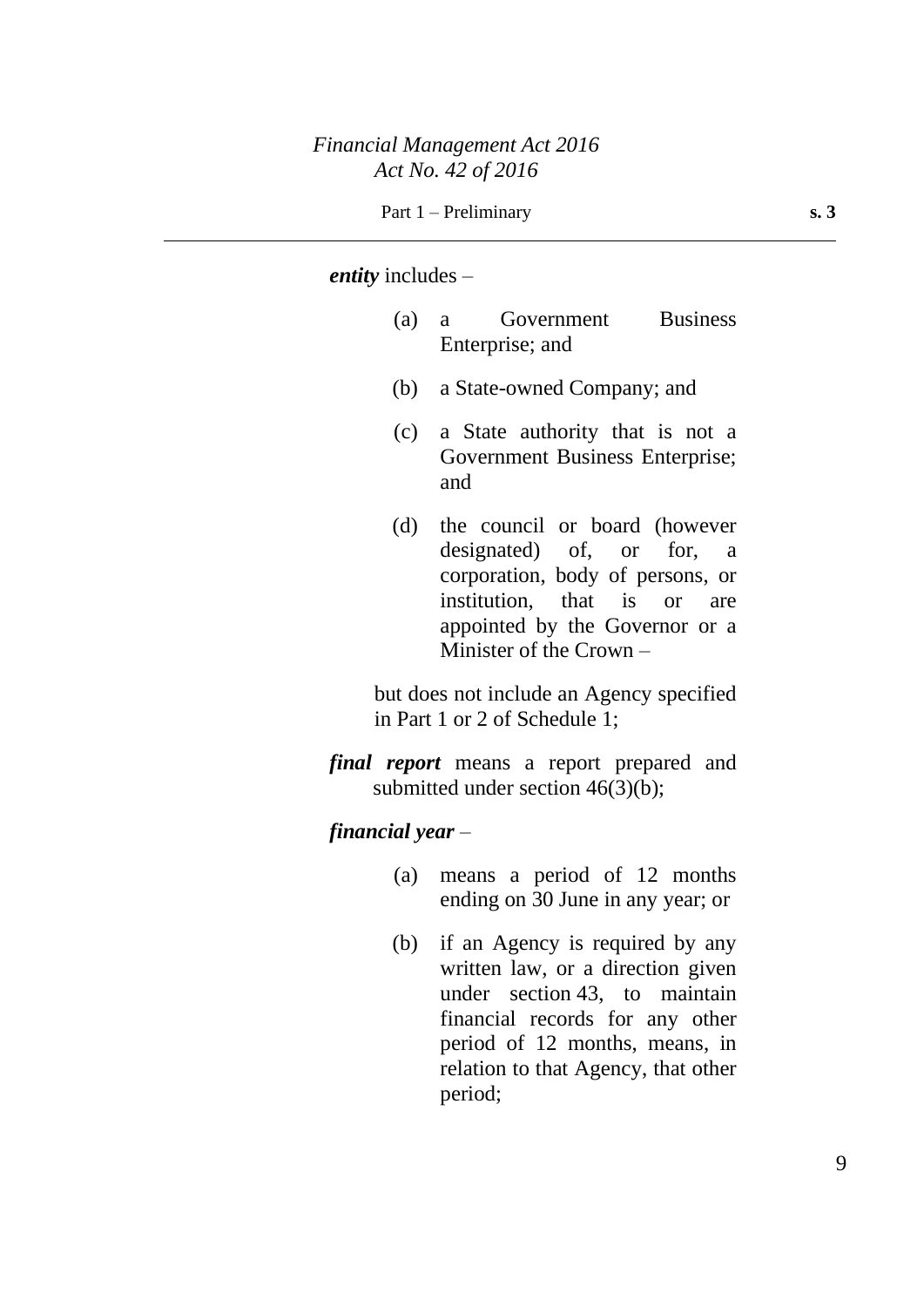*General Government Sector* means the Agencies referred to in Column 1 of Part 1 or 2 of Schedule 1;

- *generally accepted accounting principles* means the standard framework for financial reporting that is established in accordance with –
	- (a) the Australian Accounting Standards; and
	- (b) other requirements issued by the Australian Accounting Standards Board;
- *Government Business Enterprise* means a statutory authority specified in Schedule 1 to the *Government Business Enterprises Act 1995*;
- *Government Finance Statistics* means the Government Finance Statistics as established by the Australian Bureau of Statistics:

*officer* means a person who is –

- (a) a State Service officer or State Service employee; or
- (b) employed
	- (i) by or in an Agency; or
	- (ii) by the Governor-in-Council pursuant to the royal prerogative or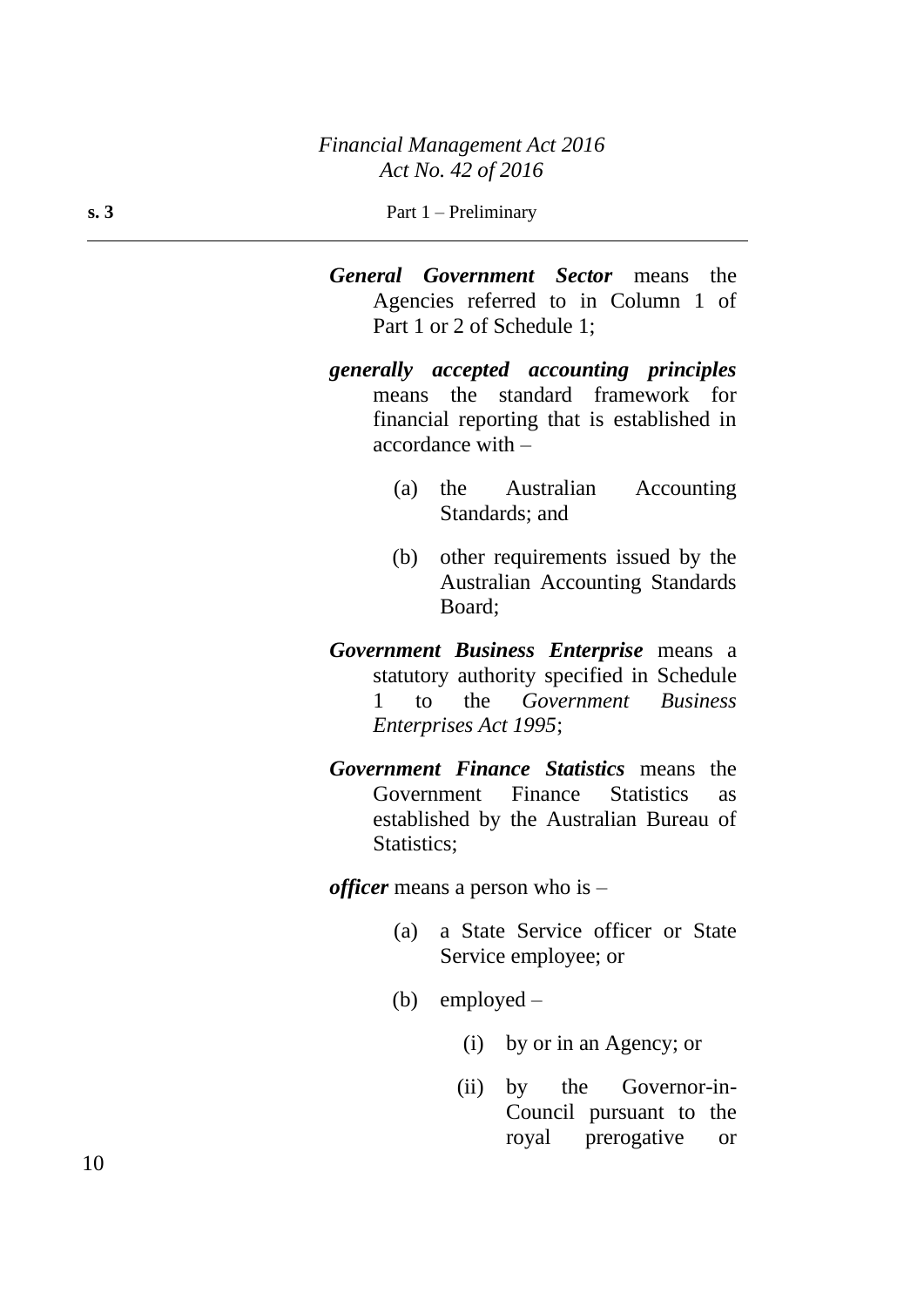### *Financial Management Act 2016 Act No. 42 of 2016*

Part 1 – Preliminary **s. 3** 

pursuant to any written law; or

(iii) for the purposes of an Agency pursuant to any written law –

whether that person is employed under a contract of service or a contract for service and whether or not that person receives any remuneration for the employment;

- *other money* means money collected, received or held by the State or an Agency for, or on behalf of, a person other than the State or an Agency;
- *other property* means property that is held by the State or an Agency for, or on behalf of, a person other than the State or an Agency;
- *Public Account* means the Public Account referred to in section 9;
- *public money* means money collected, received or held by any person for, or on behalf of, the State or an Agency;
- *public property* means all property, other than public money, held by a person for, or on behalf of, the State or an Agency;
- *regulations* means regulations made and in force under this Act;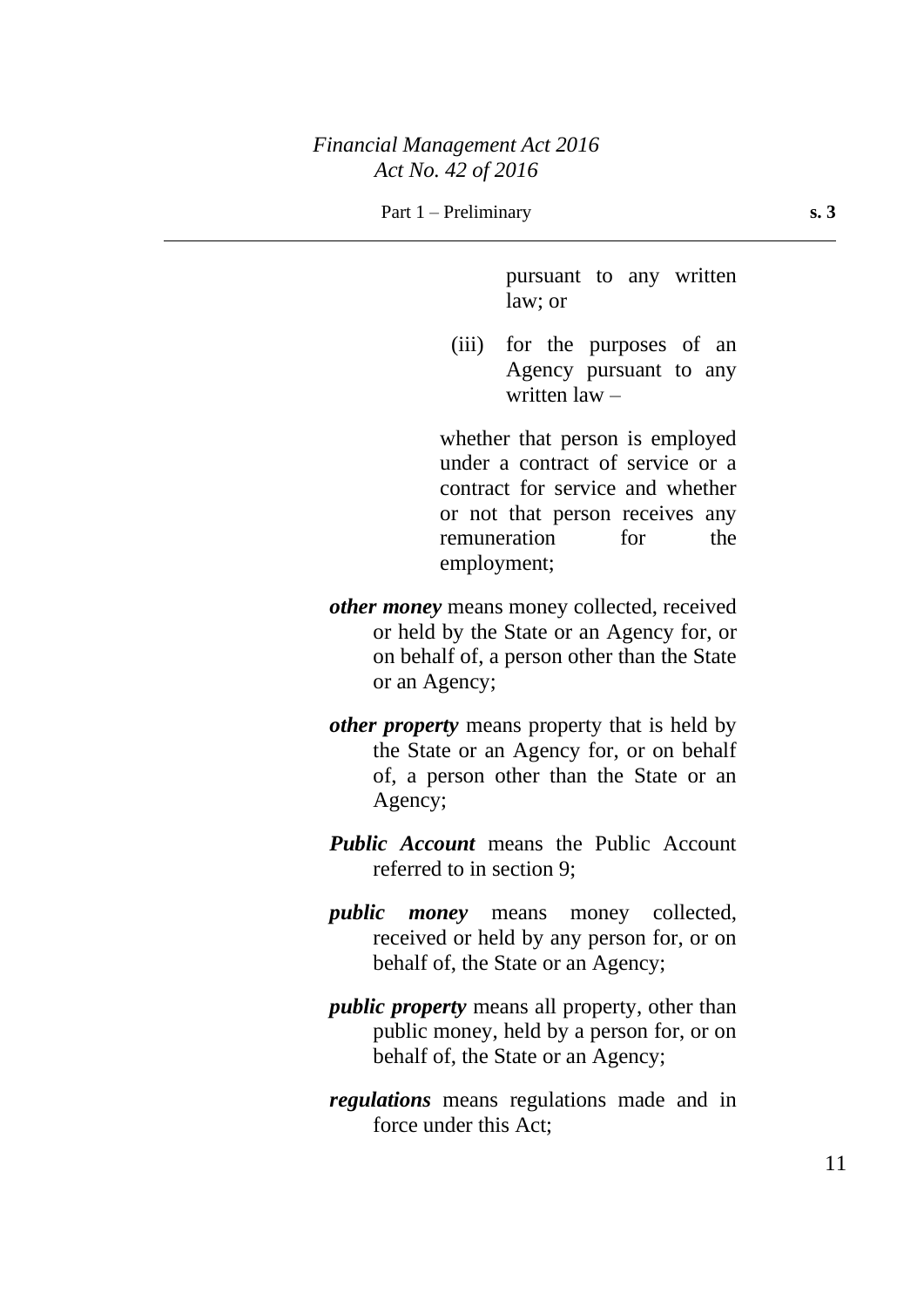*reporting officer* means a person appointed by the Treasurer under section 46(1);

*Secretary* means the Secretary of the department responsible for the administration of this Act;

*Specific Purpose Account* means a Specific Purpose Account established under section  $17(1)$ ;

*State authority* means any body or authority, whether incorporated or not, that is –

- (a) established or constituted under a written law or under the royal prerogative; and
- (b) a body, or authority, which, or of which the governing authority, wholly or partly comprises a person, or persons, appointed by the Governor, a Minister or another State authority;
- *State-owned Company* means a company incorporated under the Corporations Act which is controlled by  $-$ 
	- (a) the State; or
	- (b) a State authority; or
	- (c) another company which is itself controlled by the State or a State authority;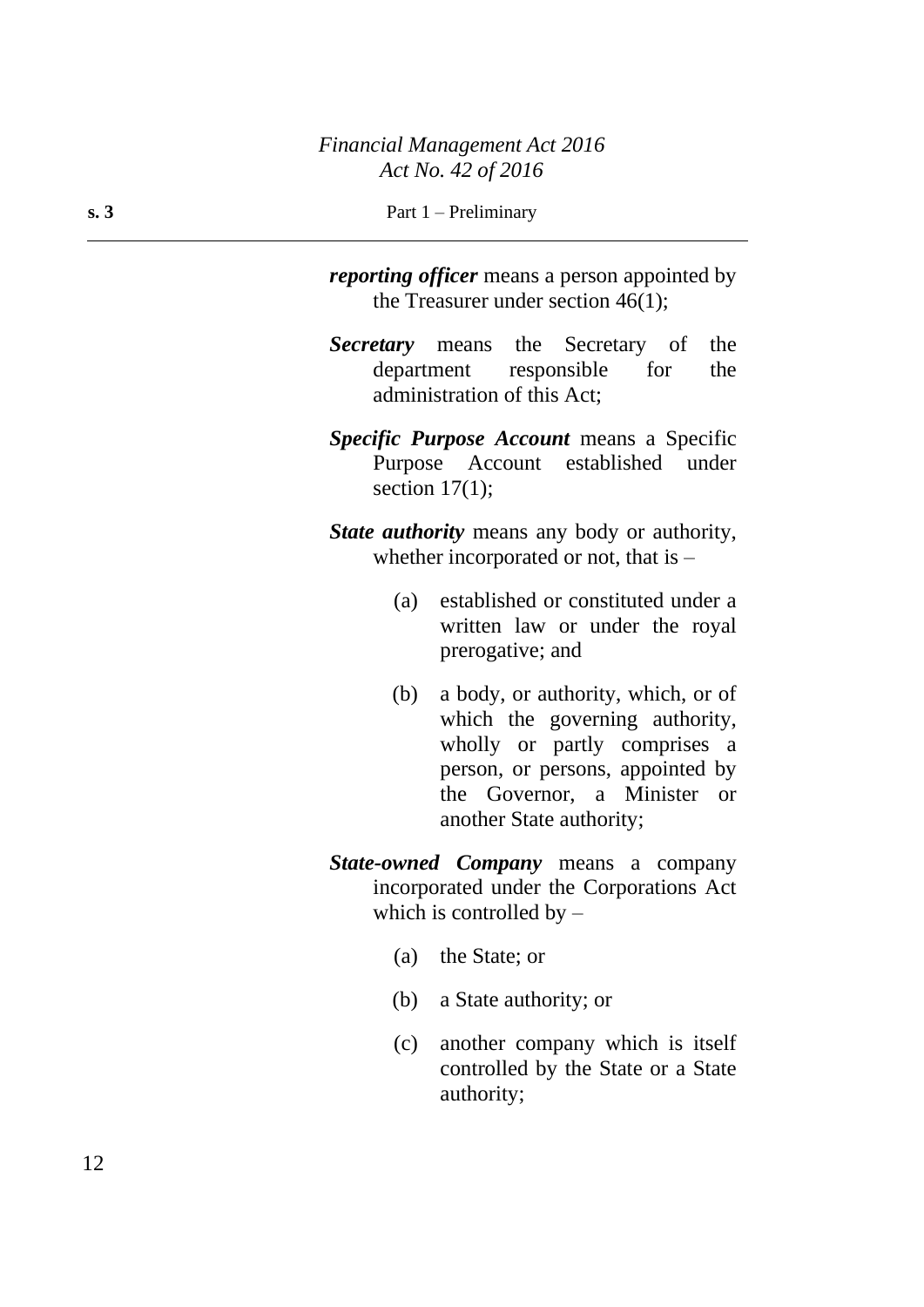*Treasurer's annual financial report* means the annual financial report prepared by the Treasurer under section 40;

*Treasurer's expenditure control authority* means a Treasurer's expenditure control authority referred to in section 28;

*Treasurer's Instructions* means instructions issued by the Treasurer under section 51;

*written law* means –

- (a) an Act passed by the Parliament of Tasmania and for the time being in force; and
- (b) all subordinate legislation for the time being in force under any such Act; and
- (c) any directions given under this Act; and
- (d) any Treasurer's Instructions.

### **4. Appropriate Minister**

- (1) Subject to this section, for the purposes of this Act, the appropriate Minister in relation to an Agency is the Minister for the time being responsible for the administration of that Agency.
- (2) If more than one Minister has responsibility for the administration of an Agency, a reference in a provision of this Act to the appropriate Minister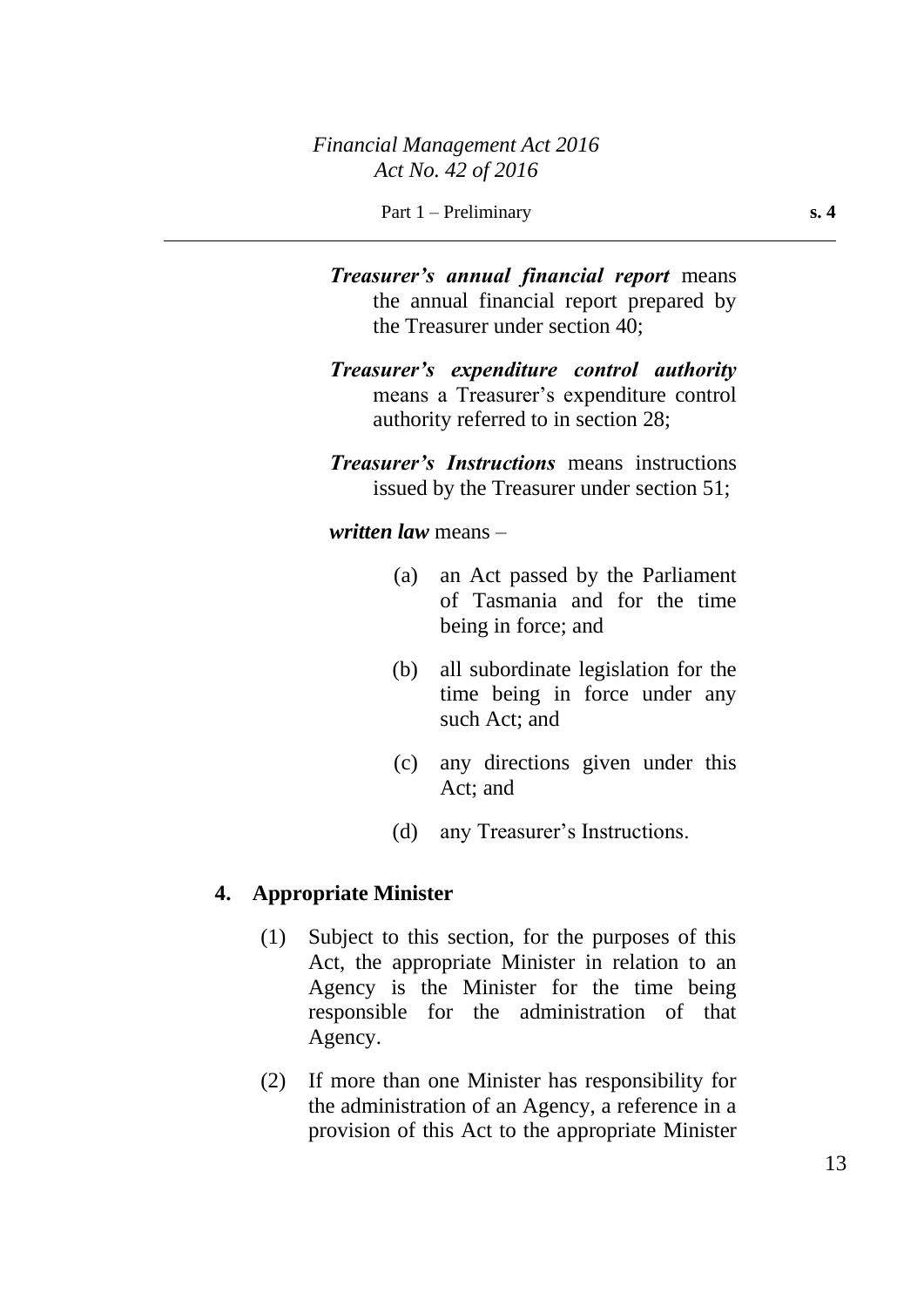is to be taken, in so far as the provision applies to an activity, of that Agency, for which one of those Ministers has responsibility, to be a reference to that Minister.

- (3) A reference in this Act to the appropriate Minister in relation to an Agency is to be taken to be, if the Agency is  $-$ 
	- (a) the Legislative Council a reference to the President of the Legislative Council; or
	- (b) the House of Assembly a reference to the Speaker of the House of Assembly; or
	- (c) the Legislature-General a reference to the President and the Speaker acting jointly; or
	- (d) the Office of the Governor a reference to the Minister administering the *Governor of Tasmania Act 1982*.
- (4) If there is doubt as to who is the Minister who has responsibility for the administration of an activity, the Treasurer is to determine who is to be the appropriate Minister in relation to that activity.

### **5. Principles of sound financial management**

(1) An accountable authority must, as far as is practicable, undertake the financial management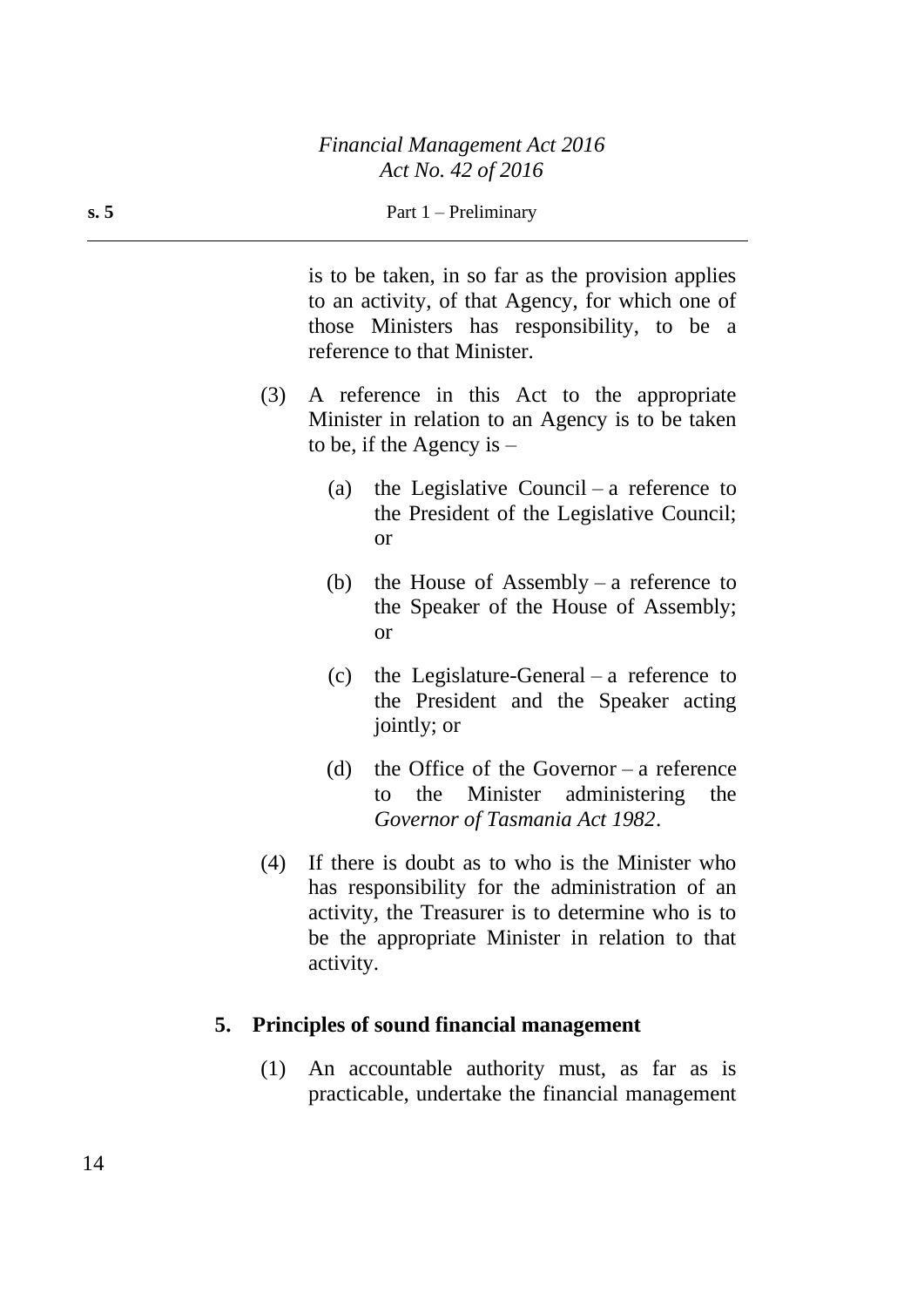of an Agency in a manner that is consistent with the principles of sound fiscal management.

- (2) In respect of the financial management of the State, the Government is to have regard to the principles of sound fiscal management.
- (3) The principles of sound fiscal management are the principles defined in the Charter of Budget Responsibility set out in the *Charter of Budget Responsibility Act 2007*.

### **6. Application of Act**

- (1) The provisions of this Act apply to Agencies specified in Column 1 of Part 1 or 2 of Schedule 1.
- (2) The Treasurer may, by order, determine that this Act, or any specified provision of this Act, does not apply to an Agency, or to an organisation forming part of an Agency, specified in the order.
- (3) The Treasurer may, by order
	- (a) determine that this Act, or any specified provision of this Act, applies to an entity –
		- (i) that is not specified in Part 1 or 2 of Schedule 1; and
		- (ii) that is not a Government Business Enterprise or a Stateowned Company; and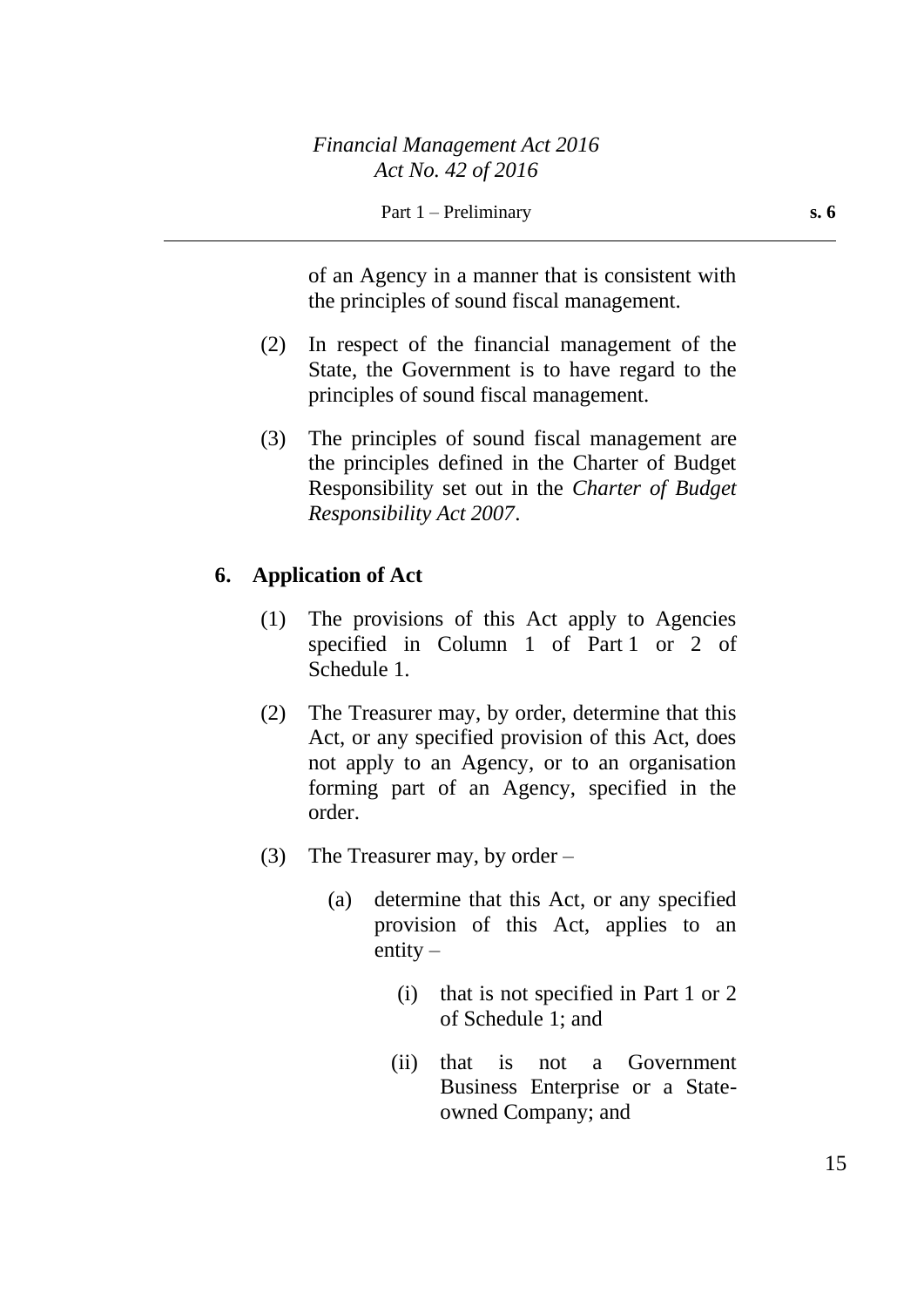- **s. 6** Part 1 Preliminary
	- (b) determine who is to be the accountable authority for that entity.
	- (4) An order made under subsection (2) or (3) may be expressed to be in force for a period specified in the order, in which case the order is in force for the period so specified and then ceases to have effect.
	- (5) The provisions of sections  $47(3)$ ,  $(3A)$ ,  $(4)$ ,  $(5)$ , (6) and (7) of the *Acts Interpretation Act 1931* apply to an order made under subsection (2) or (3) in the same manner as they apply to regulations.
	- (6) If the enabling Act of an entity in respect of which an order has been made under subsection (3) contains provisions in respect of the financial management of the entity –
		- (a) those provisions are suspended during the period that the entity is subject to this Act, unless the Treasurer determines otherwise; or
		- (b) if the Treasurer determines that only some of those provisions are to be suspended, those provisions are suspended during the period that the entity is subject to this Act.
	- (7) If the enabling Act of an Agency specified in Schedule 1 contains provisions in respect of the financial management of the Agency –
		- (a) those provisions are suspended, unless the Treasurer determines otherwise; or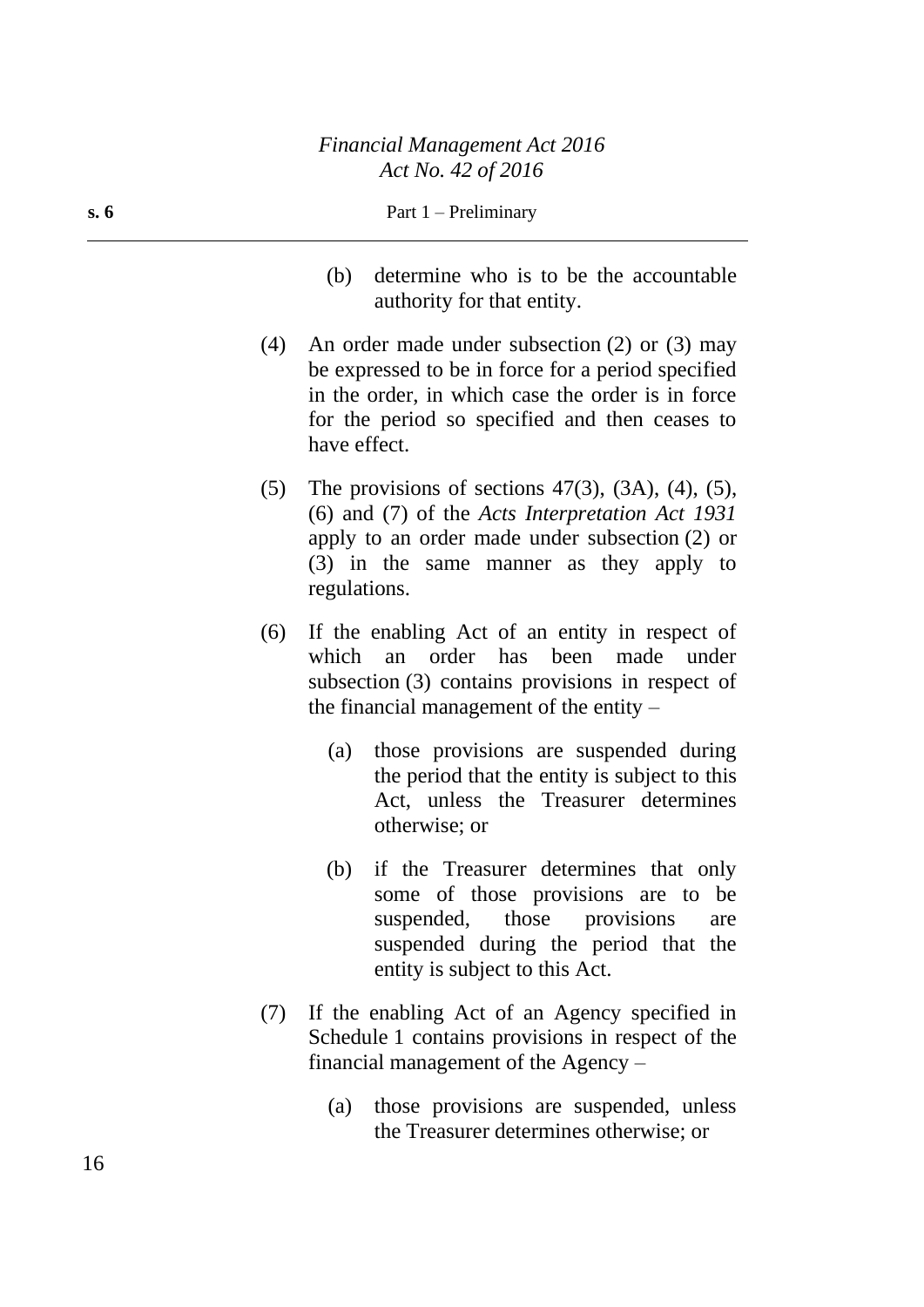- (b) if the Treasurer determines that only some of those provisions are to be suspended, those provisions are suspended.
- (8) Nothing in this Act limits the application of Part IV of the *Constitution Act 1934* or the powers of the House of Assembly and the Legislative Council that are described in that Part.

## **7. Application of Act to certain appropriations**

- (1) The provisions of this Act are in addition to, and not in derogation from, the provisions of the *Financial Agreement Act 1994* and this Act is to be construed accordingly.
- (2) Nothing in this Act authorises
	- (a) the commencement of a public work contrary to section 16 of the *Public Works Committee Act 1914*; or
	- (b) the commencement or continuation of any other work or undertaking contrary to any enactment requiring the specific authority of Parliament for that work or undertaking.

### **8. Power of Governor to amend Part 1 of Schedule 1**

- (1) The Governor may, by order, amend Column 1 of Part 1 of Schedule 1 –
	- (a) by omitting the name of an Agency; or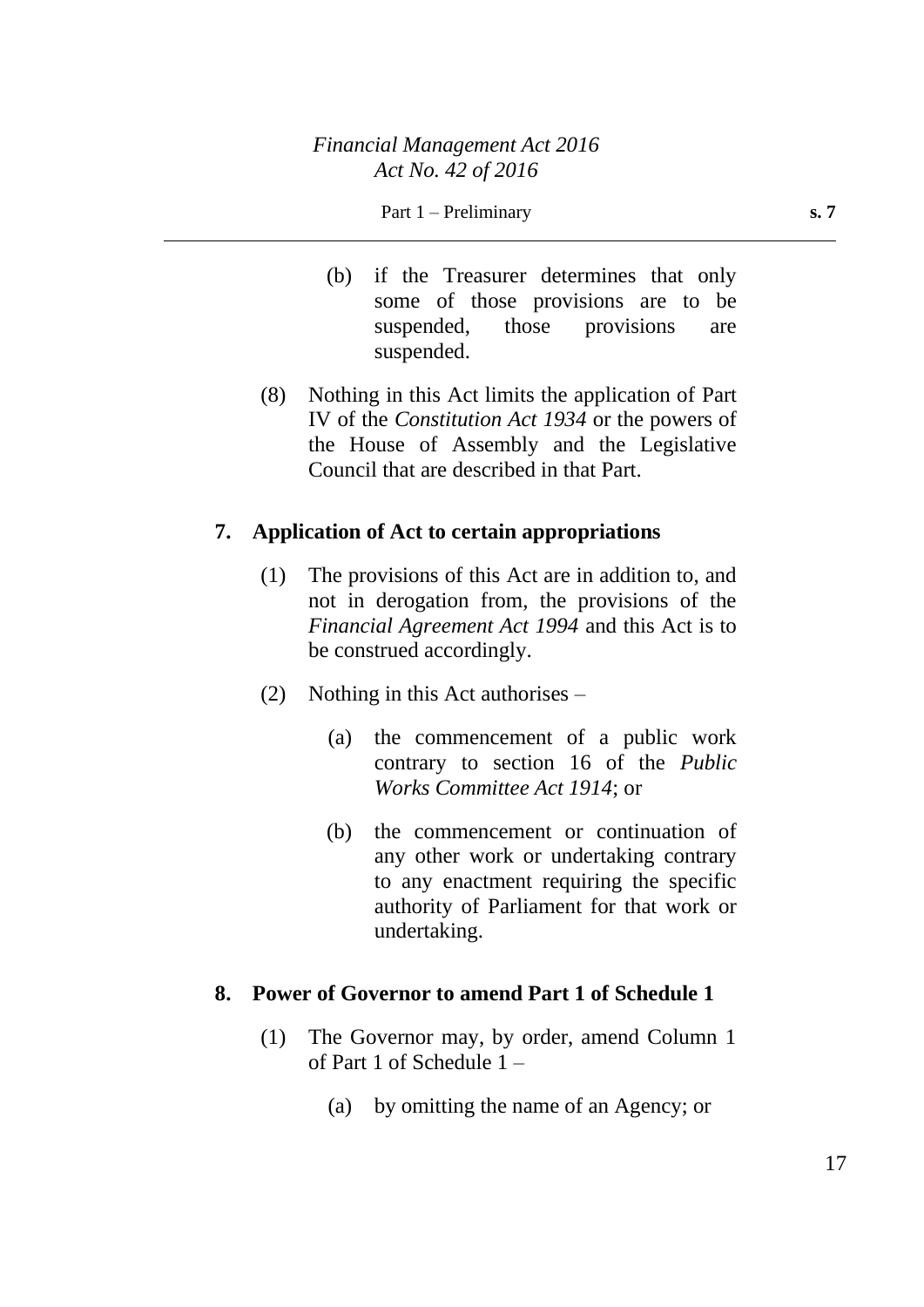| s. 8 | Part $1$ – Preliminary                                                                                           |
|------|------------------------------------------------------------------------------------------------------------------|
|      | (b) by inserting the name of another Agency,<br>other than an Agency specified in Part 2<br>of that Schedule; or |

- (c) if the name of any Agency specified in Part 1 of Schedule 1 is changed, by omitting the name of that Agency and inserting its new name.
- (2) The Governor may, by order, amend Column 2 of Part 1 of Schedule 1 by inserting, opposite the name of an Agency, the title or other description of an office or by omitting or amending that title or other description.
- (3) The Governor may, by order, omit Part 1 of Schedule 1 and substitute a new Part 1.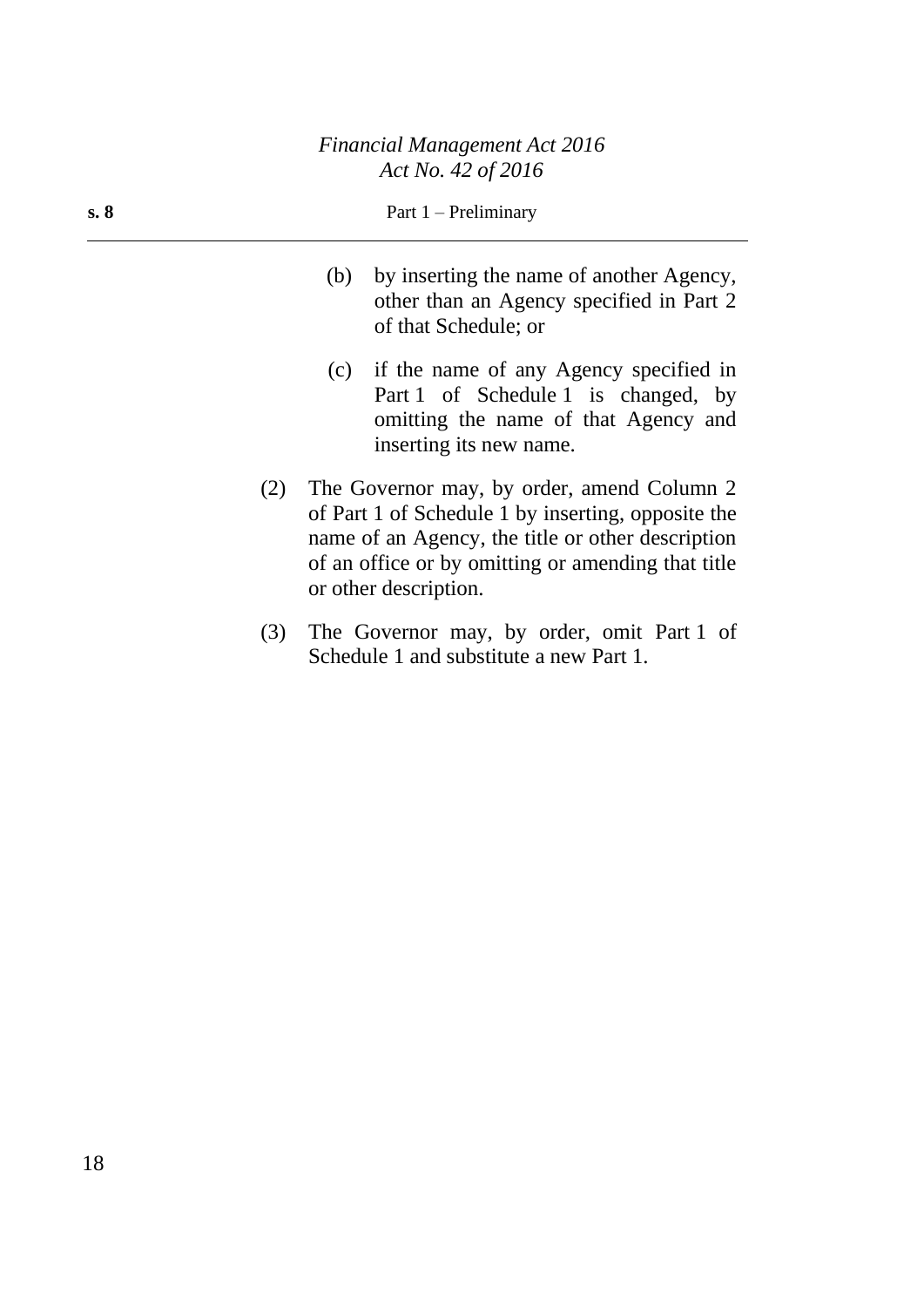## **PART 2 – ACCOUNTS**

## **9. Public Account**

For the purposes of this Act, the Public Account of the State comprises –

- (a) receipts of, and expenditure from, the General Government Sector, that do not form part of a Specific Purpose Account or an Agency Trust Account; and
- (b) any Specific Purpose Accounts established under section 17.

#### **10. System of public accounts**

- (1) The Treasurer must keep accounts of all transactions affecting the Public Account.
- (2) The system of accounting for all transactions affecting the Public Account is to be based on –
	- (a) generally accepted accounting principles; or
	- (b) Government Finance Statistics.

### **11. Public Account: expenditure and receipts**

(1) The Treasurer must properly record all expenditure from the Public Account.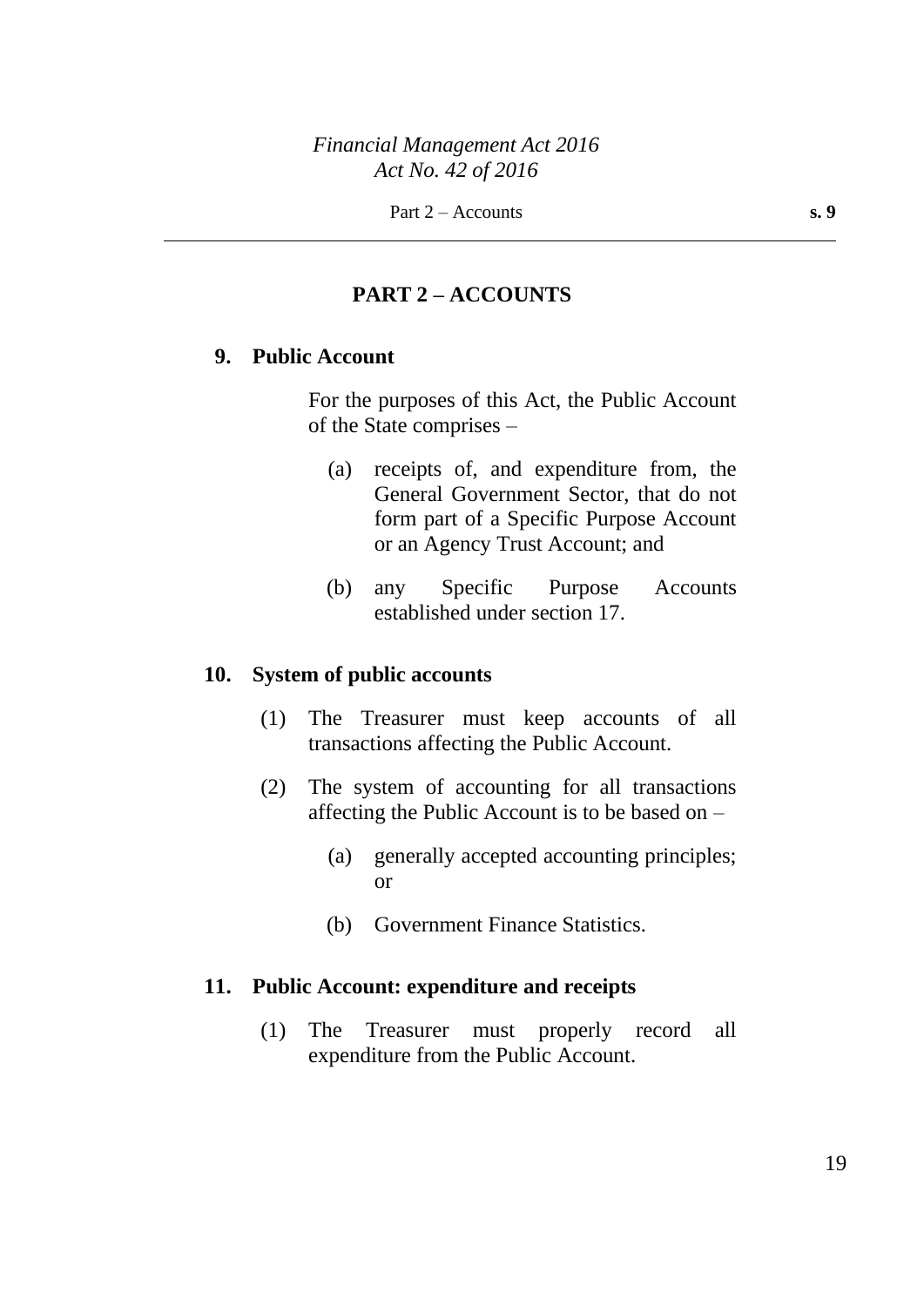- (2) An officer must not draw money from the Public Account except under the authority of this Act or some other Act.
- (3) Every appropriation out of the Public Account for any financial year lapses and ceases to have effect for any purpose at the close of that year.
- (4) The Treasurer may cause to be opened the accounts he or she considers necessary for the purpose of recording transactions in connection with the Public Account.
- (5) Except as otherwise provided by this or any other Act, all receipts of the State, including –
	- (a) all money received by the Treasurer after the commencement of this Act in repayment of advances or loans made, or money borrowed, for the public purposes of the State under an Act; and
	- (b) all money borrowed for the purposes of an Appropriation Act; and
	- (c) all money received from the Commonwealth; and
	- (d) all money received by the Treasurer from the sale of lands or other property belonging to the State; and
	- (e) all money received by an Agency, unless the Treasurer determines otherwise; and
	- (f) any other receipts determined by the Treasurer –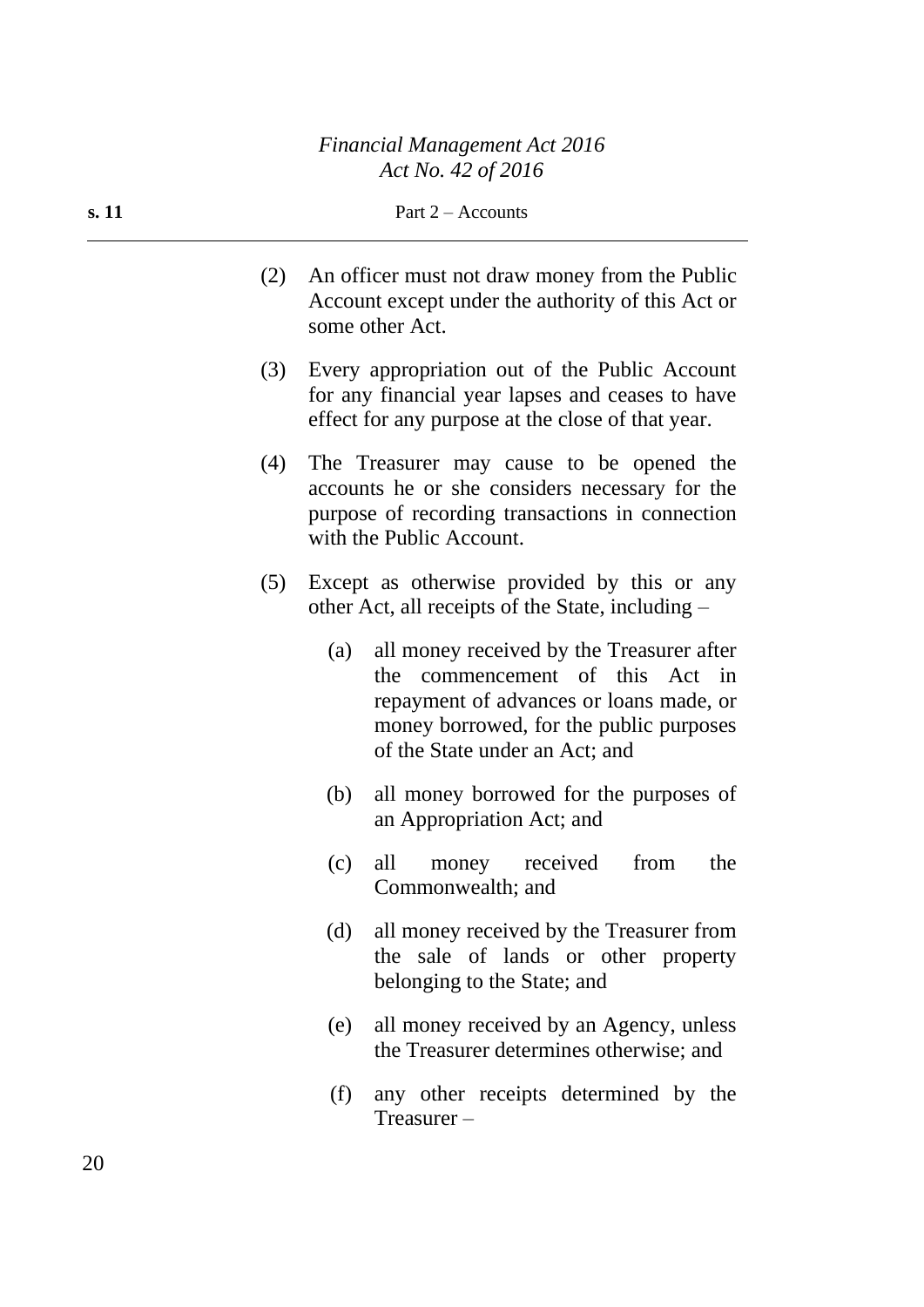are to be credited to the Public Account.

- (6) Any money borrowed by, or on behalf of, the State is to be recorded through an account of the State established for that purpose –
	- (a) by the Treasurer; or
	- (b) by an Agency, if the money has been borrowed pursuant to a determination under section 53.
- (7) If an Agency is unable to determine correctly the purpose for which any money has been paid to that Agency, the money is to be retained by the Agency until the Agency has determined the purpose or the Treasurer determines the purpose for which the money is to be applied.

# **12. Other money collected to be credited to Public Account**

- (1) Other money which comes into the possession or control of an officer of an Agency –
	- (a) is to be treated in the same manner as if it were public money; and
	- (b) is to be paid by that officer into the Public Account or is to be accounted for in another manner that the Treasurer directs.
- (2) For the purposes of this section, other money does not include money that is to be held in trust by the State or an Agency.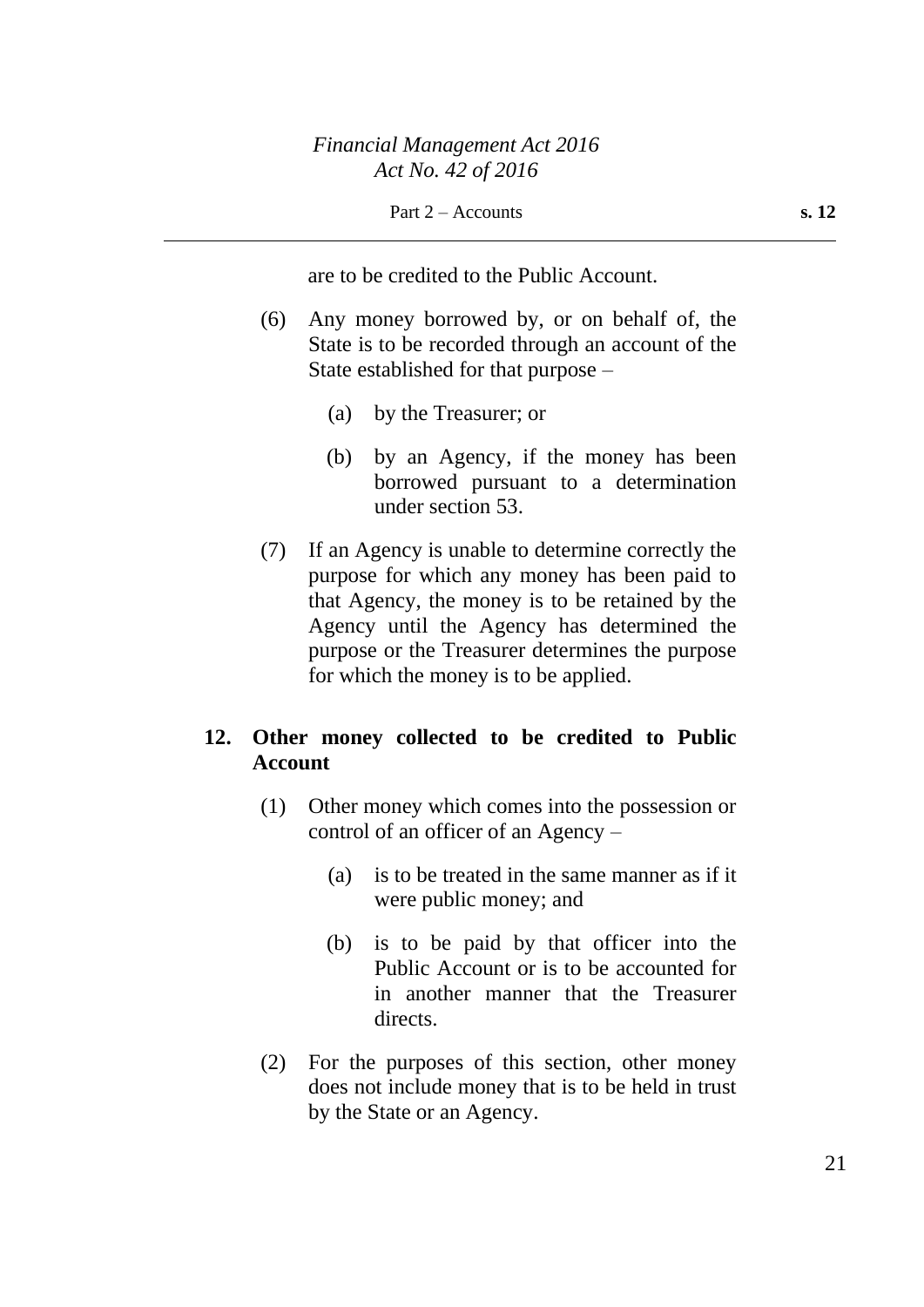(3) This section applies to the extent only to which it is consistent with any other written law applicable to that money.

## **13. Authorised deposit-taking institution accounts**

- (1) An accountable authority may, with the prior approval of the Treasurer, open and maintain one or more authorised deposit-taking institution accounts for the purpose, and subject to any terms and conditions, that the Treasurer determines.
- (2) An account opened and maintained in accordance with subsection (1) is to be used to receive and expend money only as authorised by this Act or any other written law.

### **14. Treasurer may approve overdraft**

An officer must not cause any authorised deposit-taking institution account of an Agency maintained under this Part to be overdrawn, except with, and subject to, the approval of the Treasurer.

## **15. All money to be paid to authorised deposit-taking institution account**

An accountable authority must ensure that all public money or other money collected or received is paid each day, or at other intervals approved by the Treasurer, into an authorised deposit-taking institution account maintained in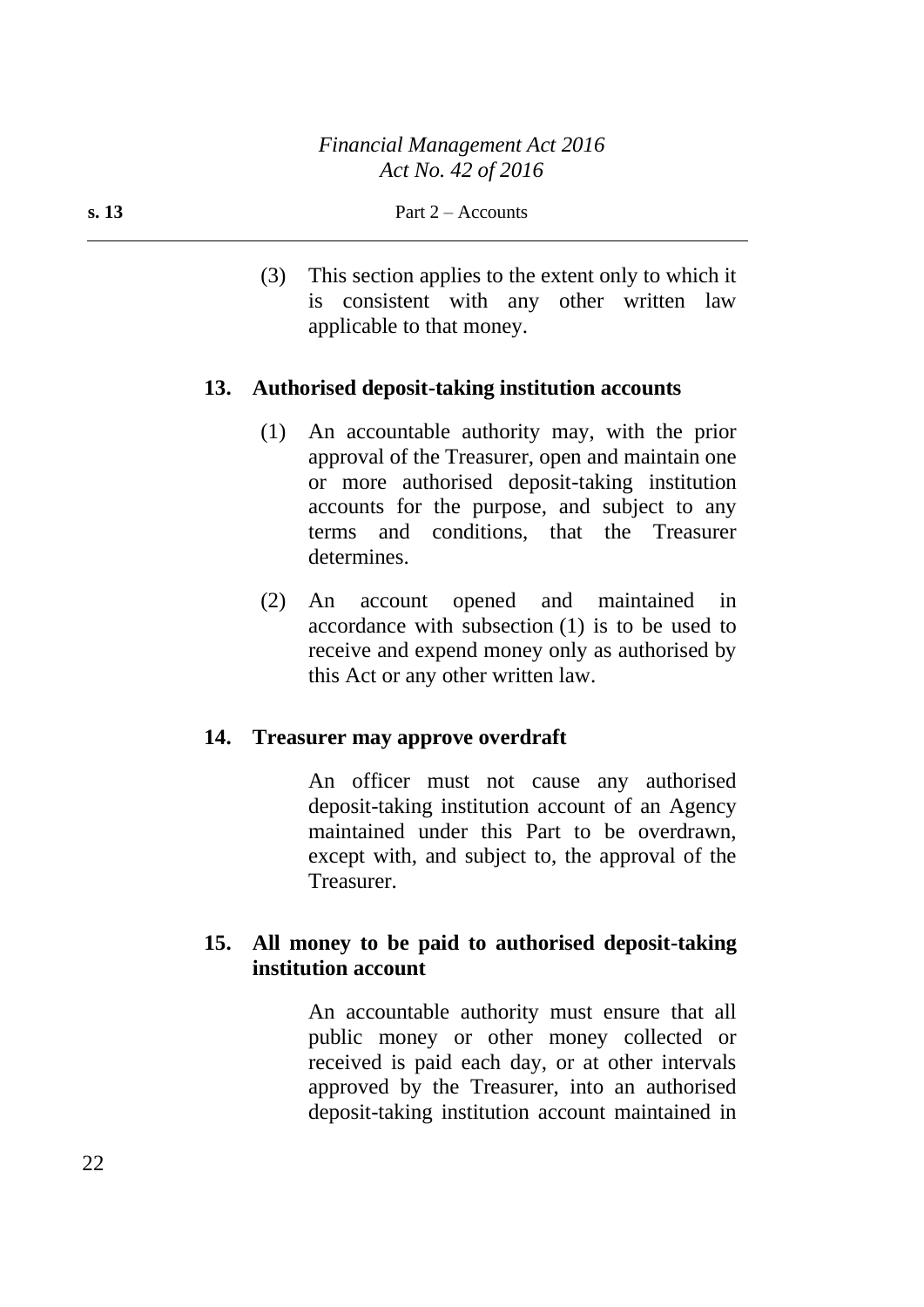accordance with this Act or any other written law.

#### **16. Agency accounts**

An accountable authority of an Agency is to, in respect of all money paid into or out of the Public Account or Agency Trust Account in respect of that Agency, establish and maintain accounts, and accounting and financial information systems, in accordance with this Act and with the Treasurer's Instructions.

#### **17. Establishment of Specific Purpose Accounts**

- (1) The Treasurer may
	- (a) establish one or more Specific Purpose Accounts for any money kept in the Public Account; and
	- (b) specify the purposes for which a Specific Purpose Account is to be used, including to provide for future obligations; and
	- (c) determine the Agency that is to be responsible for administering a Specific Purpose Account.
- (2) The money standing to the credit of a Specific Purpose Account is taken to be money standing to the credit of the Public Account.
- (3) The Treasurer may direct that a Specific Purpose Account be closed.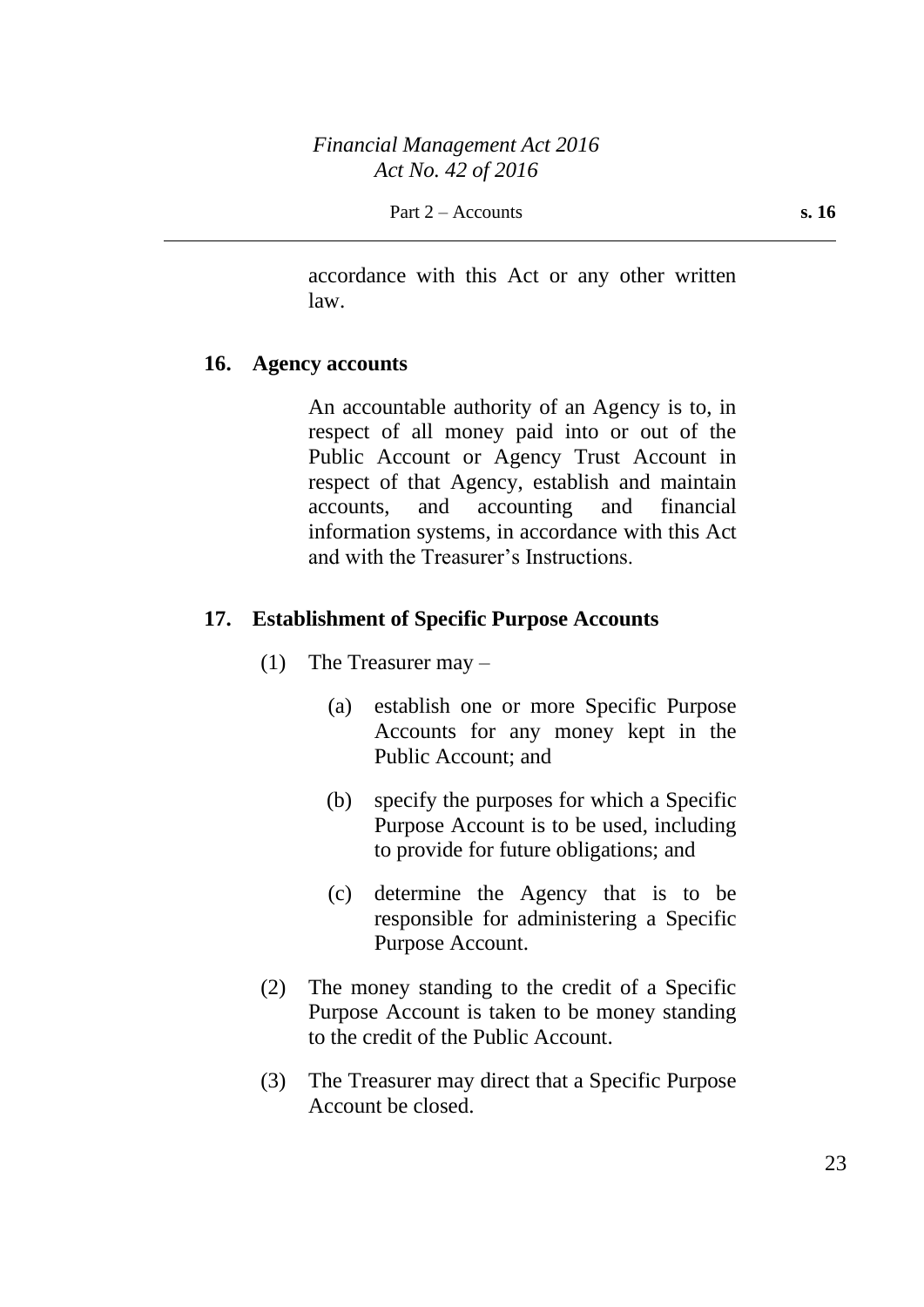#### **s.** 17 **Part 2** – Accounts

- (4) If the Treasurer directs that a Specific Purpose Account be closed, the account is, after all liabilities relating to the account have been met, to be closed by the Agency that is responsible for administering that account.
- (5) The Treasurer may direct that
	- (a) any money standing to the credit of a Specific Purpose Account that is not required for the purposes of that account; and
	- (b) the balance of money standing to the credit of a Specific Purpose Account closed under subsection (3) –

be transferred to another account, in the Public Account, determined by the Treasurer.

- (6) If any money has been credited to a Specific Purpose Account without the approval of the Treasurer, the Treasurer may direct that the money be transferred to another account, in the Public Account, determined by the Treasurer.
- (7) The Treasurer may
	- (a) accept, and credit to an appropriate Specific Purpose Account, deposits of money belonging to, or appropriated or set aside for the use of, the State or an Agency; and
	- (b) allow interest on those deposits at the rates approved by the Treasurer.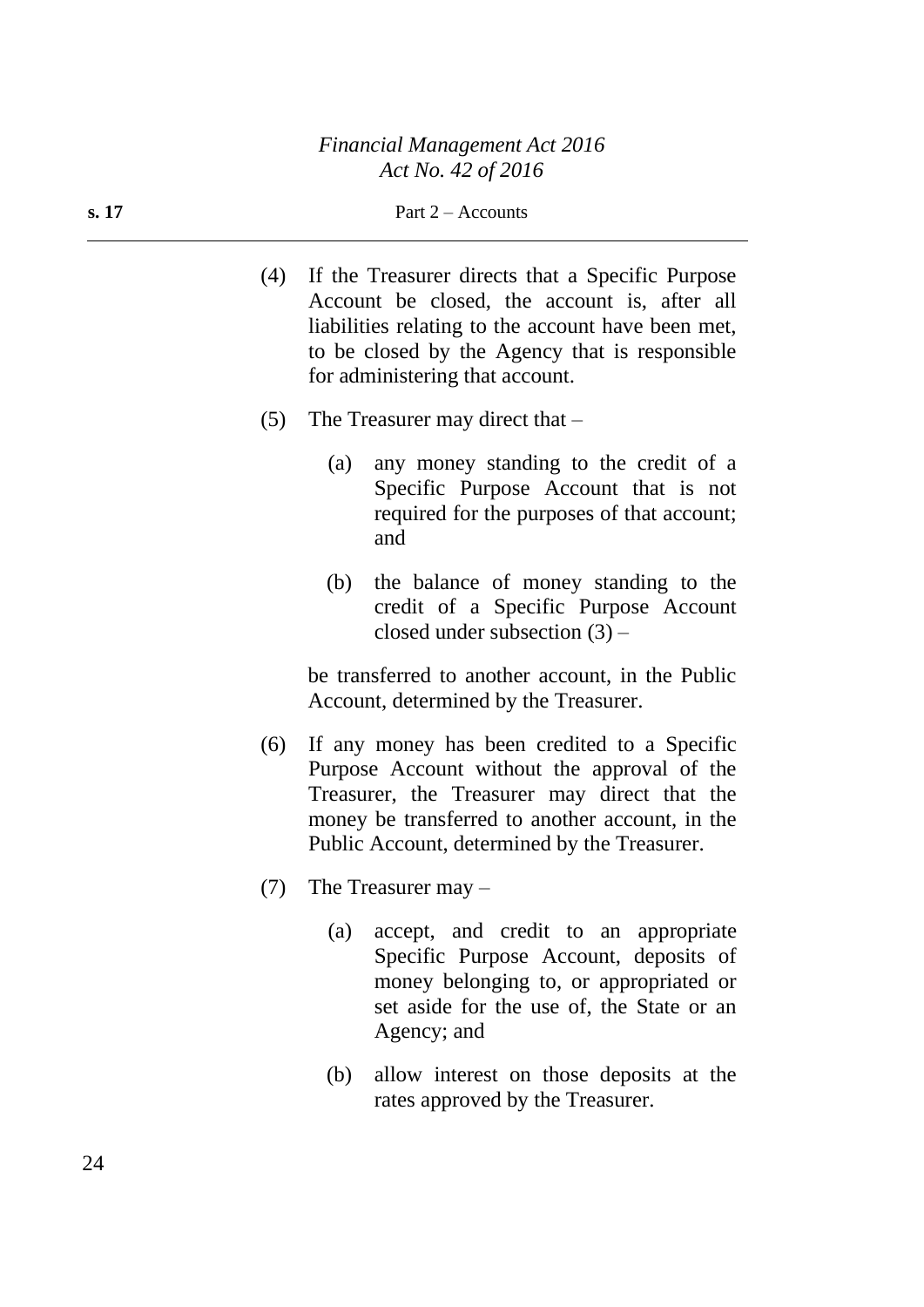- (8) The Treasurer may accept, and credit to an appropriate Specific Purpose Account, money granted or loaned to the State by the Commonwealth that is –
	- (a) to be applied for specified purposes prescribed by or under a Commonwealth Act; or
	- (b) received by the State on condition that it be applied for purposes referred to in paragraph (a); or
	- (c) received by the State in accordance with an agreement made between the State and the Commonwealth in respect of the purposes for which that money may be  $s$ pent –

and may, without any authority other than this Act, issue and apply that money for the purposes for which it was granted or loaned.

- (9) The Treasurer is not to expend any money standing to the credit of a Specific Purpose Account except for the purposes of that account or under the authority of this Act.
- $(10)$  The Treasurer is to
	- (a) approve, as part of the development of the annual Appropriation Act; and
	- (b) report to Parliament in the Budget Papers –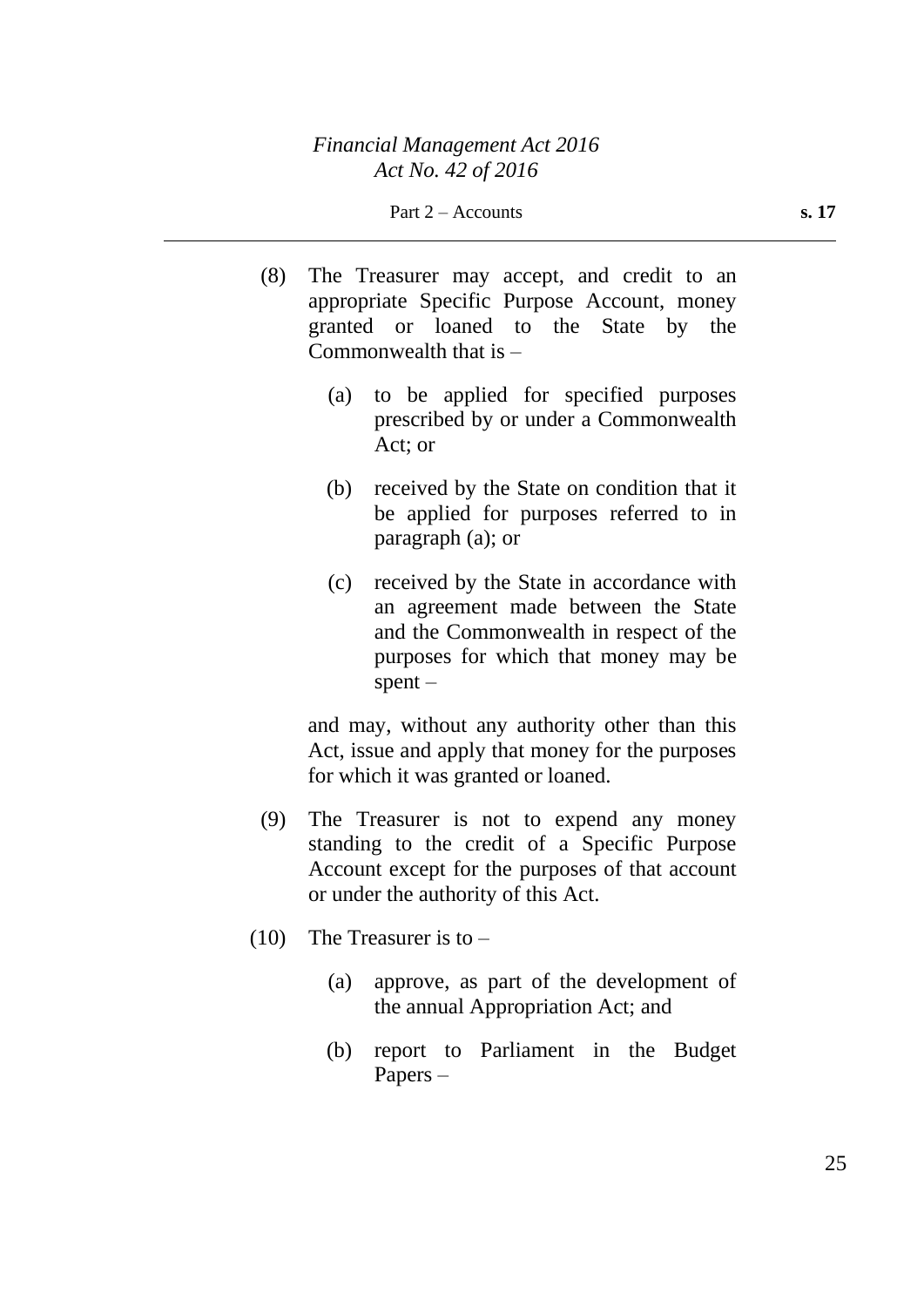the estimated receipts and expenditure in relation to each Specific Purpose Account.

(11) After an Appropriation Act is passed in respect of a financial year, the Treasurer may approve a variation in the estimated receipts and expenditure in relation to a Specific Purpose Account.

#### **18. Agency Trust Accounts**

- (1) The Treasurer may establish Agency Trust Accounts for the receipt of money by the State or an Agency to be held in trust.
- (2) The accountable authority is to ensure that all money required or permitted by this Act or any other law in force in the State to be held in trust by the State or an Agency is credited to an Agency Trust Account.
- (3) Money may be withdrawn from an Agency Trust Account only for the purposes of the trust to which the money relates or for any purpose authorised by this Act or any other written law.
- (4) Each Agency must keep, in relation to each Agency Trust Account, the accounts that are specified in the Treasurer's Instructions.
- (5) If any money has been credited to an Agency Trust Account without the approval of the Treasurer, the Treasurer may direct that the money be transferred to an account, in the Public Account, that the Treasurer determines.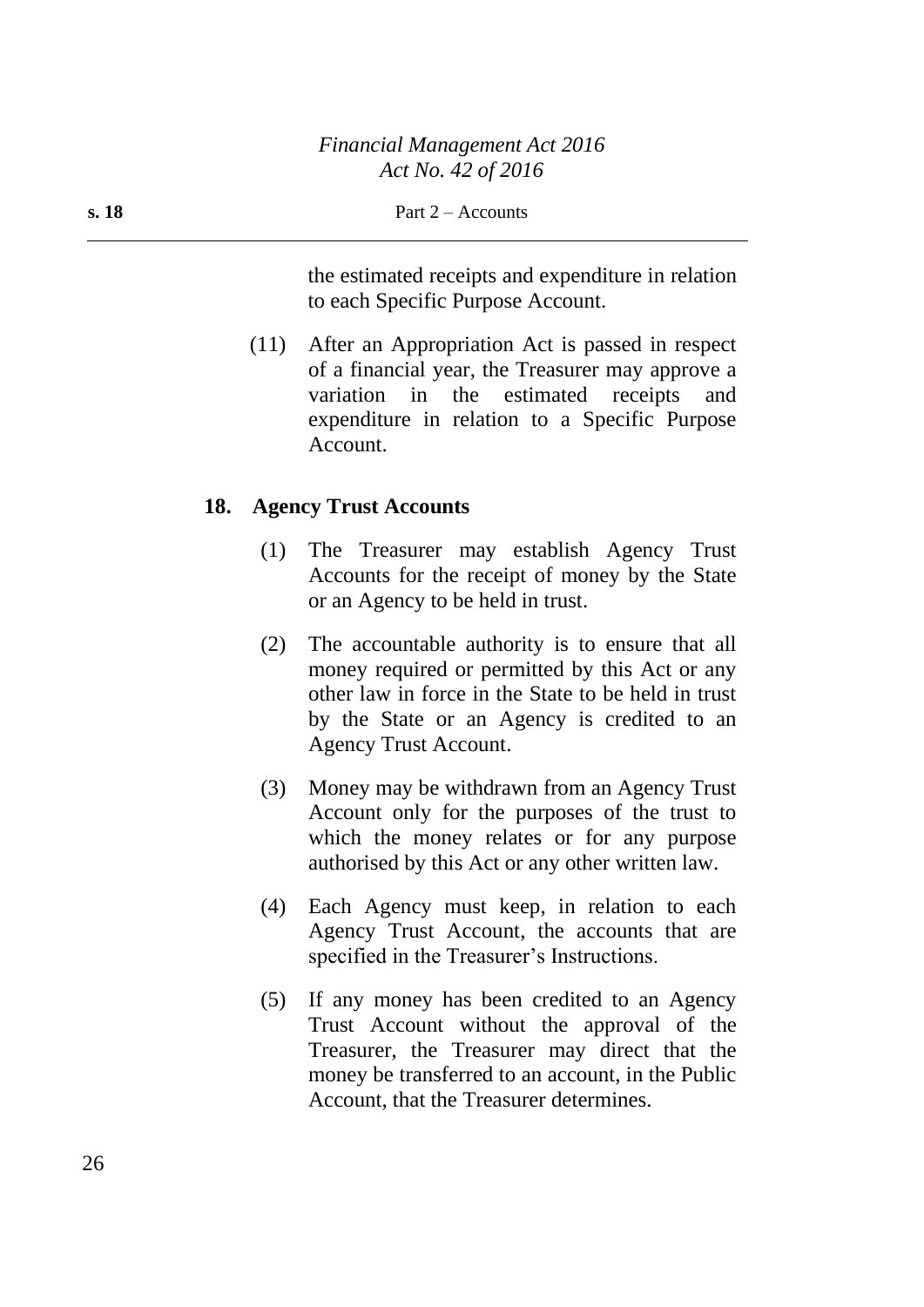*Financial Management Act 2016 Act No. 42 of 2016*

Part 2 – Accounts **s. 18** 

(6) The Treasurer may invest, in securities approved by the Treasurer for the purposes of this section, any money standing to the credit of an Agency Trust Account.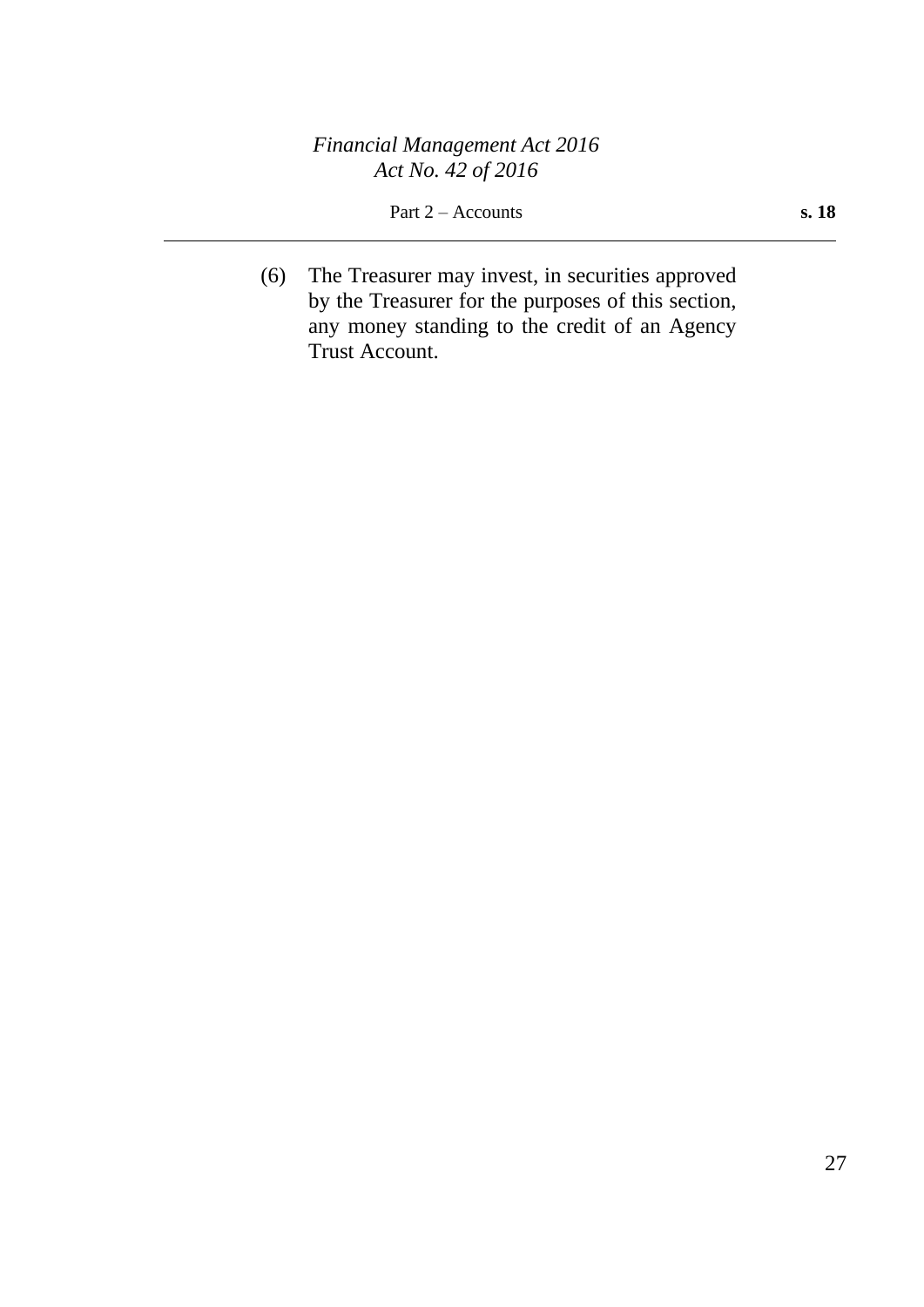### **PART 3 – FUNDS MANAGEMENT**

## **19. Supporting statements in respect of Bills for Appropriation Acts**

- (1) A Bill for an Appropriation Act in relation to a financial year is to be accompanied by a statement in the Budget Papers showing, in respect of that financial year, the total amounts  $of -$ 
	- (a) estimated receipts of the Public Account; and
	- (b) estimated expenditure from the Public Account; and
	- (c) the major General Government Sector financial statements required to be prepared in accordance with the Australian Accounting Standards.
- (2) The Treasurer may include with the accompanying statements referred to in subsection (1), in the form, or manner, if any, that the Treasurer determines, any other financial or statistical report.
- (3) In this section, a reference to an Appropriation Act does not include a reference to a supplementary Appropriation Act or a Supply Act.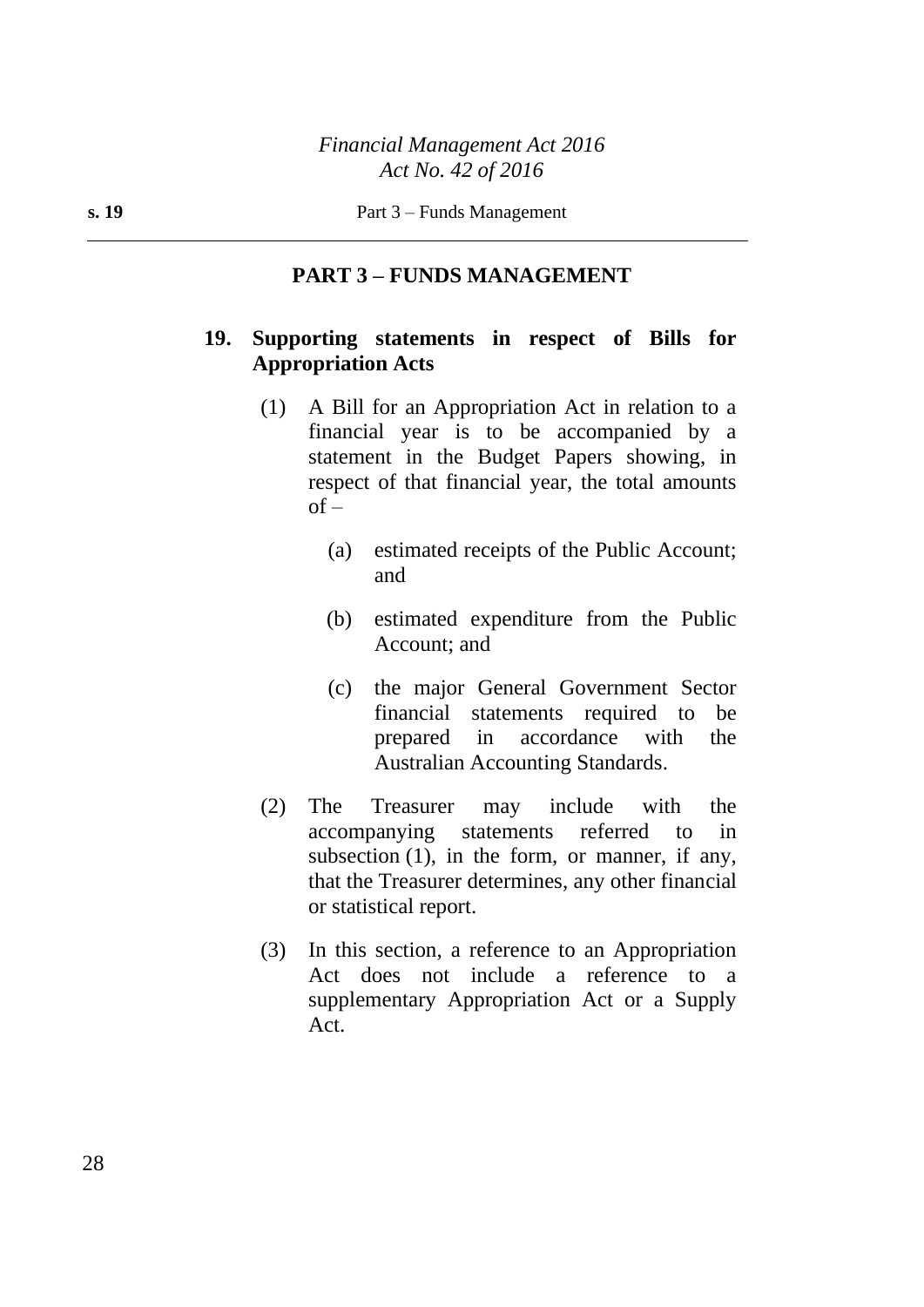## **20. Transfer of appropriations of Public Account**

- (1) If, in an Appropriation Act, an amount is specified opposite an item in the Schedule to that Act as estimated expenditure on that item and the Treasurer is of the opinion that the amount is deficient, the Treasurer may make good the deficiency out of any surplus arising, or saving effected, in relation to another item specified in that Schedule.
- (2) The Public Account is, without further or other appropriation, appropriated to the extent necessary to provide an amount mentioned in subsection  $(1)$ .

### **21. Treasurer's Reserve**

- (1) The Treasurer may, in any financial year, issue and apply from the Public Account, for expenditure, the need for which could not, in the opinion of the Treasurer, reasonably have been foreseen and which is necessary for efficient financial administration –
	- (a) an amount that is contingently appropriated by an Appropriation Act for the relevant financial year; and
	- (b) if receipts, additional to the total estimated receipts specified in a statement accompanying an Appropriation Act, are generated within that financial year – the amount of those additional receipts less any amount of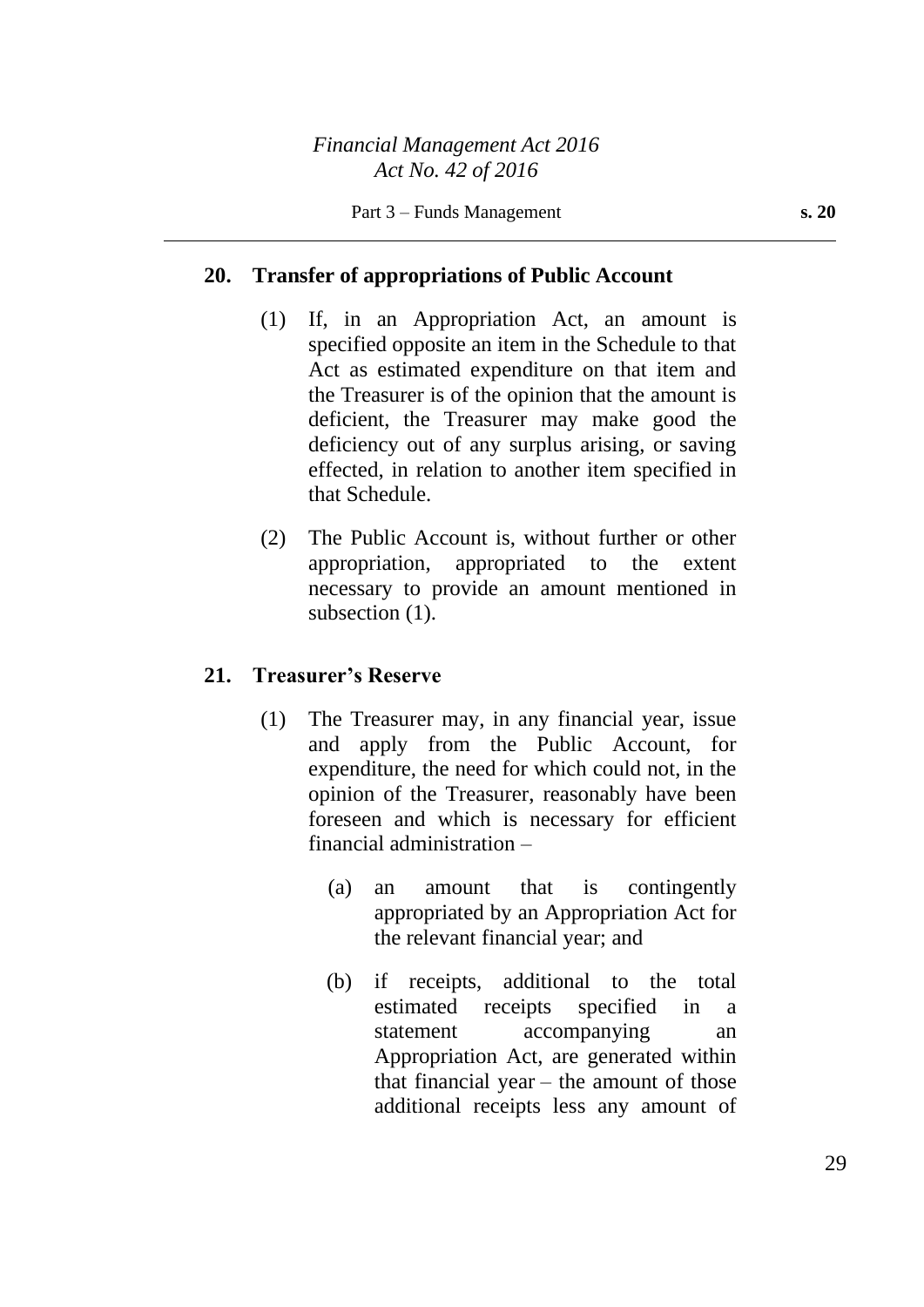| s. 22 | Part 3 – Funds Management |                                                                                                                                                                                                                   |  |
|-------|---------------------------|-------------------------------------------------------------------------------------------------------------------------------------------------------------------------------------------------------------------|--|
|       |                           | Commonwealth money received by the<br>State.                                                                                                                                                                      |  |
|       | (2)                       | The amount that may be issued and applied from<br>the Public Account under subsection (1) may<br>not, in total, exceed 2.5% of the<br>total<br>appropriation in the Appropriation Act for that<br>financial year. |  |
|       | (3)                       | Subsection (1) does not authorise expenditure for<br>a purpose other than a purpose mentioned in an<br>Appropriation Act then in force, unless the<br>Governor has, in writing, approved<br>that<br>expenditure.  |  |
|       | (4)                       | The Public Account is, without further or other<br>appropriation, appropriated to the<br>extent<br>necessary to provide an amount mentioned in<br>subsection $(1)(b)$ .                                           |  |
|       | (5)                       | Nothing in this section affects the operation of<br>section 30.                                                                                                                                                   |  |
| 22.   | grants                    | Variation of appropriations for Commonwealth                                                                                                                                                                      |  |

- $(1)$  If
	- (a) an appropriation is to be funded in whole or in part by a payment made to the State, by the Commonwealth, that is to be applied for a nominated purpose; and
	- (b) the Budget Papers contain an estimate of the level of funding to be provided to the State by the Commonwealth for that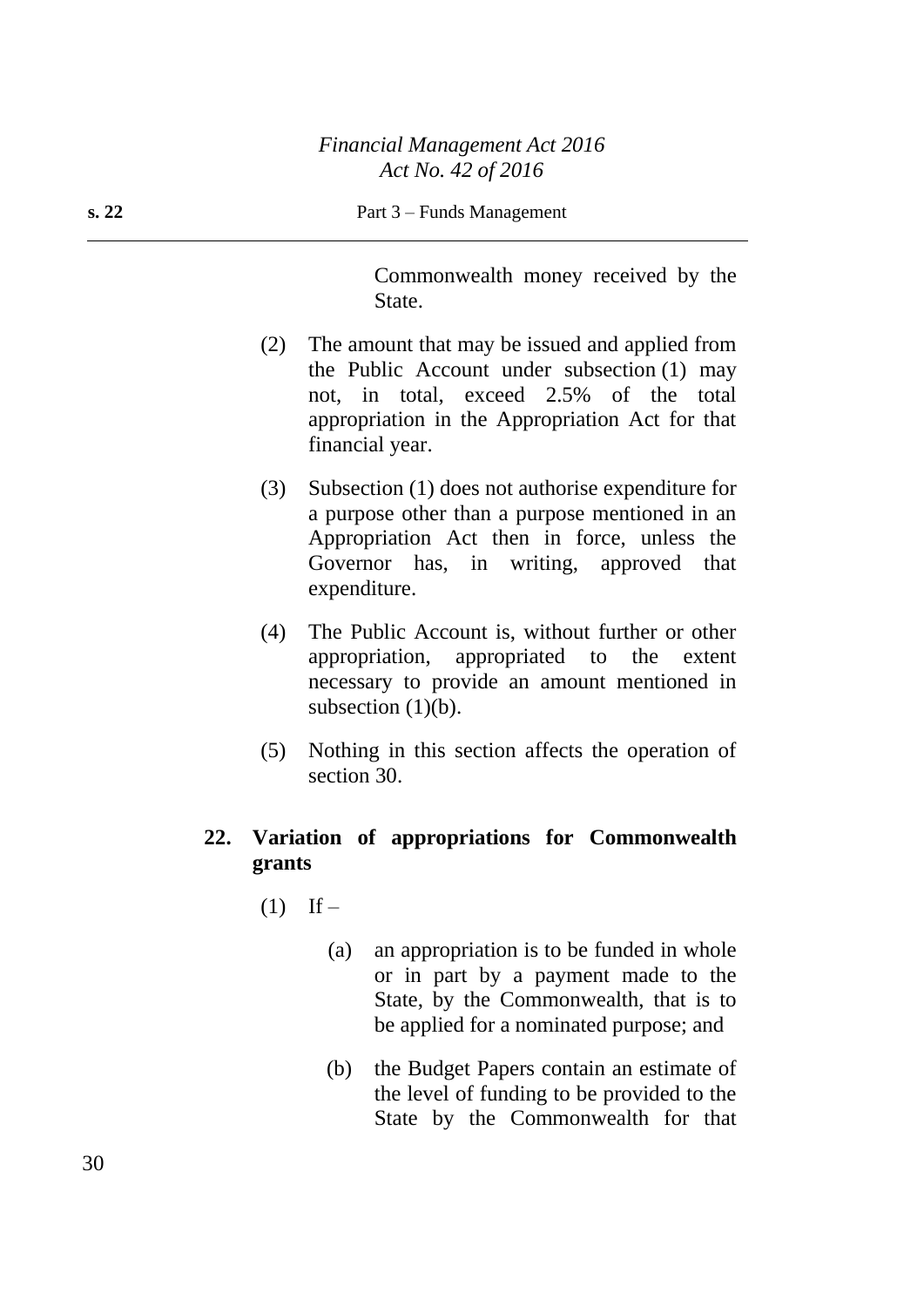purpose which is less than the level of funding provided by the Commonwealth –

the Treasurer may, in writing, direct that the appropriation be increased to an amount not exceeding the level of funding provided by the Commonwealth.

- (2) If funding provided to the State by the Commonwealth is for a purpose not specified in the Budget Papers for the current financial year, the Treasurer may issue and apply from the Public Account, for a purpose approved, in writing, by the Treasurer, an amount not exceeding the level of funding provided by the Commonwealth.
- (3) The Public Account is, without further or other appropriation, appropriated to the extent necessary to provide an amount mentioned in subsection  $(1)$  or  $(2)$ .

# **23. Rollover of unexpended balance of an appropriation**

- (1) If an amount appropriated to an Agency in a financial year remains unexpended, the Treasurer may determine that an amount of that unexpended appropriation which, in total, does not exceed 5% of that Agency's appropriation is to be issued and applied from the Public Account in the following financial year.
- (2) The determination mentioned in subsection (1) must specify –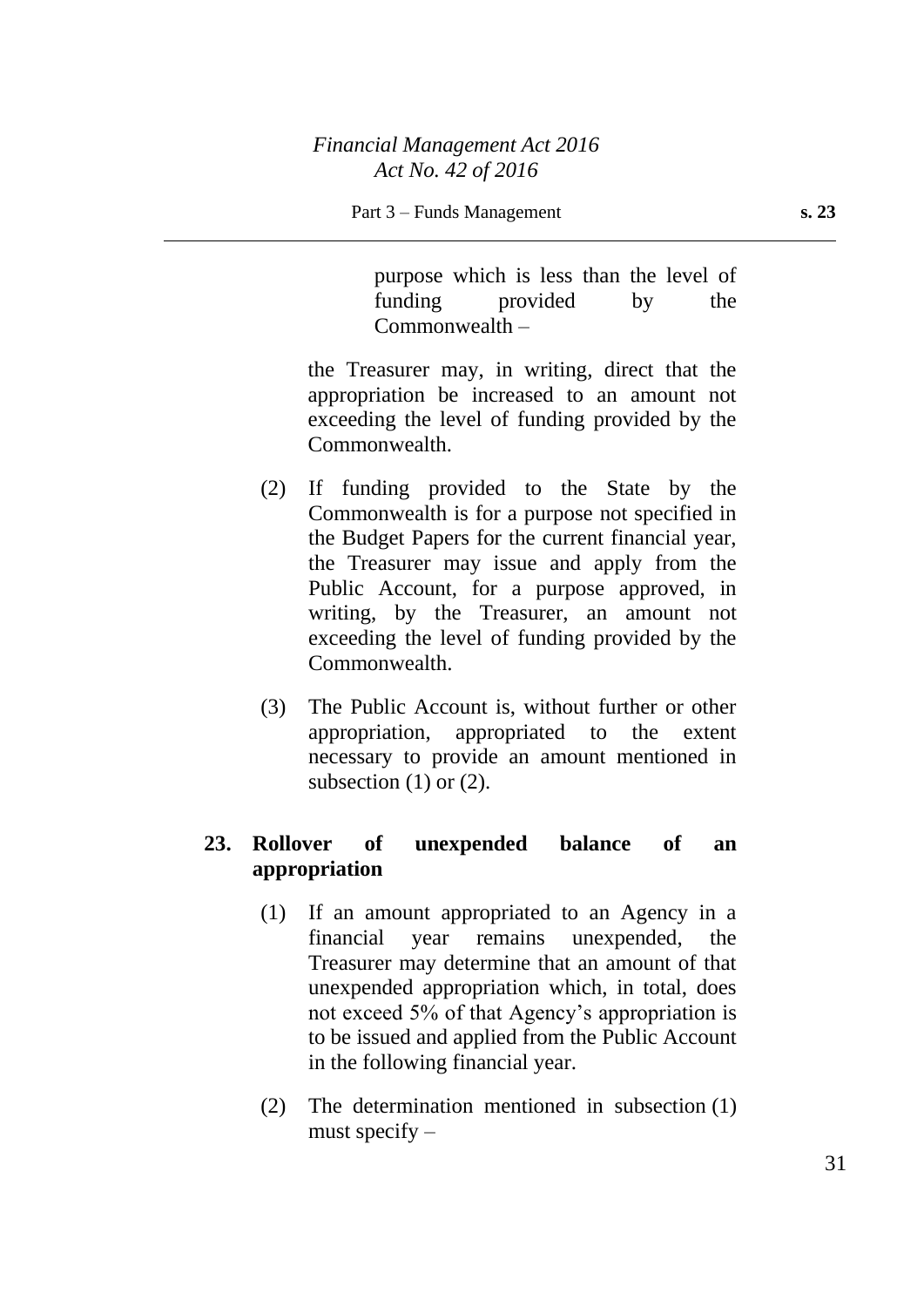- (a) the Agency and item in the Schedule to an Appropriation Act to which the amount is to be issued and applied; and
- (b) the total amount authorised to be issued and applied; and
- (c) the purpose for which the amount is to be issued and applied.
- (3) The Public Account is, for the following financial year, appropriated to the extent necessary to provide for the amount mentioned in subsection  $(2)(b)$ .

#### **24. Supplementary estimates**

- (1) The Treasurer, after the end of each financial year, is to  $-$ 
	- (a) prepare supplementary estimates of all expenditure from the Public Account that is authorised under section 20, 21, 22 or 30 together with a summary of all determinations made under section 23(1); and
	- (b) cause the supplementary estimates prepared under paragraph (a), as they consist before being audited under the *Audit Act 2008*, to be included in the Treasurer's preliminary outcomes report prepared in accordance with section 39; and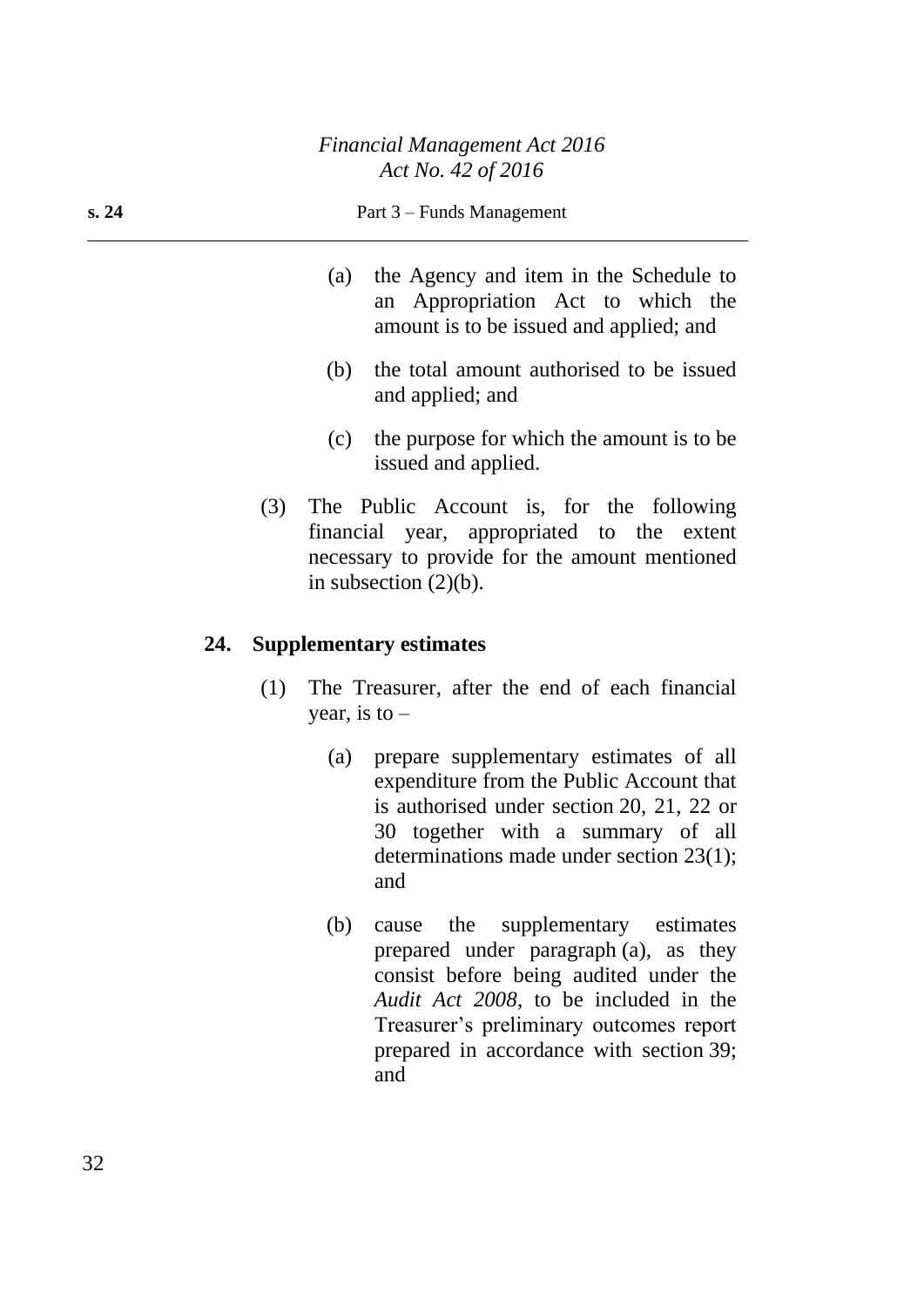#### Part 3 – Funds Management **s. 25**

- (c) cause the supplementary estimates prepared under paragraph (a), as they consist after being audited under the *Audit Act 2008*, to be laid before each House of Parliament together with the annual financial report prepared in accordance with section 40.
- (2) If the Treasurer is unable to comply with subsection (1)(c) because either House of Parliament is not sitting, the Treasurer –
	- (a) is to immediately forward to the Clerk of the Legislative Council or the Clerk of the House of Assembly, as the case may require, copies of the supplementary estimates prepared under subsection  $(1)(a)$ , as they consist after being audited under the *Audit Act 2008*; and
	- (b) on the next sitting-day of that House, is to cause copies of those supplementary estimates to be laid before that House.

#### **25. Authority for expenditure**

An accountable authority must not draw money from the Public Account except in accordance with  $-$ 

(a) a Treasurer's expenditure control authority; or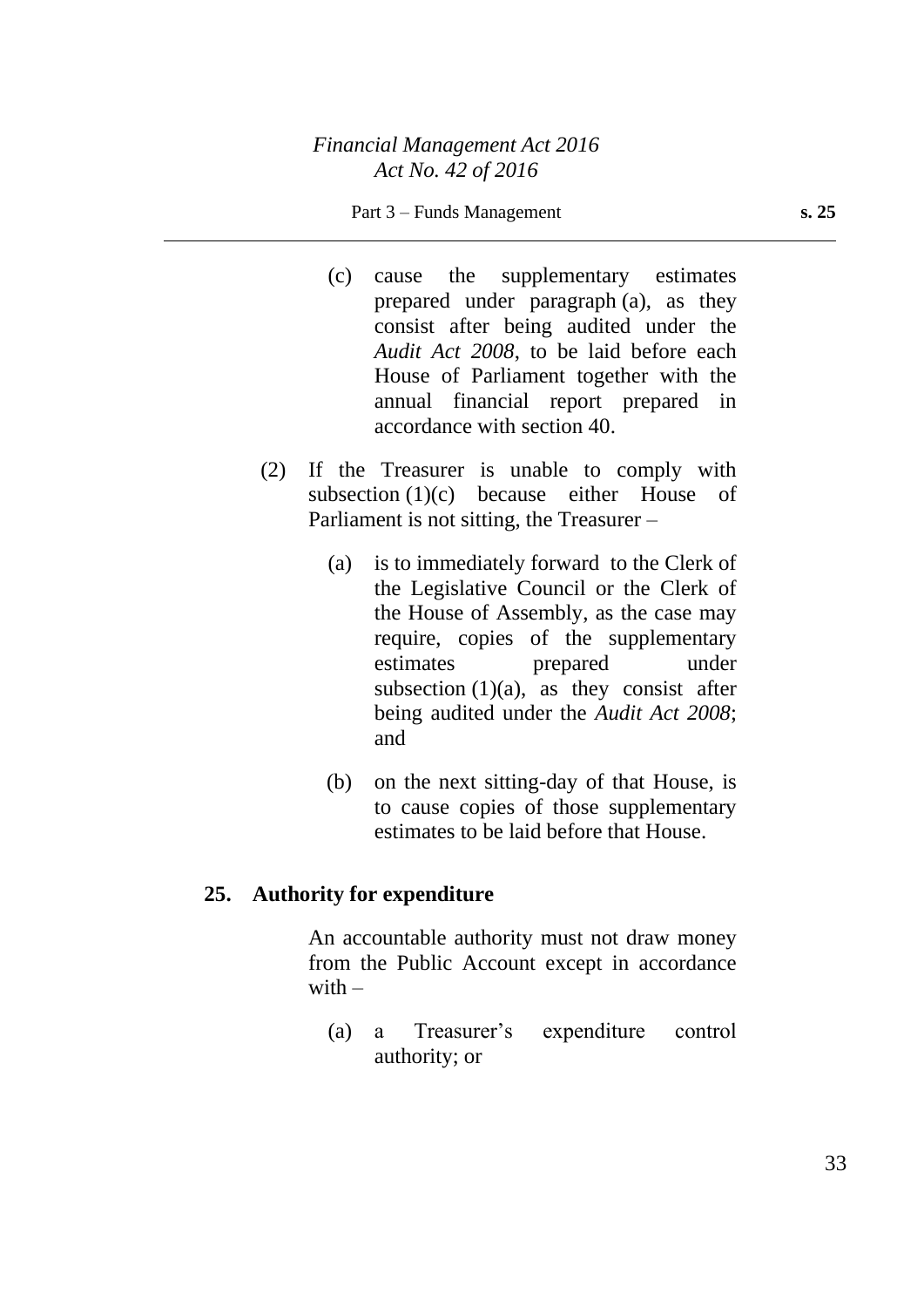- (b) estimated expenditure approved by the Treasurer pursuant to section 17(10) or (11); or
- (c) any other written law.

#### **26. Application out of Public Account for advances to Agencies, &c.**

- (1) Subject to this section, the Treasurer may issue and apply out of the Public Account the amounts that are required to provide –
	- (a) advances to Agencies, the accounts of which are kept in the relevant Agency; and
	- (b) special advances to Agencies for specific purposes, pending adjustment when actual expenditure on those purposes is made.
- (2) An advance to an Agency must not be made under subsection  $(1)(a)$  unless –
	- (a) the expenditure is in accordance with an Appropriation Act; or
	- (b) the expenditure is authorised under section 30.
- (3) Unless otherwise determined by the Treasurer and approved by the Auditor-General, all amounts that are issued and applied under subsection (1) are to be paid back by the relevant Agency into the Public Account.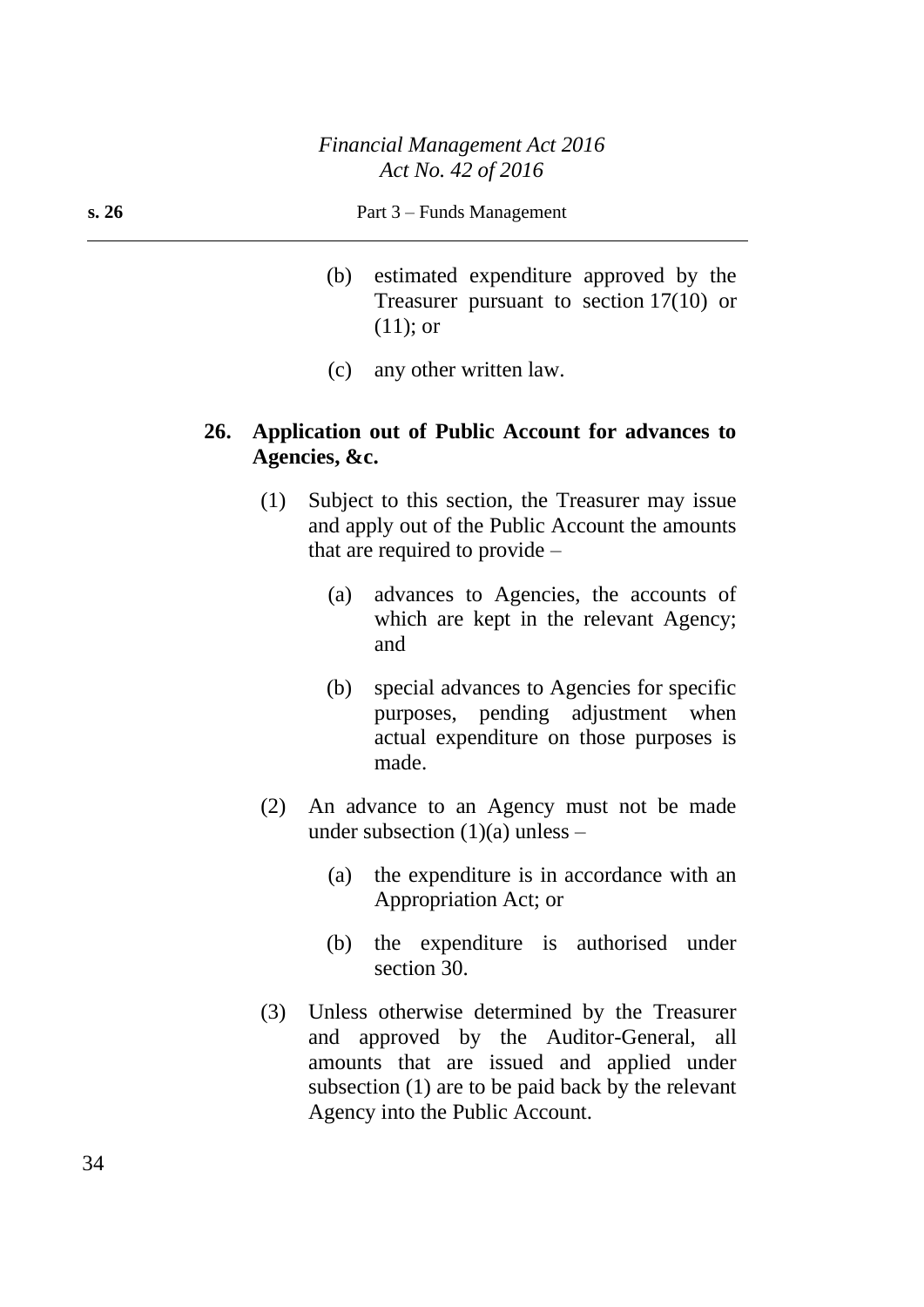# **27. Power of Treasurer to meet current and accruing requirements**

- (1) The Treasurer may, in any financial year before the passing of an Appropriation Act for that year, issue and apply in accordance with this section the amounts that may be necessary to meet the current and accruing requirements for that year.
- (2) The power of the Treasurer under subsection (1) in respect of a financial year –
	- (a) ceases on the passing of an Appropriation Act for or in respect of that financial year; and
	- (b) does not in any event extend beyond the first 2 months of that financial year.
- (3) On the passing of an Appropriation Act, all money issued and applied under this section is to be regarded and treated for all purposes as having been paid out of the supply granted by that Act under the appropriate items.
- (4) A payment under this section
	- (a) is to be at the rates equivalent to the rates of payment in the immediately preceding financial year in respect of the appropriate item to which the payment relates; and
	- (b) is not in the whole to exceed the amount that would be equivalent to the expenditure of an amount of 20% of the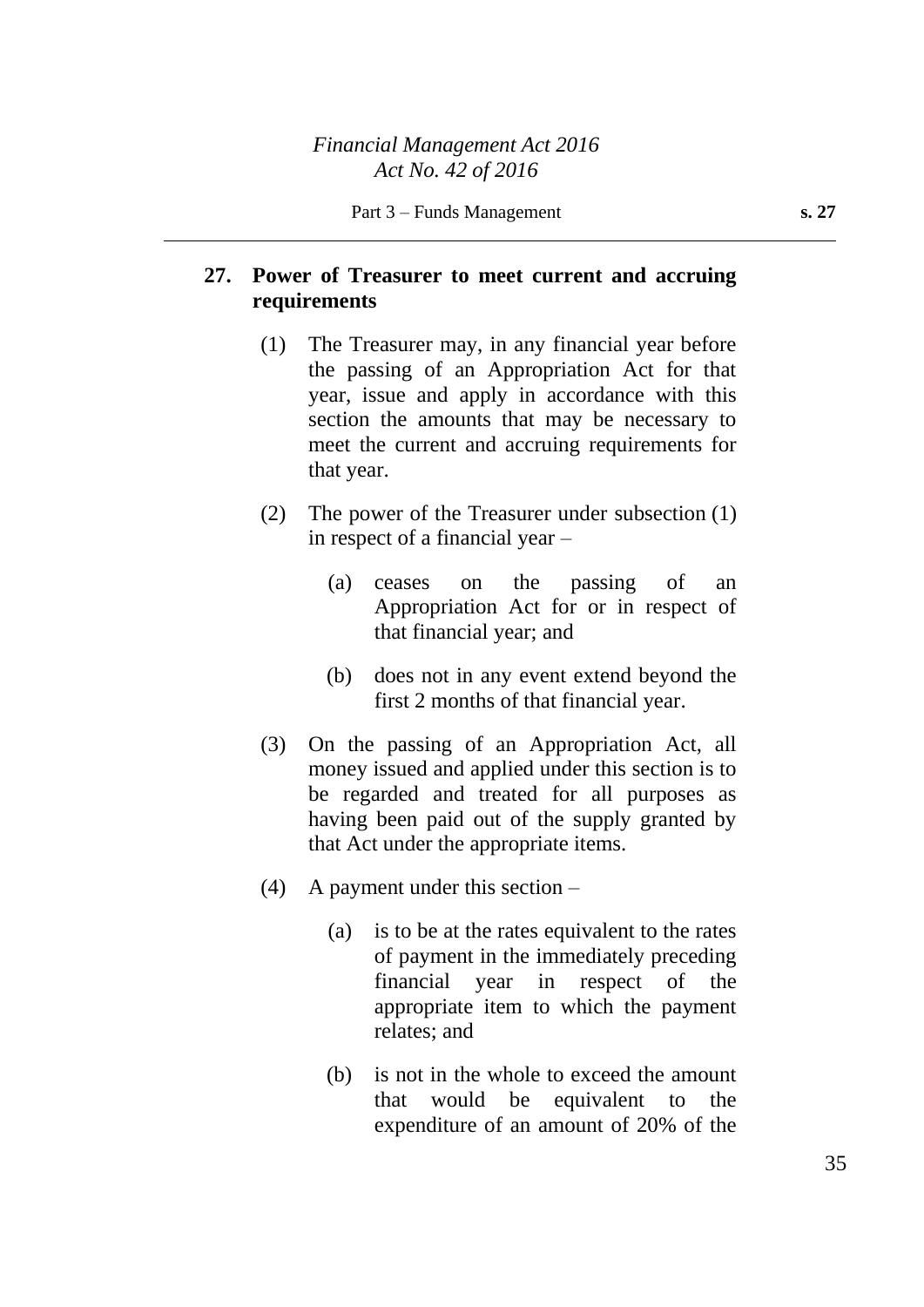appropriation of the immediately preceding financial year in respect of each Agency.

- (5) If an appropriation includes an Agency that was not included in the Appropriation Act for the last preceding financial year, a payment authorised by this section is not to exceed an amount of 20% of the estimated appropriation for that Agency for the current financial year.
- $(6)$  If
	- (a) the estimates of expenditure for a financial year have been submitted to Parliament; and
	- (b) the rate of expenditure in those estimates is, in any case, lower for any Agency than the rate of expenditure authorised in the Appropriation Act for the last preceding financial year –

a payment authorised by this section is not to exceed the lower rate.

#### **28. Treasurer's expenditure control authority**

- (1) The Treasurer, from time to time, is to issue a Treasurer's expenditure control authority to the appropriate Minister for the purpose of issuing and applying money from the Public Account in accordance with an Appropriation Act.
- (2) The appropriate Minister is to authorise the responsible accountable authority to incur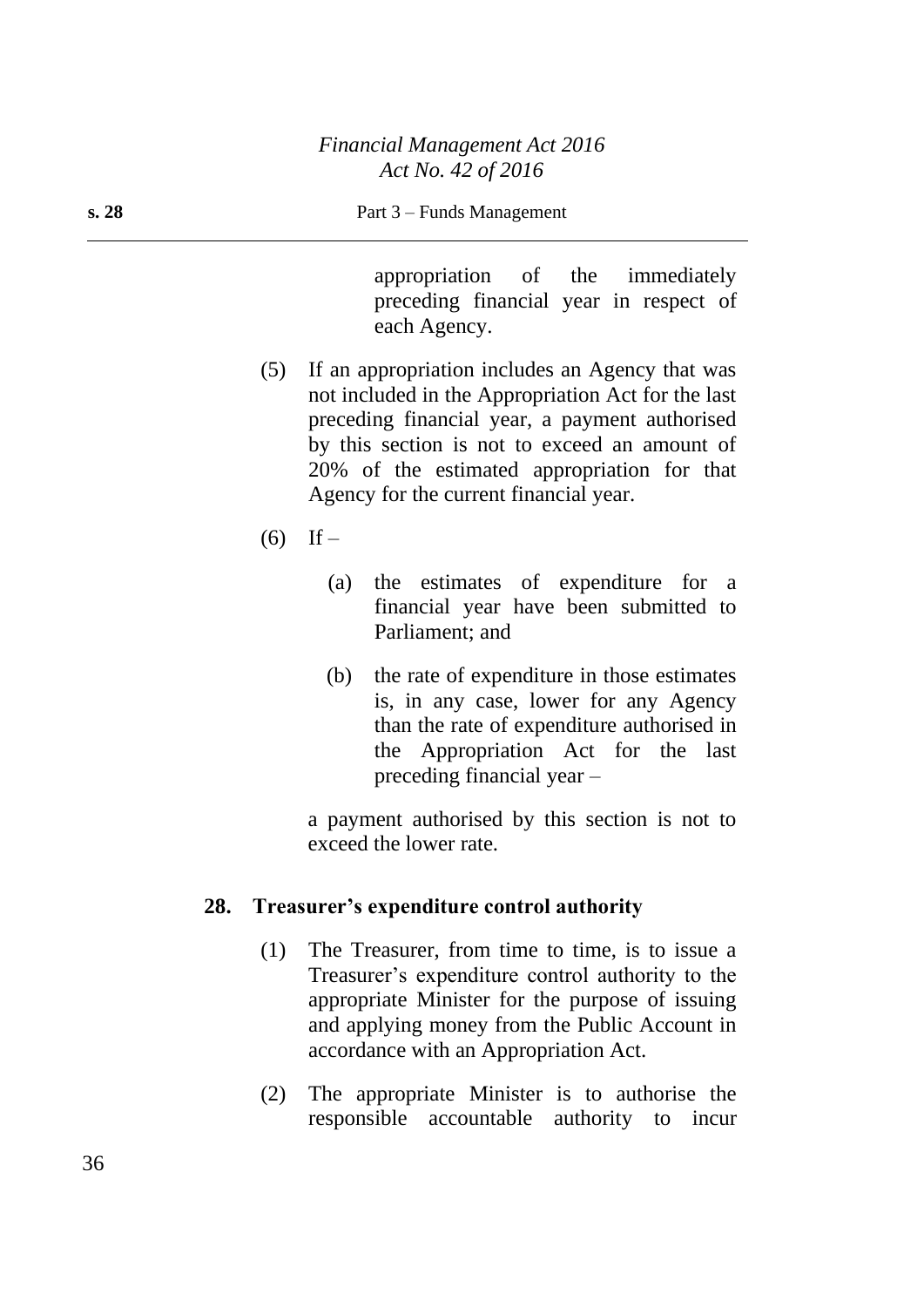expenditure in accordance with the authority referred to in subsection (1).

- (3) A Treasurer's expenditure control authority
	- (a) may be a standing authority regulating expenditure in general terms; or
	- (b) may limit or specify the period or nature of expenditure transactions or series of expenditure transactions.
- (4) A reference in this section to the regulation of the expenditure of money includes a reference to the commitment of money for expenditure.
- (5) Nothing in this section authorises the Treasurer to expend money –
	- (a) in excess of an amount appropriated by Parliament; or
	- (b) for any purpose other than a purpose authorised by Parliament, unless otherwise provided in this Act or any other written law.

### **29. Temporary borrowing pending receipts**

- $(1)$  If
	- (a) authority to pay money out of the Public Account has been granted by any Act; and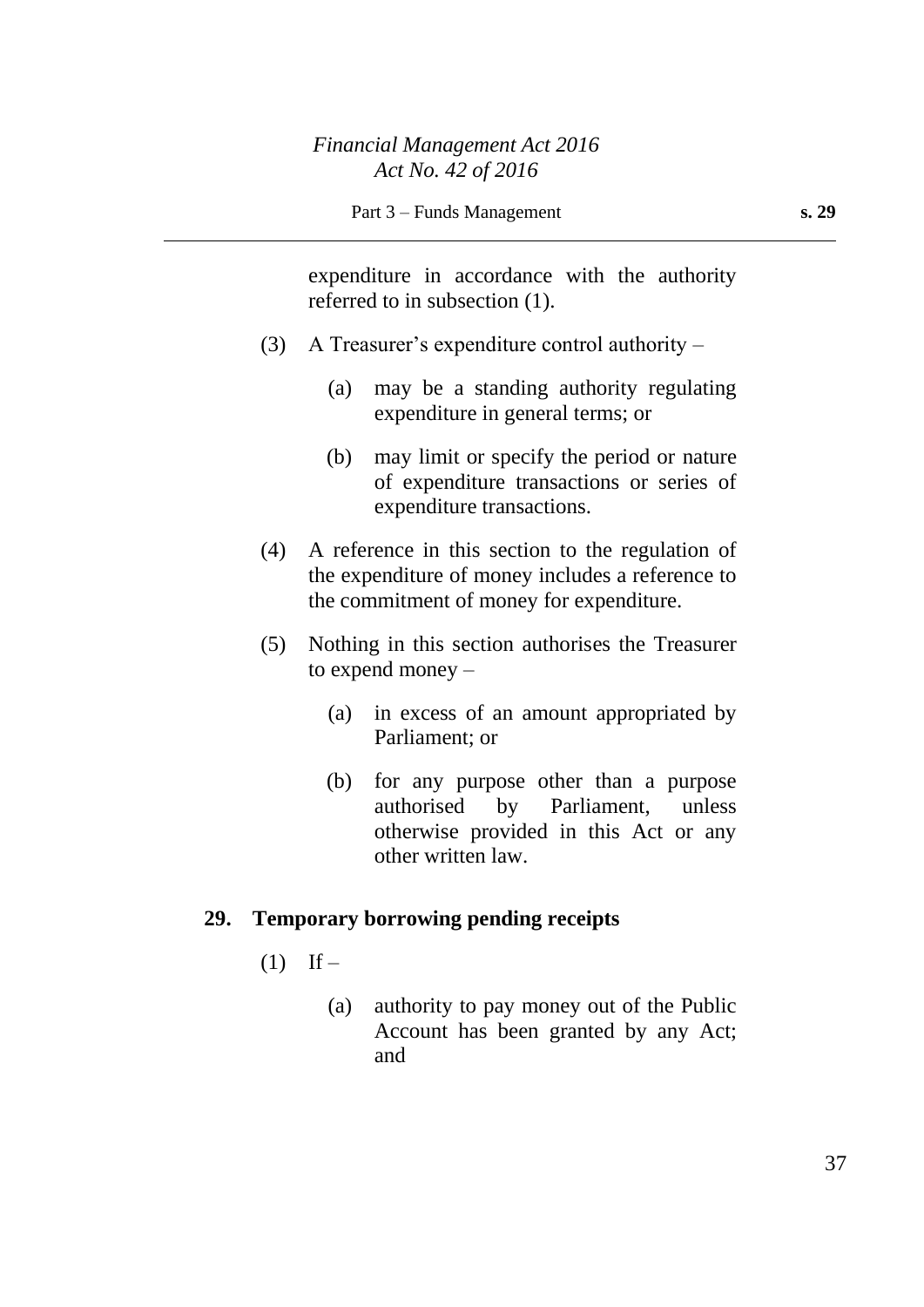#### **s. 29** Part 3 – Funds Management

(b) the money standing to the credit of the Public Account is, for the time being, insufficient to provide for that payment –

the Governor may authorise the Treasurer to make arrangements for obtaining temporary advances to an extent not exceeding, in any case, the amount by which –

- (c) the receipts of revenue; or
- (d) as the case may be, the available money borrowed –

are or is for the time being insufficient to provide for that payment.

- (2) A temporary advance under this section may be authorised –
	- (a) by way of overdraft or otherwise; and
	- (b) in the State or elsewhere.
- (3) The interest or discount on a temporary advance under this section is chargeable to the Public Account which, to the necessary extent, is appropriated accordingly.
- (4) All amounts of money raised by a temporary advance under this section during a financial year are to be issued and applied by the Treasurer solely for the purposes for which an Appropriation Act for that financial year has authorised an issue of money from the Public Account.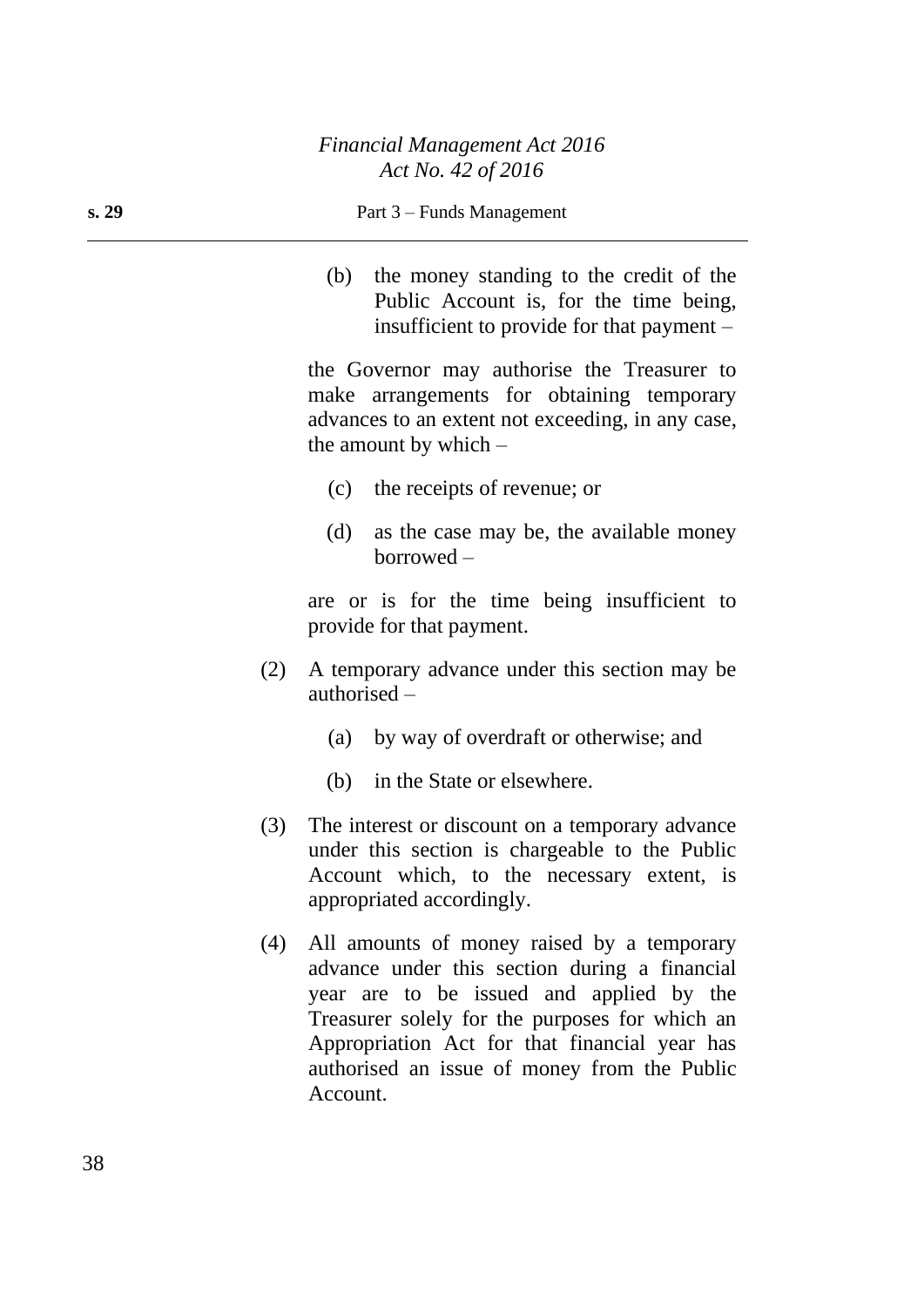#### **30. Governor's authority for emergency expenditure**

- (1) In cases of emergency, if it is necessary to incur expenditure from the Public Account –
	- (a) in excess of an amount authorised to be spent by an item in a Schedule to an Appropriation Act; or
	- (b) for a purpose not provided for by Parliament –

the Treasurer must obtain the written authority of the Governor.

- (2) The Treasurer must, before seeking the Governor's authority under subsection (1), request that the Auditor-General prepare a report to the effect that the authority would be proper having regard to the circumstances of the emergency.
- (3) The Treasurer must provide to the Governor any report that is provided by the Auditor-General to the Treasurer under subsection (2).
- (4) The Auditor-General
	- (a) before making a report under subsection (2), may seek any necessary explanation from the Treasurer or any other appropriate Minister; and
	- (b) may make, in that report, any observation that the Auditor-General thinks necessary.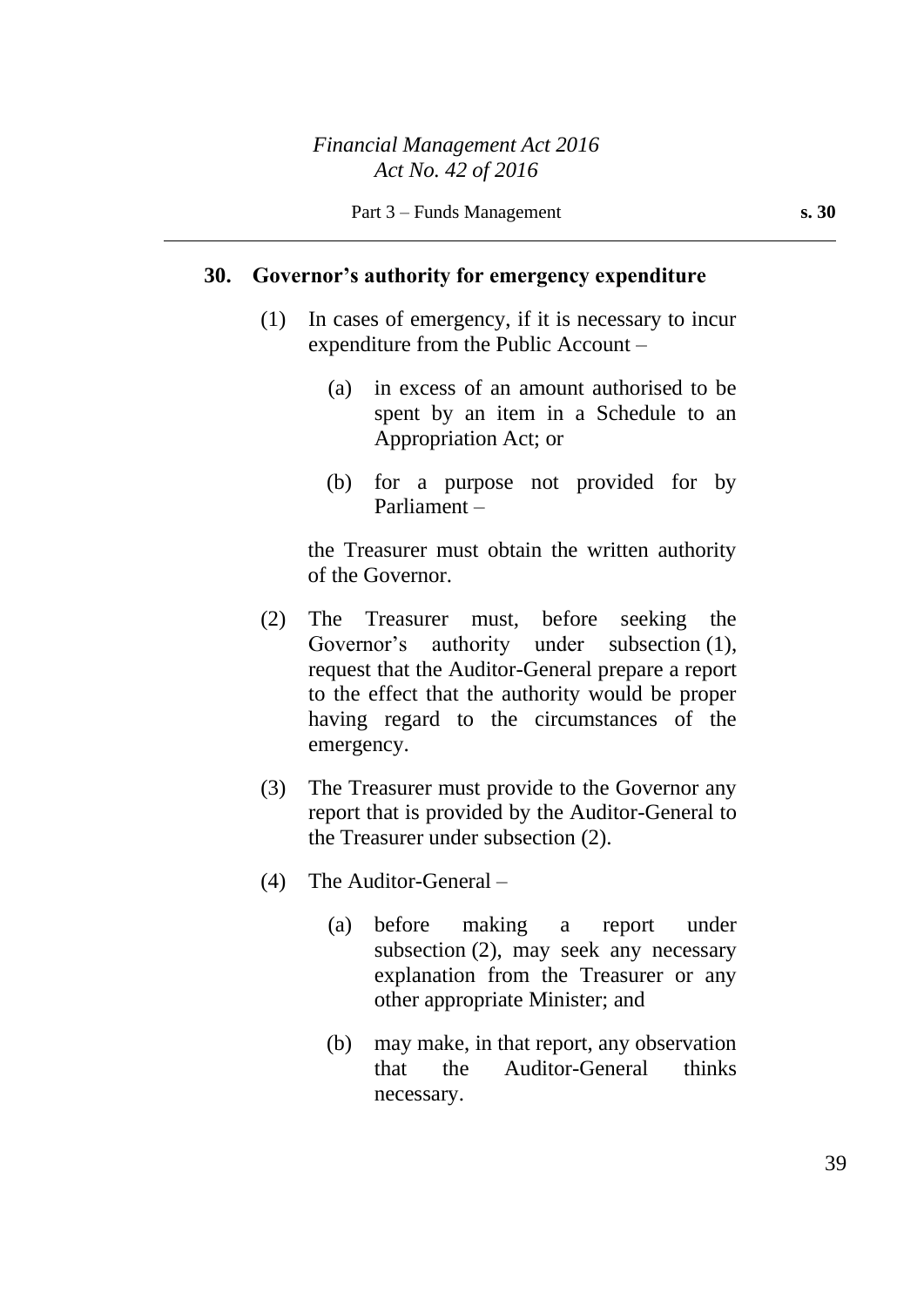*Financial Management Act 2016 Act No. 42 of 2016*

(5) The Treasurer may authorise the issue and application of money from the Public Account of the amount, and for the purposes, specified in the written authority for emergency expenditure from the Governor.

#### **31. Investment of funds of Public Account**

- (1) Money standing to the credit of the Public Account may be invested by the Treasurer in securities approved by the Treasurer for the purposes of this section.
- (2) Except where otherwise provided in this Act or any other Act, the Treasurer must pay into the Public Account any interest or other return that is received from the investment of money standing to the credit of the Public Account.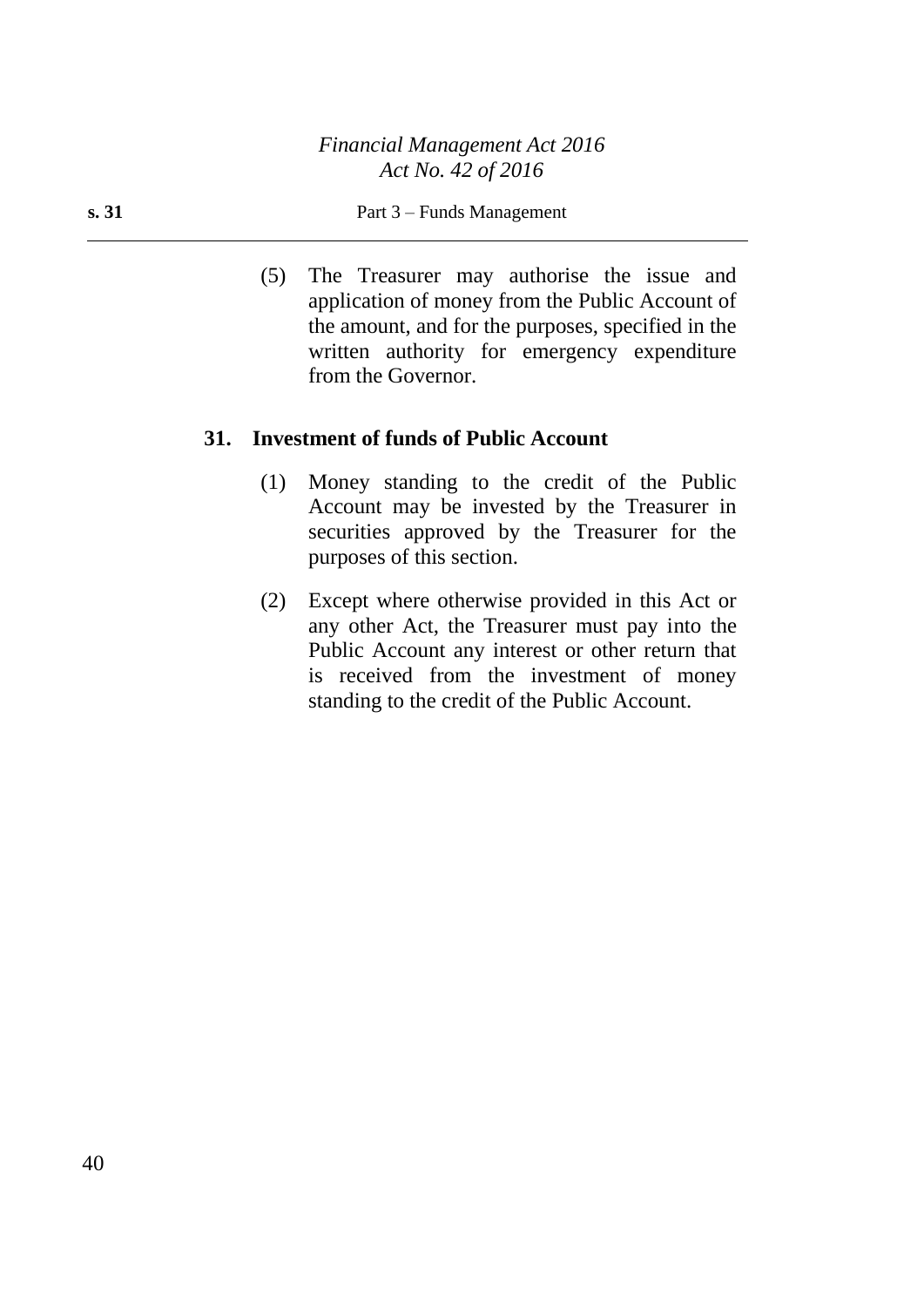### *Financial Management Act 2016 Act No. 42 of 2016*

### **PART 4 – ACCOUNTABLE AUTHORITIES**

#### **32. Accountable authority responsible to Minister**

- (1) The accountable authority of an Agency specified in Part 1 of Schedule 1 is responsible to the appropriate Minister for the financial management of the Agency.
- (2) The accountable authority of an Agency specified in Part 2 of Schedule 1 is responsible for the financial management of the Agency.

#### **33. Delegation by accountable authority**

An accountable authority may delegate any of his or her functions or powers under this Act, other than this power of delegation.

#### **34. Accountable authority responsibilities**

An accountable authority of an Agency is responsible for the financial management of the Agency in an efficient, effective and economical manner, including in particular –

- (a) ensuring that expenditure by the Agency is in accordance with the law; and
- (b) ensuring the effective and efficient use of resources in achieving the Government's objectives; and
- (c) ensuring that appropriate stewardship is maintained over the assets of the Agency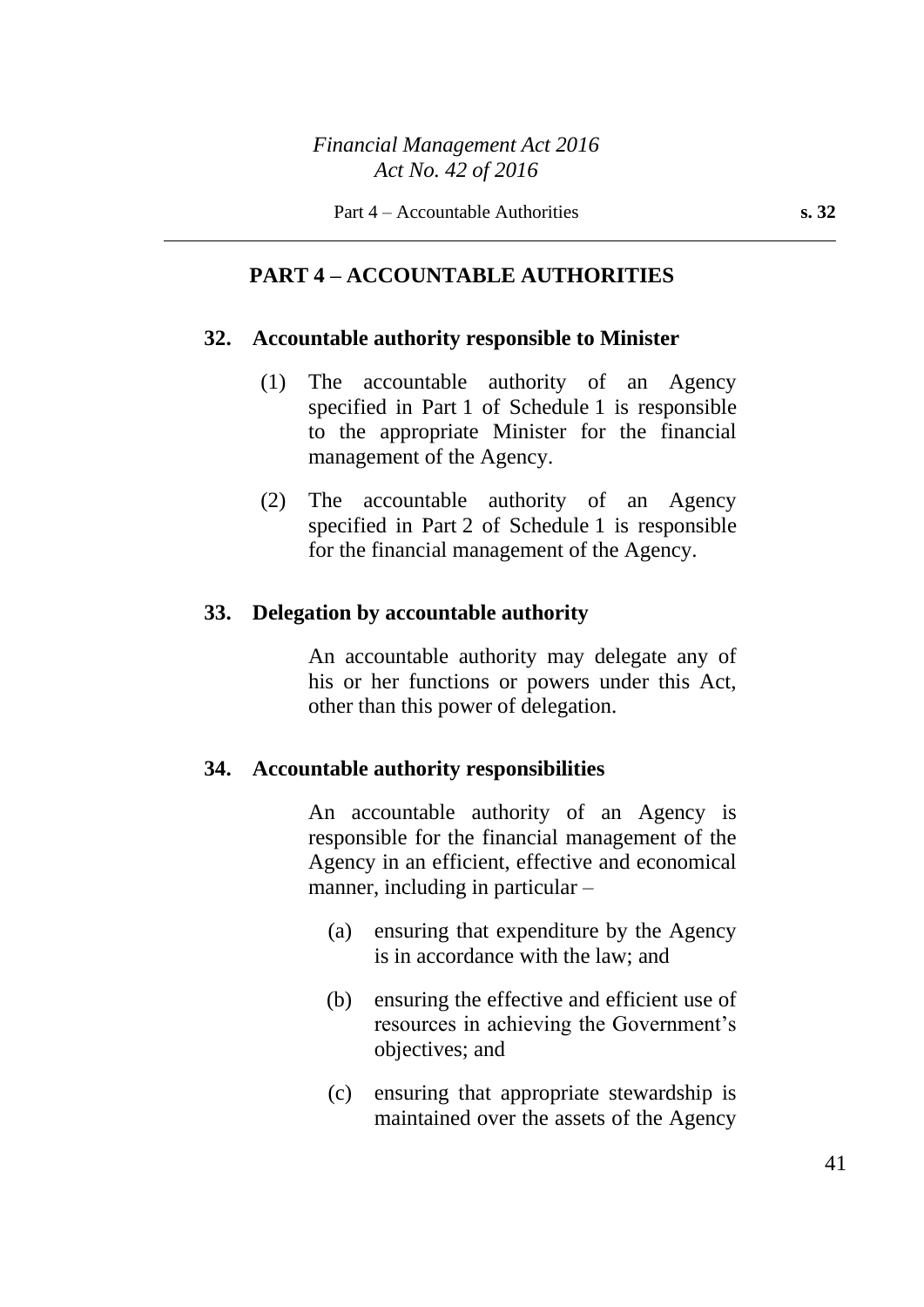and the incurring of liabilities of the Agency; and

- (d) ensuring that the Agency's financial management processes, records, procedures, controls and internal management structures are appropriate; and
- (e) ensuring the custody, control and management of, and accounting for, all public property, public money, other property and other money in the possession of, or under the control of, the Agency; and
- (f) ensuring the proper collection of all money payable to, or collectable under, any law administered by the Agency; and
- (g) conducting reviews, at the times determined by the Treasurer, of fees and charges collected by or payable to the Agency; and
- (h) ensuring compliance by the Agency with this Act or any other written law.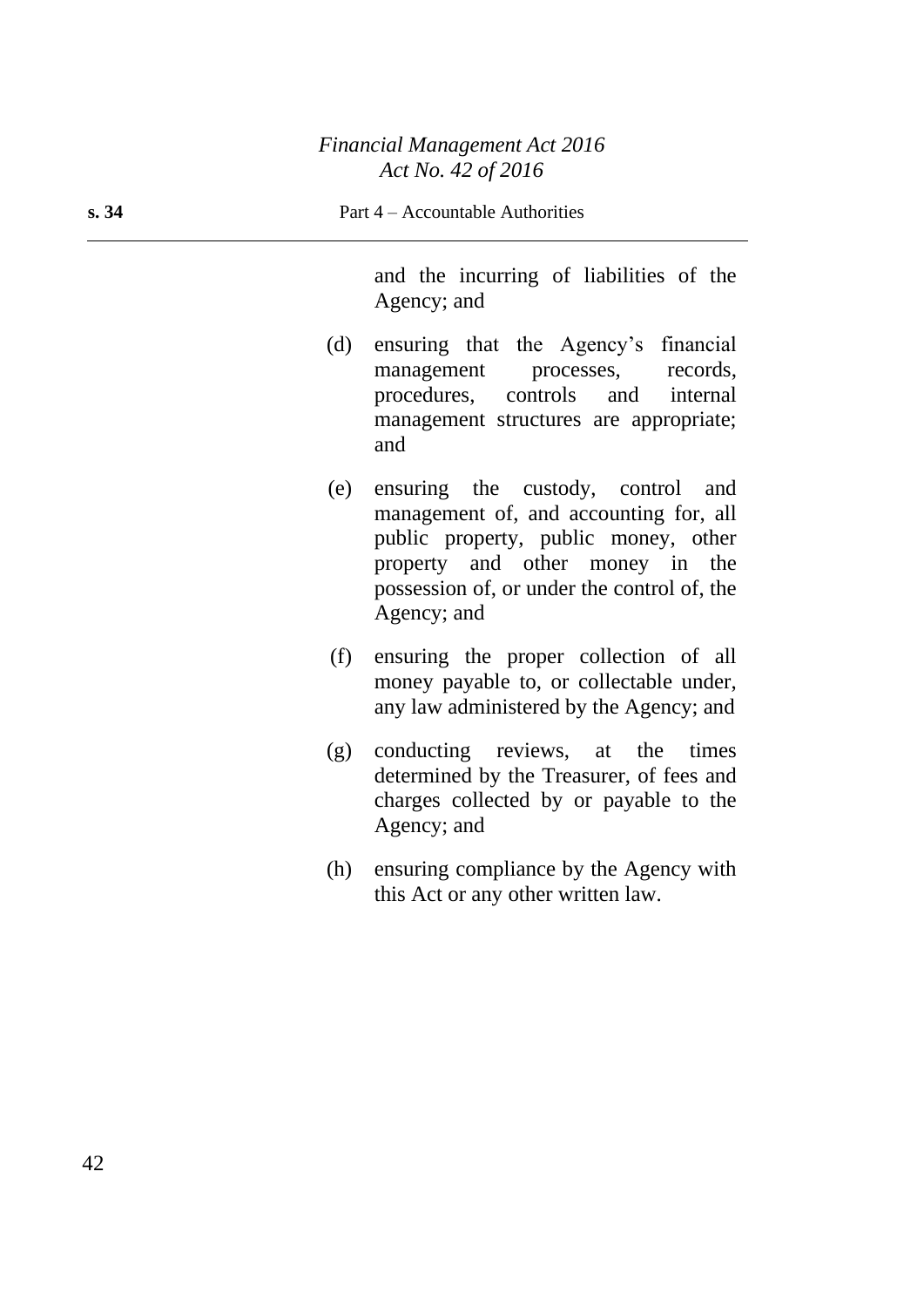## **PART 5 – REPORTS**

#### *Division 1 – Treasurer's reports*

#### **35. Treasurer's September quarterly report**

- (1) The Treasurer is to publish a report (the *September quarterly report*) no later than 45 days after the Auditor-General's report has been prepared pursuant to section 16(2) of the *Audit Act 2008*.
- (2) The Treasurer is to publish the expected date for the publication of the September quarterly report at least 7 days before the expected date.
- (3) The September quarterly report is to contain, in respect of the major General Government Sector statements as defined by the Australian Accounting Standards and disclosed in the Budget Papers, results for the period of 3 months ending on the previous 30 September.
- (4) The September quarterly report is to contain, in respect of the major Public Account statements disclosed in the Budget Papers, results for the period of 3 months ending on the previous 30 September.
- (5) The Treasurer may include in the September quarterly report, in the form, or manner, if any, that the Treasurer determines, any other financial or statistical report.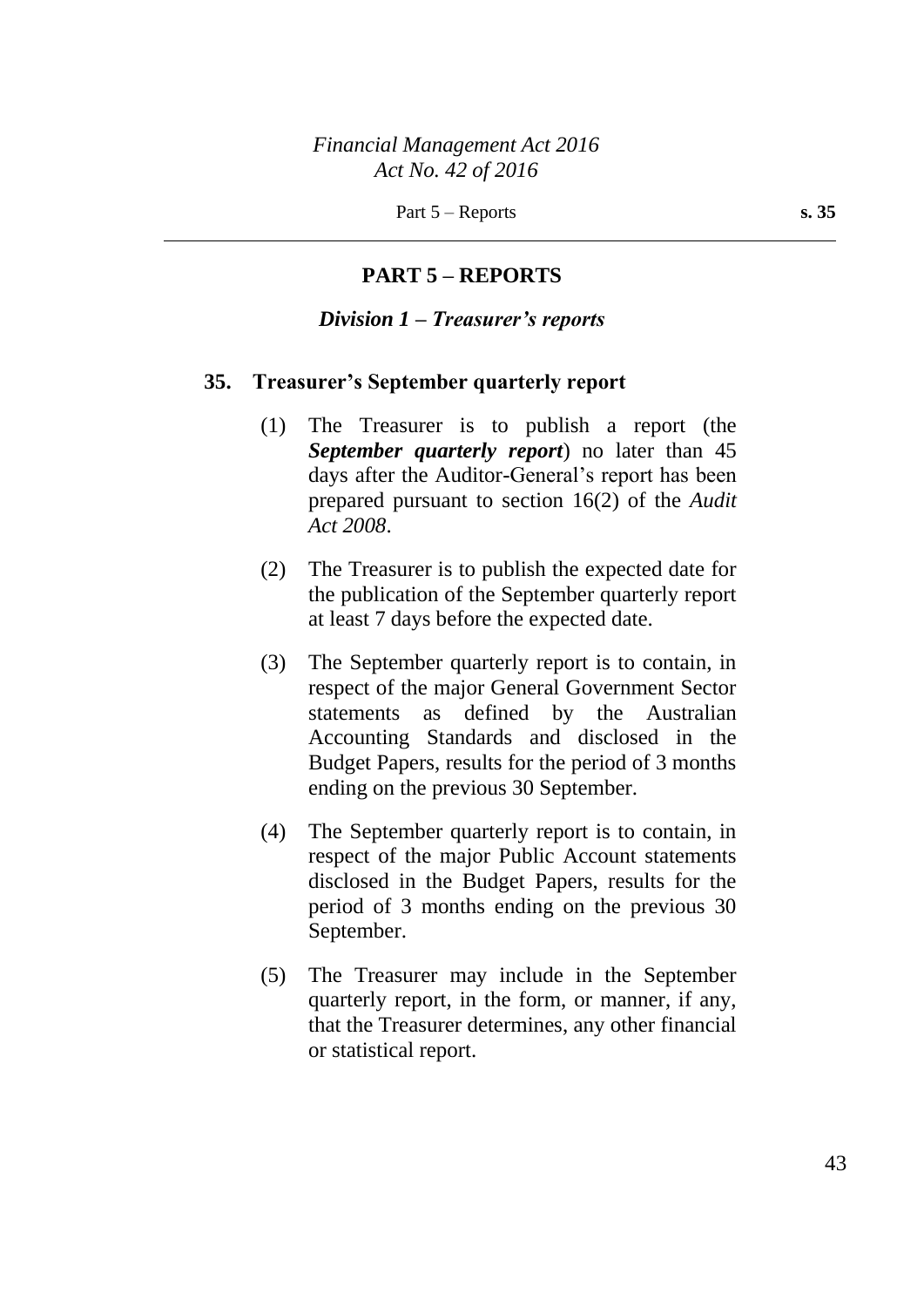#### **36. Treasurer's revised estimates report**

- (1) The Treasurer is to publish a report (the *revised estimates report*) no later than 15 February in the financial year to which it relates.
- (2) The Treasurer is to publish the expected date for the publication of the revised estimates report at least 7 days before the expected date.
- (3) The revised estimates report is to contain, in respect of the major General Government Sector statements as defined by the Australian Accounting Standards and disclosed in the Budget Papers –
	- (a) original estimates disclosed in the Budget Papers for the current financial year; and
	- (b) revised estimates for the current financial year; and
	- (c) revised forward estimates.
- (4) The revised estimates report is to contain an explanation of any material variation between the original estimates disclosed in the Budget Papers and the revised estimates for the current financial year.
- (5) The revised estimates report is to contain an assessment of the Government's fiscal performance against its current fiscal strategy statement, within the meaning of the *Charter of Budget Responsibility Act 2007*.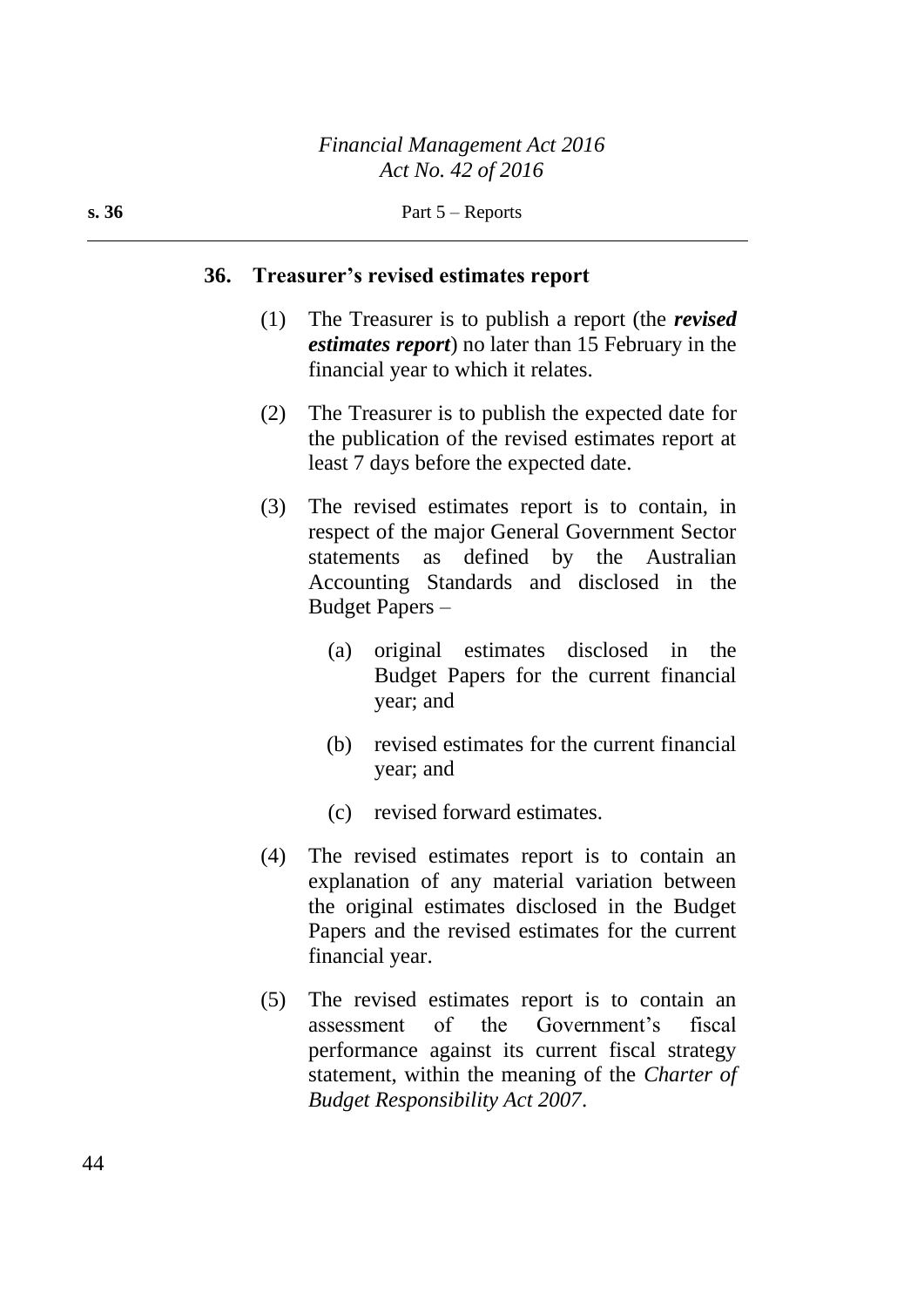- (6) The revised estimates report is to contain in respect of the major Public Account statements disclosed in the Budget Papers –
	- (a) original estimates of Public Account receipts and expenditures disclosed in the Budget Papers for the current financial year; and
	- (b) revised estimates of Public Account receipts and expenditures for the current financial year.
- (7) The Treasurer may include in the revised estimates report, in the form, or manner, if any, that the Treasurer determines, any other financial or statistical report.

## **37. Treasurer's December quarterly report**

- (1) The Treasurer is to publish a report (the *December quarterly report*) no later than 15 February in the financial year to which it relates.
- (2) The Treasurer is to publish the expected date for the publication of the December quarterly report at least 7 days before the expected date.
- (3) The December quarterly report is to contain, in respect of the major General Government Sector statements as defined by the Australian Accounting Standards and disclosed in the Budget Papers, results for the period of 6 months ending on the previous 31 December.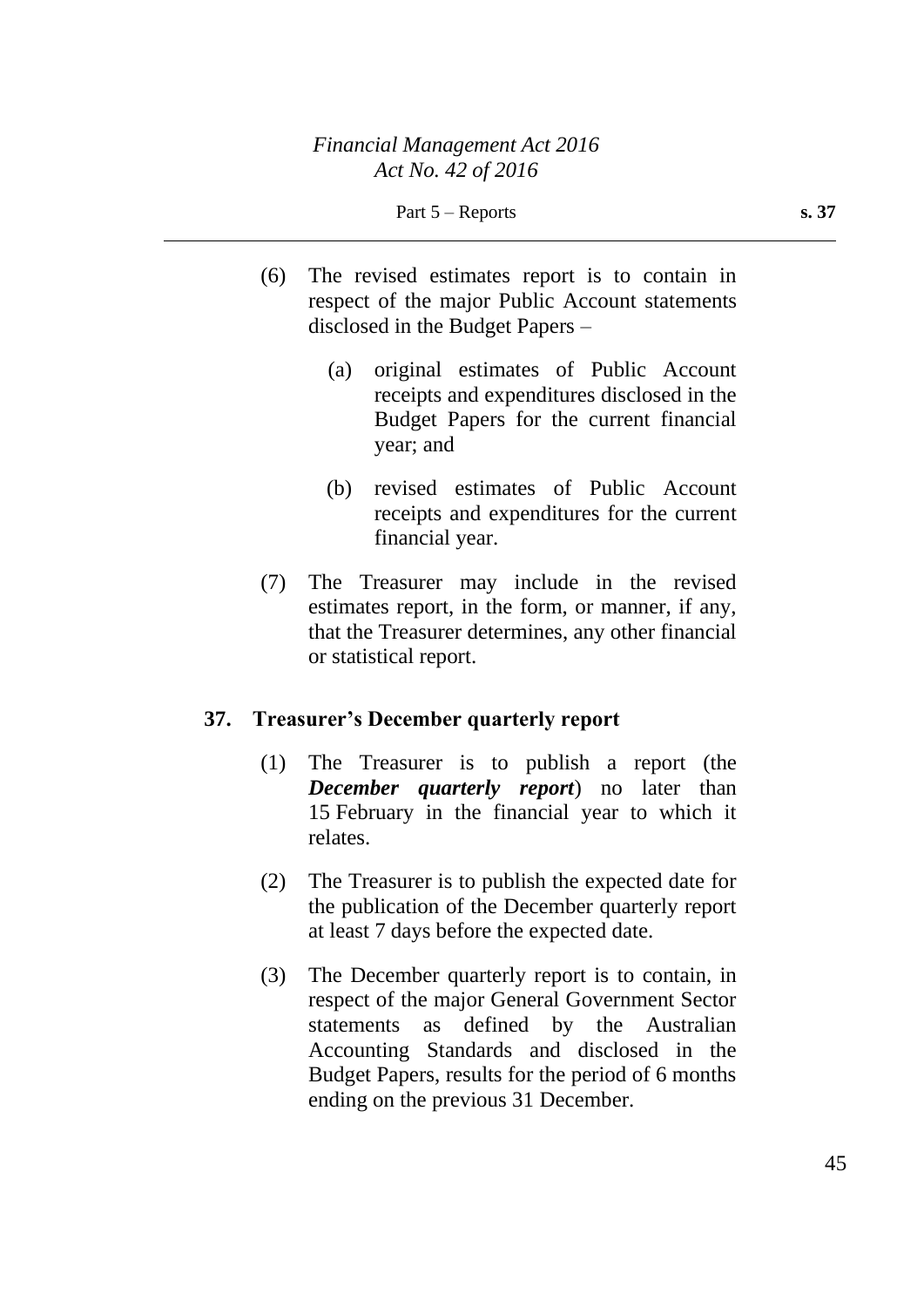- (4) The December quarterly report is to contain, in respect of the major Public Account statements disclosed in the Budget Papers, results for the period of 6 months ending on the previous 31 December.
- (5) The December quarterly report is to contain the balances of Specific Purpose Accounts as at 31 December in the financial year to which the December quarterly report relates.
- (6) The Treasurer may include in the December quarterly report, in the form, or manner, if any, that the Treasurer determines, any other financial or statistical report.

### **38. Treasurer's March quarterly report**

- (1) If a Bill for an Appropriation Act is tabled within 45 days before the commencement of the financial year to which it relates, the Treasurer is to publish a report (the *March quarterly report*) which is to be included in the Budget Papers.
- (2) If a Bill for an Appropriation Act is tabled more than 45 days before the commencement of the financial year to which it relates, the Treasurer is to publish the March quarterly report by no later than 15 May in the financial year to which it relates.
- (3) The Treasurer is to publish the expected date for the publication of the March quarterly report at least 7 days before the expected date.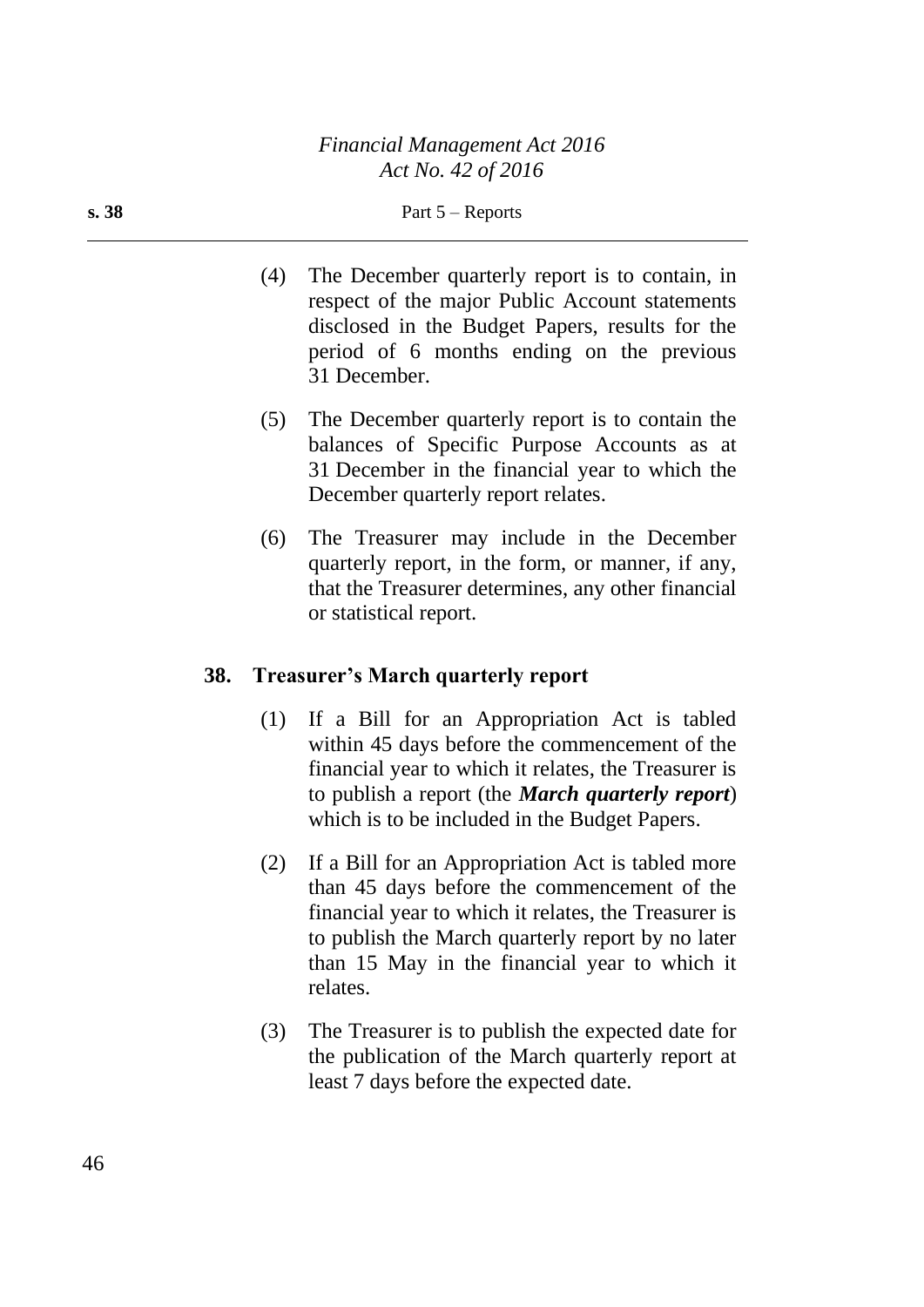- (4) The March quarterly report is to contain, in respect of the major General Government Sector statements as defined by the Australian Accounting Standards and disclosed in the Budget Papers, results for the period of 9 months ending on the previous 31 March.
- (5) The March quarterly report is to contain, in respect of the major Public Account statements disclosed in the Budget Papers, results for the period of 9 months ending on the previous 31 March.
- (6) The Treasurer may include in the March quarterly report, in the form, or manner, if any, that the Treasurer determines, any other financial or statistical report.

### **39. Treasurer's preliminary outcomes report**

- (1) Before 31 July in each year, the Secretary is to  $-$ 
	- (a) review the preliminary outcomes results for the previous financial year; and
	- (b) determine whether those results vary materially from the revised estimates published in the Budget Papers that relate to the previous financial year.
- (2) If the Secretary's determination under subsection (1) is that there is no material variation, the Secretary must inform the Treasurer and publicly release a notice that no report will be issued.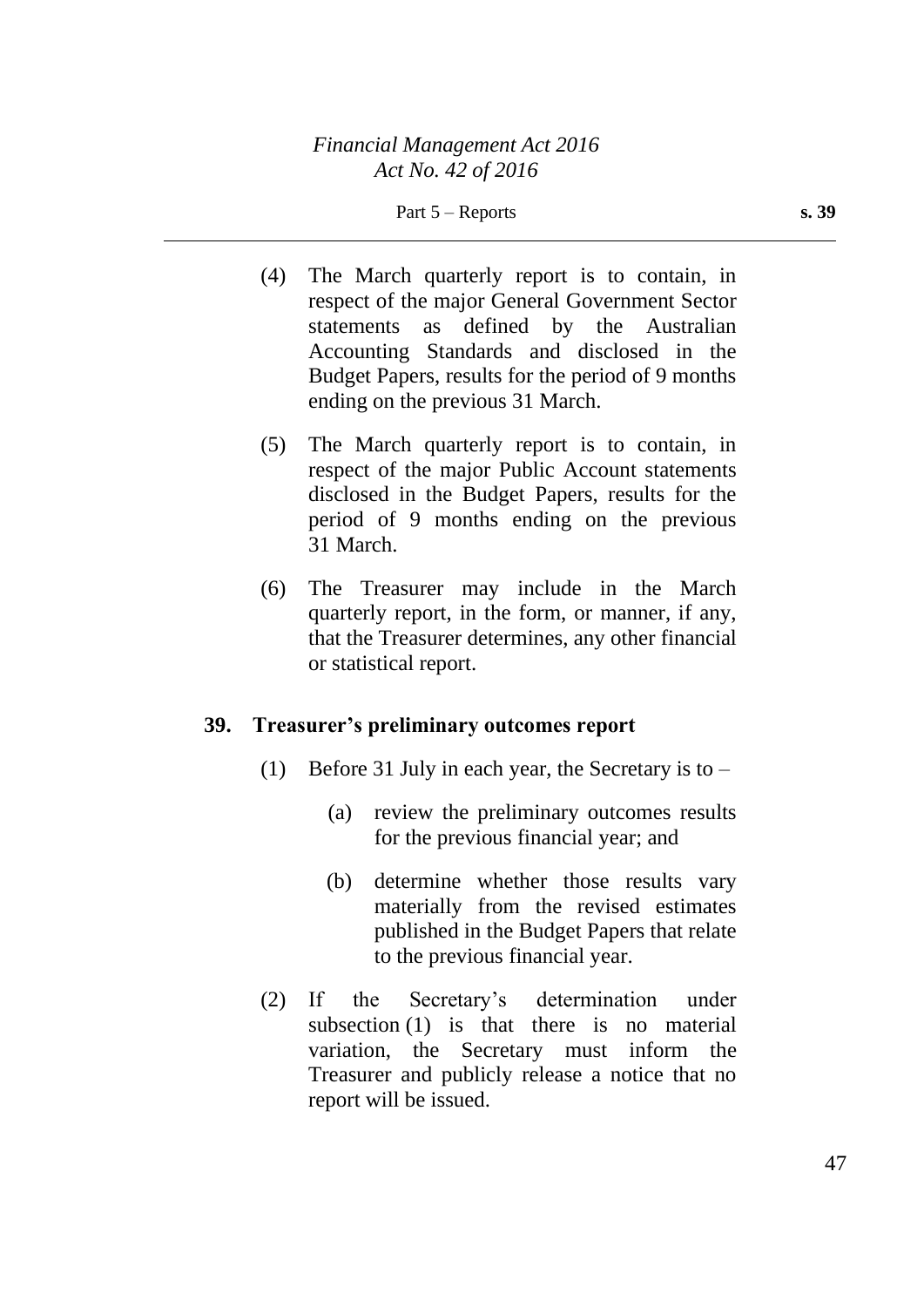- (3) If the Secretary's determination under subsection (1) is that there is material variation, the Secretary must inform the Treasurer.
- (4) On receiving advice under subsection (3), the Treasurer is to publish a report (the *preliminary outcomes report*) for the previous financial year by no later than the 15 August immediately following the financial year to which the report relates.
- (5) The preliminary outcomes report for the previous financial year is to contain, in respect of the major General Government Sector statements as defined by the Australian Accounting Standards and disclosed in the Budget Papers –
	- (a) original estimates disclosed in the Budget Papers for the previous financial year; and
	- (b) preliminary results for the previous financial year.
- (6) The Treasurer may include in any preliminary outcomes report, in the form, or manner, if any, that the Treasurer determines, any other financial or statistical report.

## **40. Treasurer's annual financial report**

(1) The Treasurer is to prepare an annual financial report for each financial year, no later than the 31 October immediately following the financial year to which the report relates.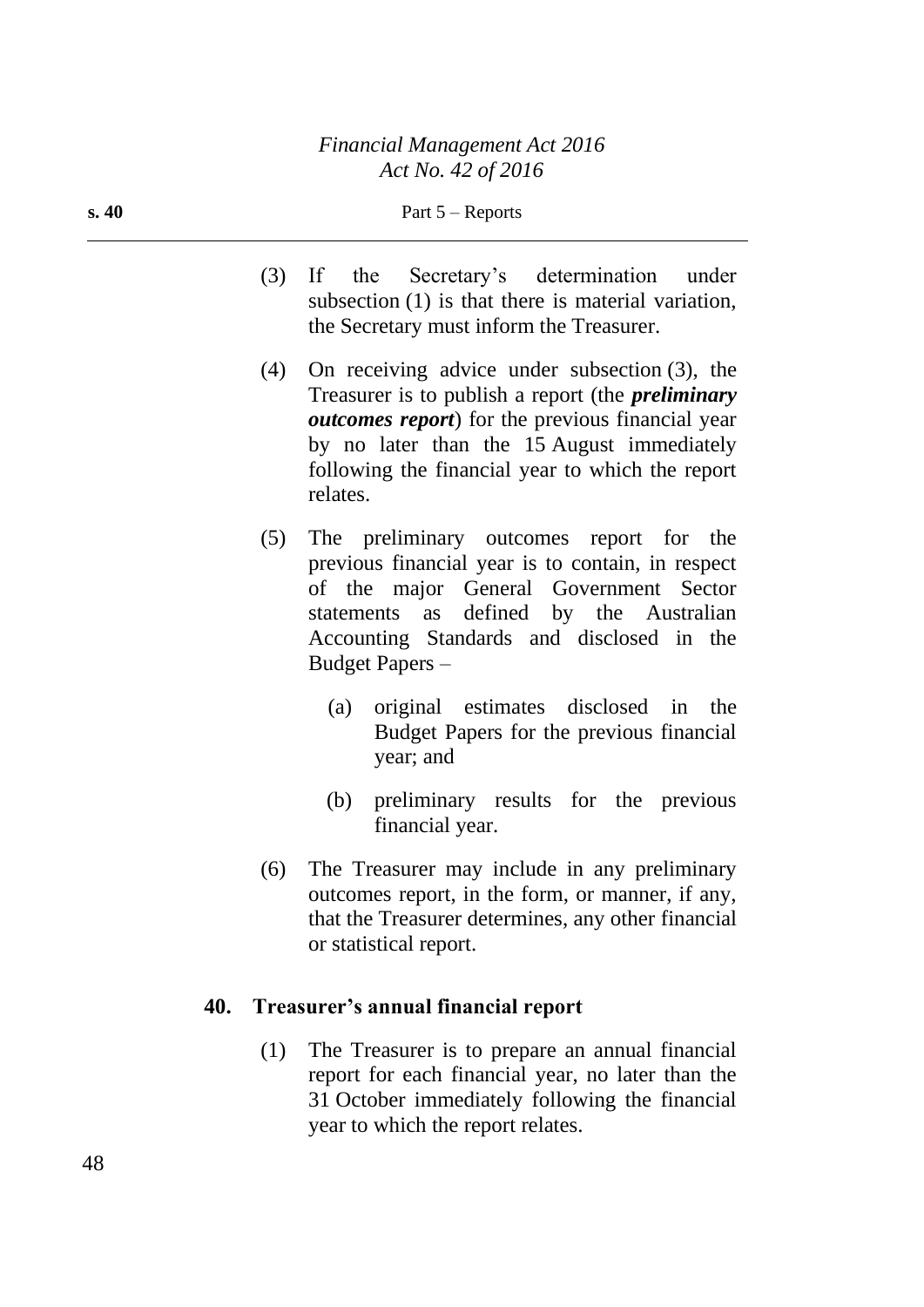- (2) The annual financial report is to contain for the financial year to which the report relates –
	- (a) the original estimates disclosed in the Budget Papers in respect of the major General Government Sector statements as defined by the Australian Accounting Standards; and
	- (b) the results in respect of the major General Government Sector statements; and
	- (c) the results in respect of the major Public Account statements disclosed in the Budget Papers; and
	- (d) the balances of Specific Purpose Accounts at the end of that financial year; and
	- (e) an assessment of the Government's fiscal performance against its current fiscal strategy statement, within the meaning of the *Charter of Budget Responsibility Act 2007*; and
	- (f) the Auditor-General's report on the statements referred to in section 16(2) of the *Audit Act 2008*.
- (3) The Treasurer may include in the annual financial report, in the form, or manner, if any, that the Treasurer determines, any other financial or statistical report.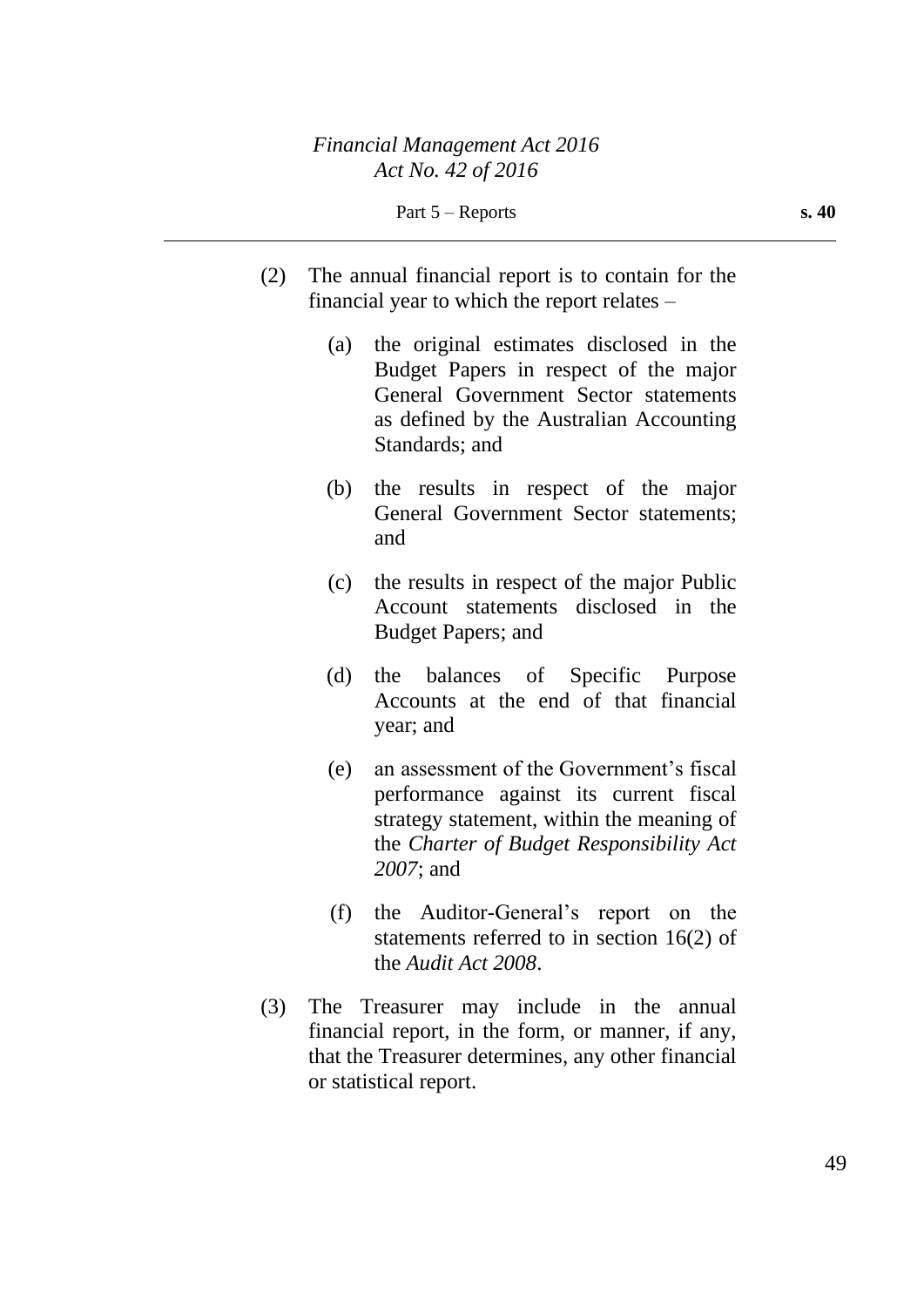#### **41. Tabling of Treasurer's annual financial report**

- (1) The Treasurer, on or before 31 October in each year, is to cause copies of the Treasurer's annual financial report for the previous financial year to be laid before each House of Parliament.
- (2) If the Treasurer is unable to comply with subsection (1) because neither House of Parliament is sitting, the Treasurer is to immediately –
	- (a) forward copies of the Treasurer's annual financial report to the Clerk of the Legislative Council or the Clerk of the House of Assembly, as the case may require; and
	- (b) make copies of the Treasurer's annual financial report available to the public –

and, on the next sitting-day of that House, is to cause copies of the Treasurer's annual financial report to be laid before that House.

#### *Division 2 – Annual reports by Agencies*

#### **42. Reports by Agencies**

- (1) An accountable authority of an Agency, in respect of each financial year, is to prepare financial statements of the Agency in respect of that financial year.
- (2) The financial statements required to be prepared by subsection (1) are to be prepared and certified in accordance with, and in the manner, and form,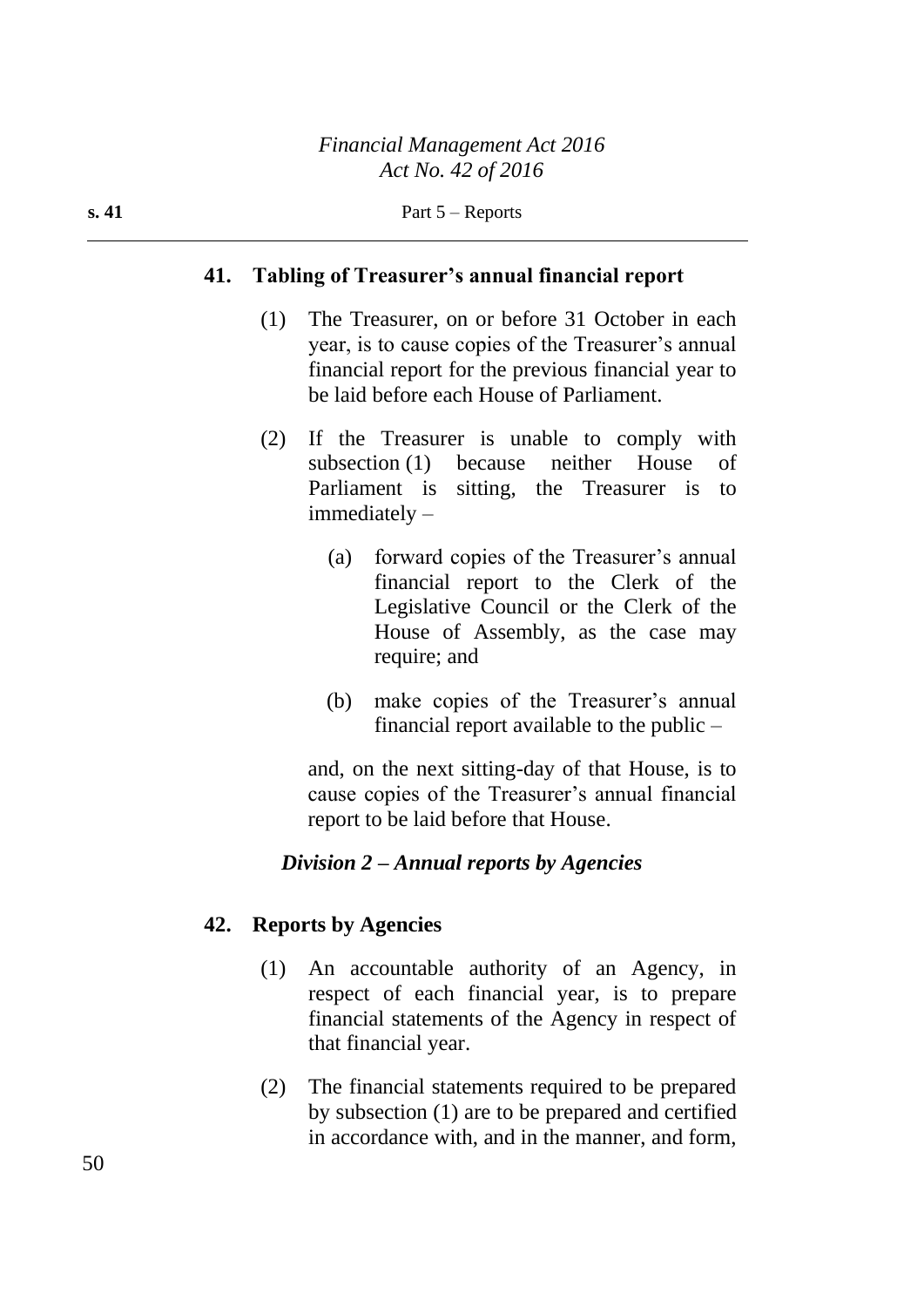if any, specified in, the Treasurer's Instructions, so as to present fairly –

- (a) the financial transactions of the Agency during the financial year; and
- (b) the components, of the financial position of the Agency at the end of the financial year, that are specified in the Treasurer's Instructions; and
- (c) any other components of the financial position of the Agency at the end of the financial year that the accountable authority considers desirable to be included in the statements.
- (3) An accountable authority is to submit to the appropriate Minister the financial statements prepared under subsection (1), together with the Auditor-General's report on those statements prepared in accordance with section 19 of the *Audit Act 2008*, by the date determined by that Minister for the purpose of complying with section 44.
- (4) If an Agency is required by section 36(1) of the *State Service Act 2000* or any other Act to prepare an annual report, the financial statements prepared under subsection (1) and the Auditor-General's report on those statements prepared in accordance with section 19 of the *Audit Act 2008* are to be combined so as to form part of that annual report.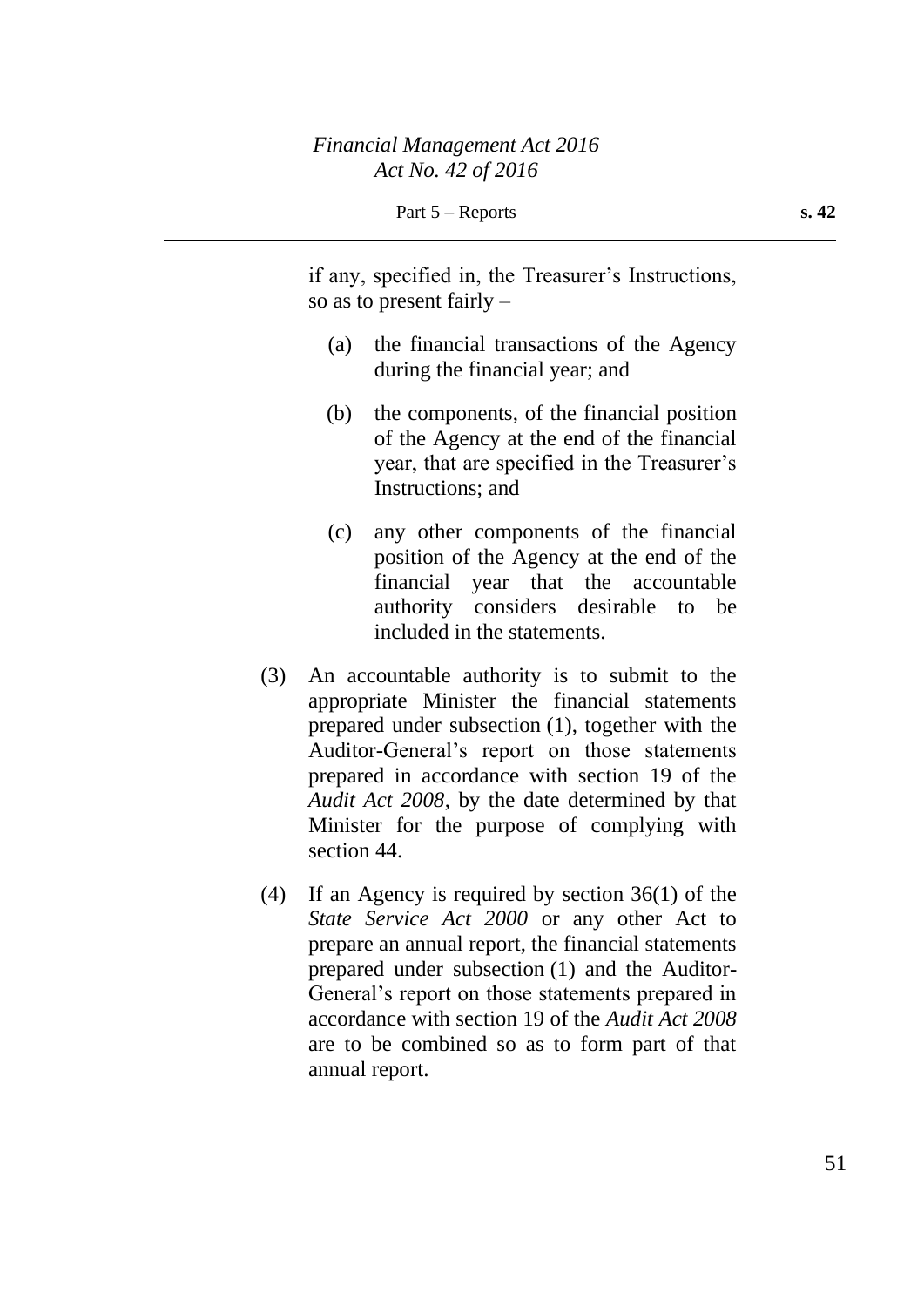### **43. Power to fix special financial year**

- (1) The Treasurer may direct that the financial records of an Agency be maintained in respect of a period of 12 months ending on a day other than 30 June in any year.
- (2) A direction under subsection (1) may fix different periods of 12 months in relation to different accountable authorities, different Agencies and different parts of Agencies.

### **44. Tabling of reports of accountable authorities**

- (1) The appropriate Minister in relation to an Agency, on or before 31 October in each year, is to cause to be laid before each House of Parliament copies of –
	- (a) the financial statements prepared under section 42(1) in relation to the Agency, together with the Auditor-General's report on those statements prepared in accordance with section 19 of the *Audit Act 2008*; or
	- (b) if section 42(4) applies to the Agency, an annual report prepared under section 42(4) in relation to the Agency.
- (2) If the appropriate Minister is unable to comply with subsection (1) in relation to a copy of a document, or copies of documents, referred to in that subsection because neither House of Parliament is sitting, the appropriate Minister, on 31 October, is to immediately –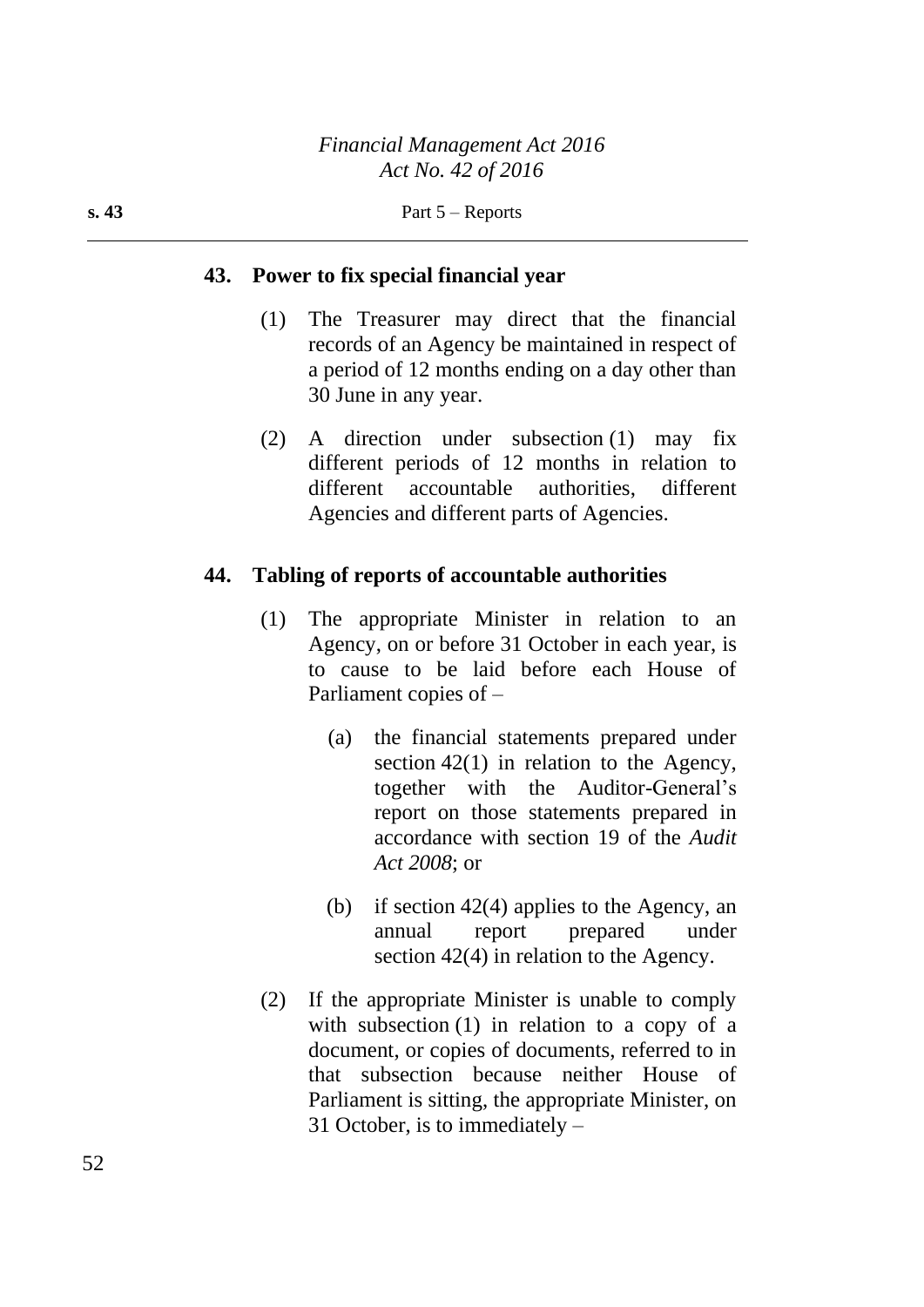- (a) forward a copy of the document, or copies of the documents, to be laid before each House of Parliament under subsection (1), to the Clerk of the Legislative Council or the Clerk of the House of Assembly, as the case may require; and
- (b) make copies of the document, or of the documents, available to the public –

and, on the next sitting-day of that House, cause a copy of the document, or copies of the documents, to be laid before that House.

- (3) If 31 October is a Saturday or Sunday or a day which is a statutory holiday as defined in the *Statutory Holidays Act 2000* or a public holiday throughout the State, it is sufficient compliance with this section if copies of the documents –
	- (a) are forwarded to the Clerk of the Legislative Council and the Clerk of the House of Assembly; and
	- (b) are made available to the public  $-$

on the next day after 31 October which is not a statutory holiday as defined in the *Statutory Holidays Act 2000* or a public holiday throughout the State.

(4) If the Treasurer has given a direction under section 43(1) that the financial records of an Agency are be maintained in respect of a period of 12 months ending on a day other than 30 June in any year –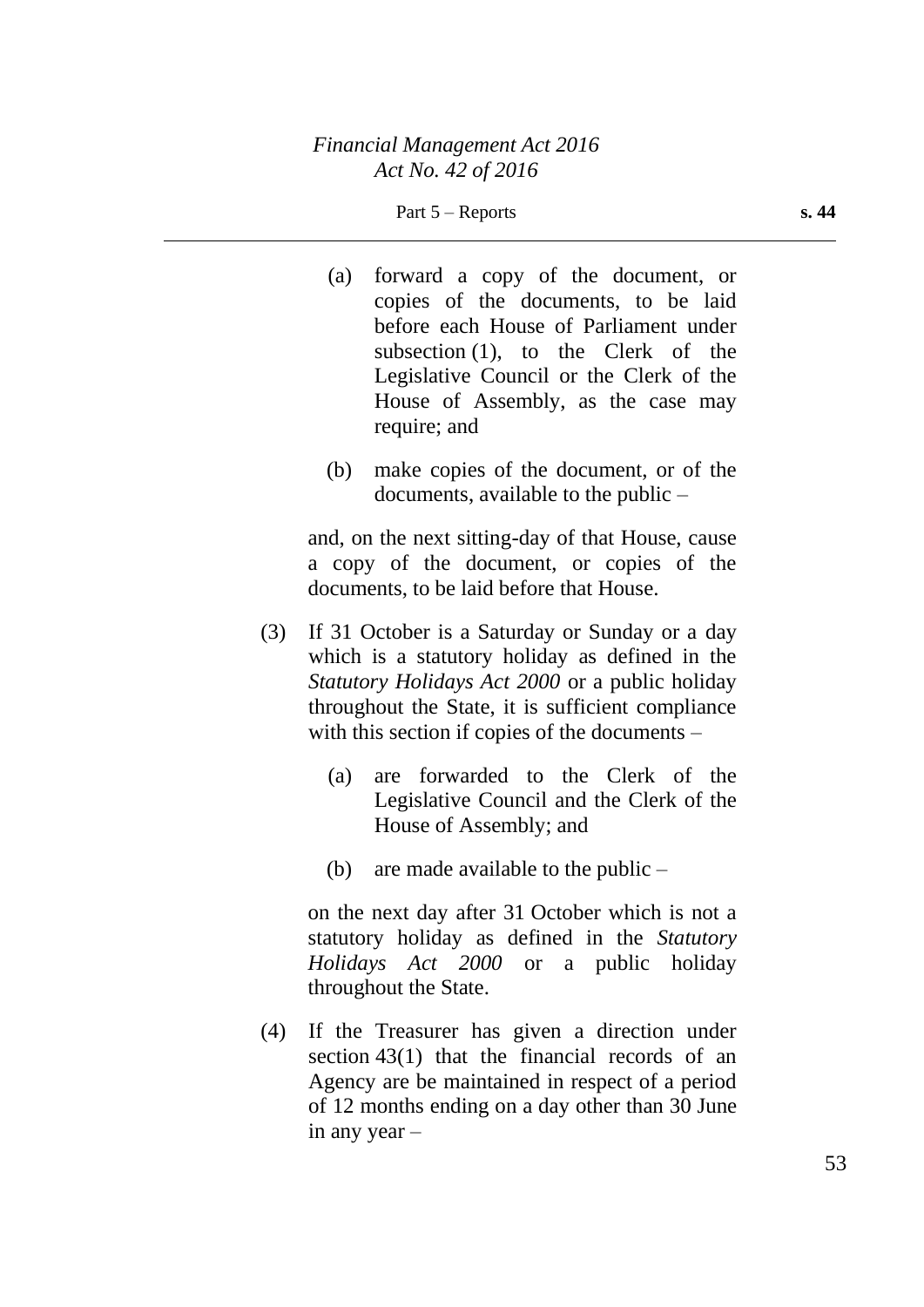- (a) the Treasurer may fix a date other than 31 October for the tabling under this section of the documents referred to in subsection (1) in relation to the Agency; and
- (b) if a date is so fixed, this section has effect as if references to 31 October were references to the date so fixed.
- (5) If an Agency is required by section 36(1) of the *State Service Act 2000* to prepare an annual report, the Treasurer must consult with the Minister administering that Act before fixing a date under subsection (4) in relation to the Agency.
- (6) A date fixed under subsection (4) is not to be later than 4 months after the expiration of the period of 12 months specified in the relevant direction.

### *Division 3 – Reporting on abolition of Agencies*

### **45. Purpose of Division**

The purpose of this Division is to secure proper accountability in relation to the abolition of an Agency.

### **46. Reporting on abolition of Agency**

(1) Before, on or after the abolition of an Agency, the Treasurer is to appoint a person to perform the duties of a reporting officer set out in this Division.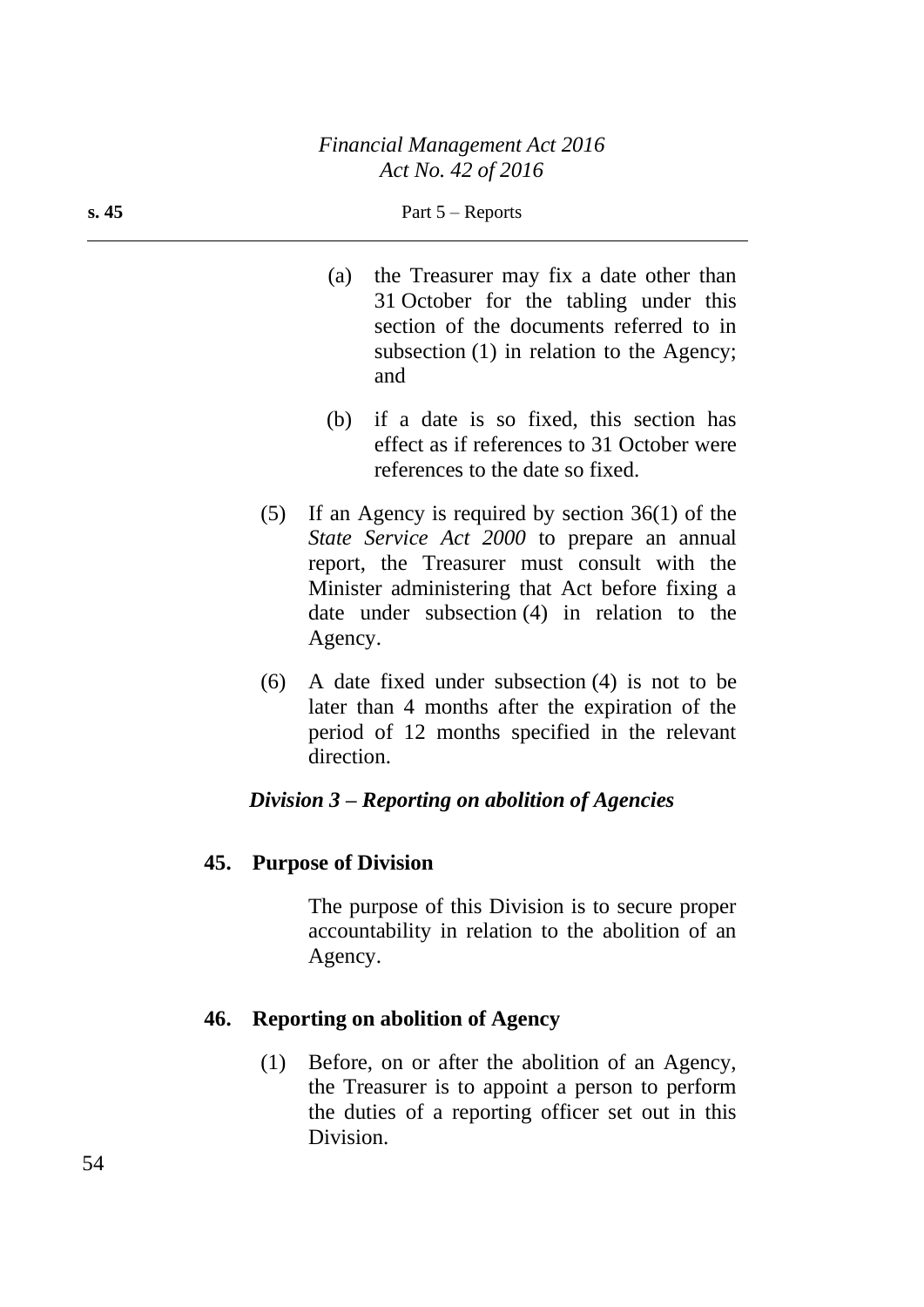Part 5 – Reports **s. 46** 

- (2) If the abolition of an Agency takes effect at the end of a financial year of the Agency, the reporting officer is to comply with the provisions of section 42 of this Act and section 17 of the *Audit Act 2008* in respect of the Agency –
	- (a) for that financial year; and
	- (b) to the extent that those provisions have not been complied with for any earlier financial year of the Agency –

as if the reporting officer were the accountable authority for the purposes of those sections.

- (3) If the abolition of an Agency takes effect at a time other than the end of a financial year of the Agency, the reporting officer is to  $-$ 
	- (a) comply with the provisions of section 42 of this Act and section 17 of the *Audit Act 2008* in respect of the Agency, as if the reporting officer were the accountable authority for the purposes of those sections, to the extent that those provisions have not been complied with for any financial year of the Agency that ended before the abolition; and
	- (b) prepare and submit to the Minister a final report in respect of the Agency for the period starting from the beginning of that financial year of the Agency and ending with the abolition.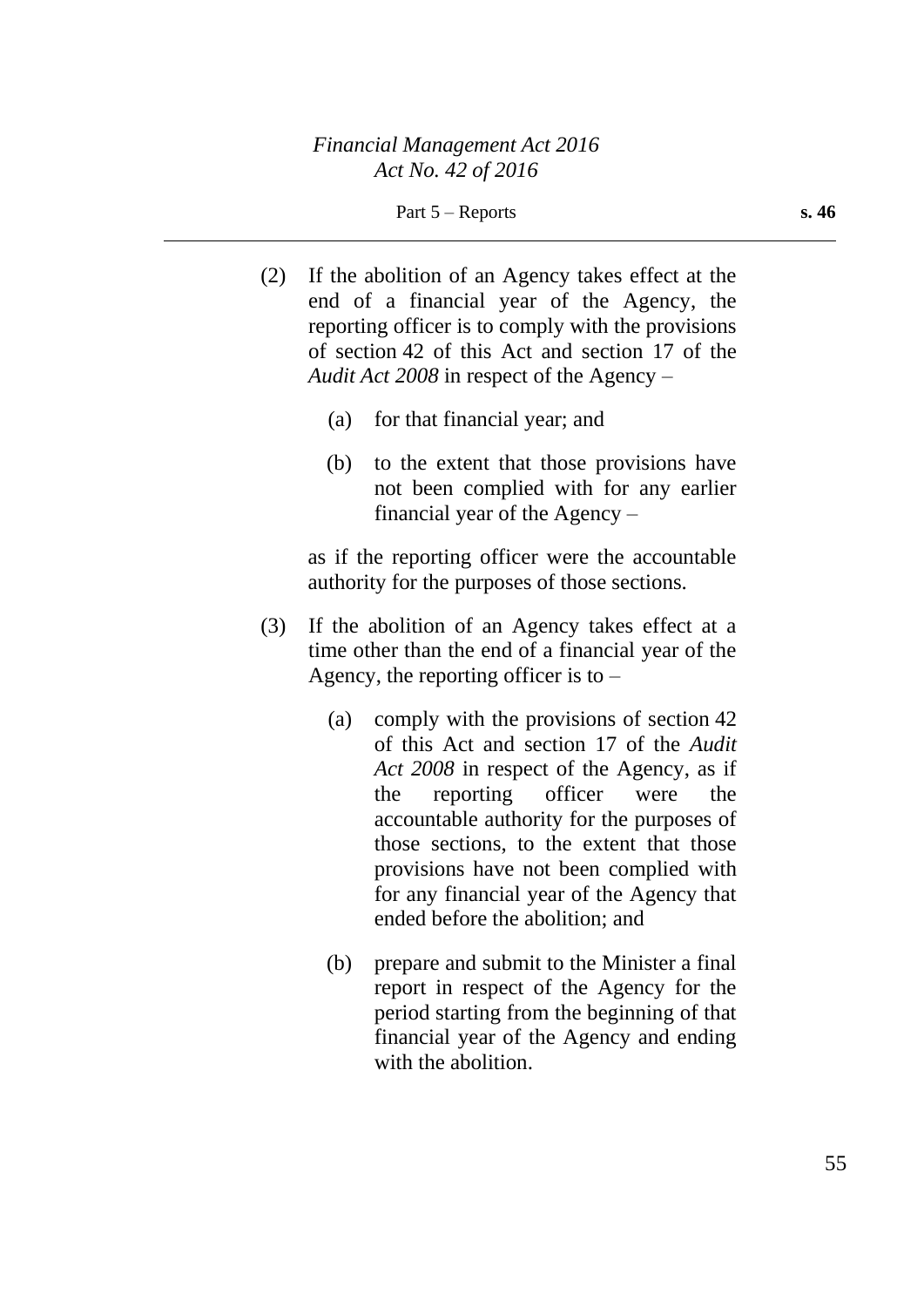- (4) The Treasurer may give the reporting officer written directions as to the preparation and submission of the final report.
- (5) On appointment under subsection (1), the reporting officer has a duty to prepare and submit any report required under this section and to comply with any directions given by the Treasurer under subsection (4).

### **47. Content of final report**

The reporting officer is to include in the final report financial statements and information of the kind referred to in section 42.

### **48. Reporting officers entitled to reasonable assistance and facilities and access to accounts**

- (1) For the purposes of this Division, the reporting officer is entitled to be provided with reasonable assistance and facilities and to have full and free access at all reasonable times to all accounts and any other information, documents and records, in the possession of any person, that the reporting officer considers necessary for those purposes.
- (2) The reporting officer may
	- (a) make copies of, or take extracts from, any of those accounts, documents or records; or
	- (b) make a record of any of that information.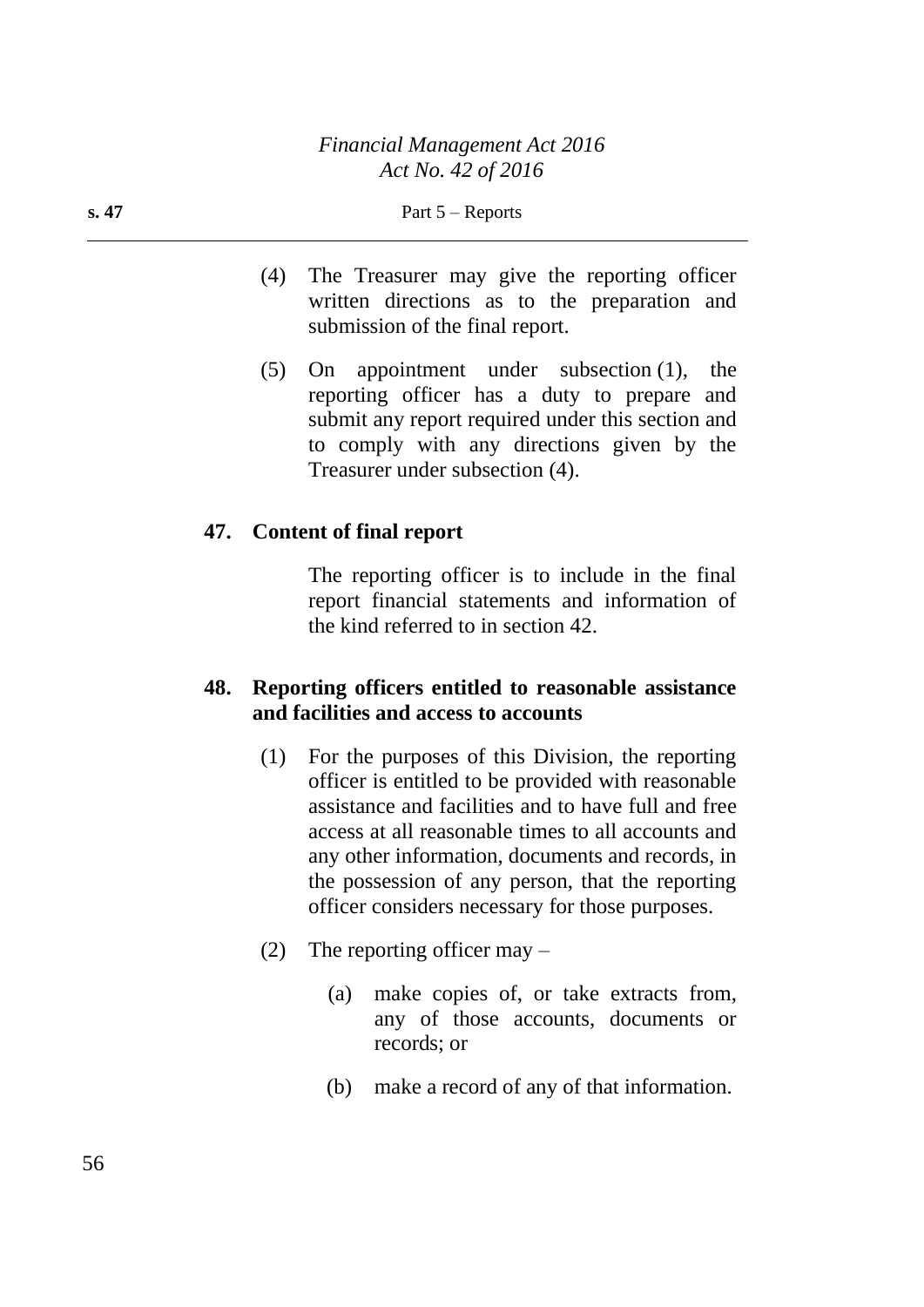Part 5 – Reports **s. 49**

(3) A person who has possession of any accounts, information, documents or records of the kind referred to in subsection (1) must at any reasonable time, on the request of the reporting officer, produce any of those accounts, documents or records, or any of that information, specified in the request.

Penalty: Fine not exceeding 50 penalty units.

## **49. Reporting officers to submit financial statements and information to Auditor-General**

- (1) Subject to any directions given by the Treasurer for the purposes of this Division, the reporting officer is to submit for the opinion of the Auditor-General the financial statements and information referred to in section 47.
- (2) Subject to any necessary modifications, this Act applies to those financial statements in the same way that it applies to financial statements referred to in section 42.
- (3) Section 44 applies to the final report in the same way that it applies to the financial statements referred to in section 42, but the prescribed period referred to in section 44 is taken to be 14 days after the final report is submitted to the appropriate Minister.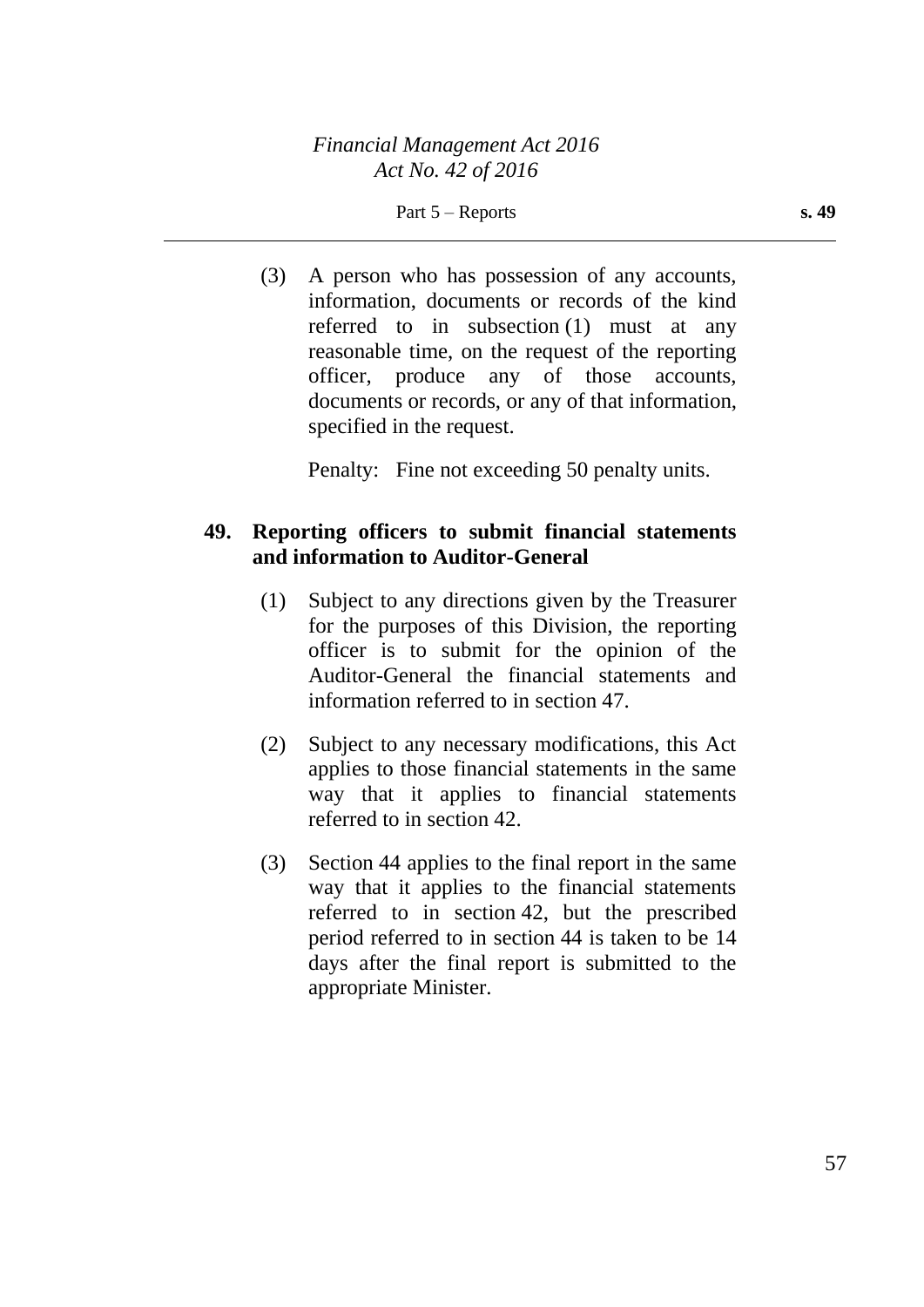### **PART 6 – MISCELLANEOUS**

#### **50. Delegations**

- (1) The Treasurer may, by instrument in writing and either generally or as otherwise provided by that instrument, delegate to a Minister or the Secretary such of the Treasurer's functions and powers under this Act as are specified in that instrument.
- (2) The Treasurer may, by instrument in writing, revoke wholly or in part or vary a delegation made under subsection (1).
- (3) If a function or power has been delegated under subsection (1) to the Secretary, the Secretary may, by instrument in writing, delegate to a person for the time being holding a specified office in the responsible Department in relation to this Act any functions or powers that are delegated to the Secretary in accordance with this section, other than this power of delegation.
- (4) The Secretary may, by instrument in writing, revoke wholly or in part or vary a delegation made under subsection (3).
- (5) An act or thing done in the performance of a function or power delegated under subsection (1) or (3) has the same force and effect as if it had been done by the Treasurer under this Act.
- (6) A delegation under this section may be made subject to the conditions or limitations –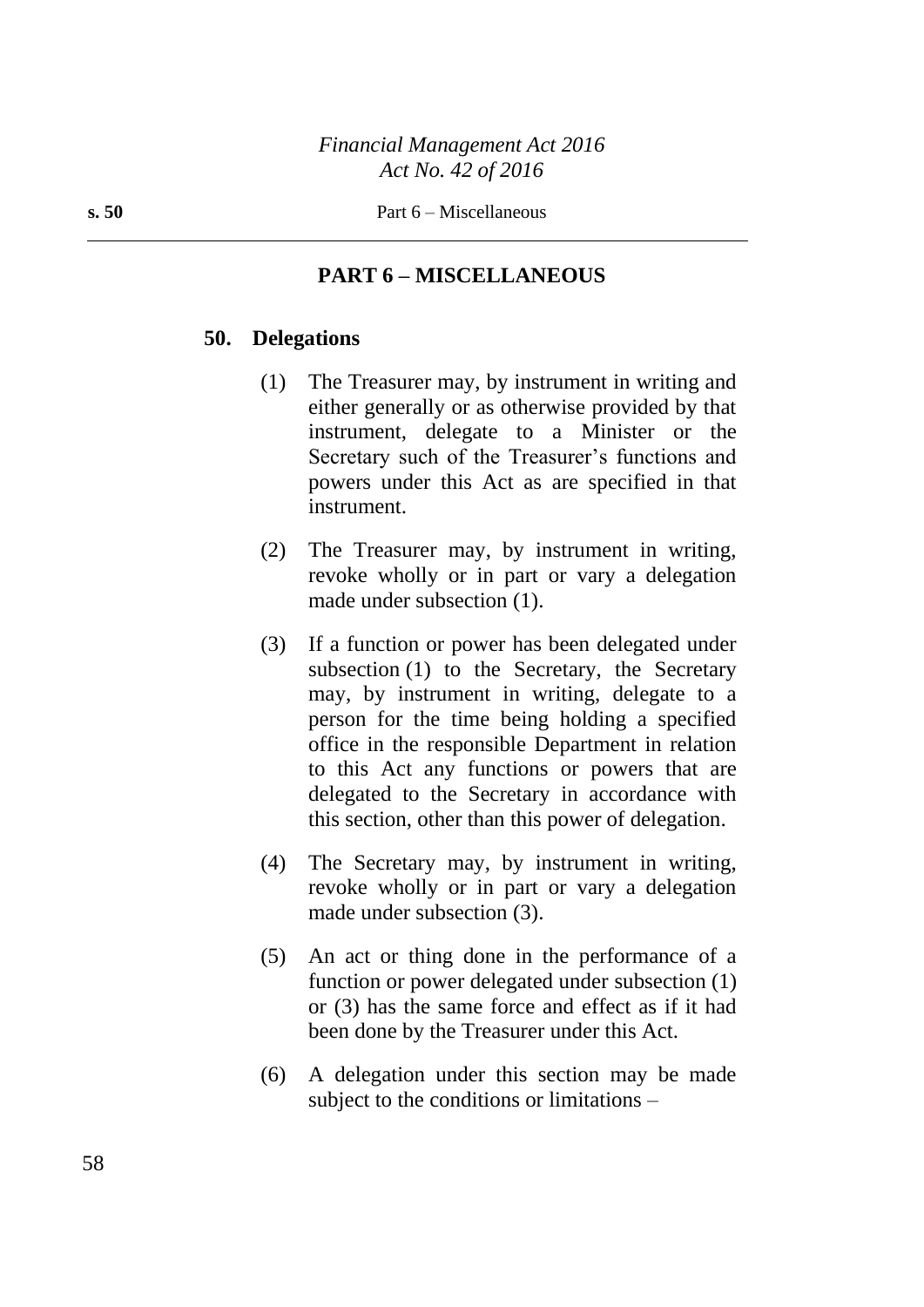- (a) as to the performance or exercise of any of the functions or powers delegated; or
- (b) as to time or circumstance –

specified in the instrument of delegation.

- (7) Despite any delegation made under this section, the Treasurer may continue to perform or exercise all or any of the functions or powers delegated.
- (8) An instrument purporting to be signed by a delegate of the Treasurer or of the Secretary in the capacity of such a delegate is in all courts and before all persons acting judicially to be received in evidence as if it were an instrument executed by the Treasurer or Secretary, as the case may require.
- (9) If the Treasurer or Secretary by whom a delegation is made dies, or ceases to hold office as such, that delegation is taken to continue in force according to its tenor until it is revoked or varied under this section.

### **51. Treasurer's Instructions**

- (1) The Treasurer is to issue instructions in respect of the principles, practices and procedures to be observed in the financial management of all Agencies.
- (2) Instructions issued under subsection (1) have effect unless they are inconsistent with this Act or any Act, subordinate legislation or direction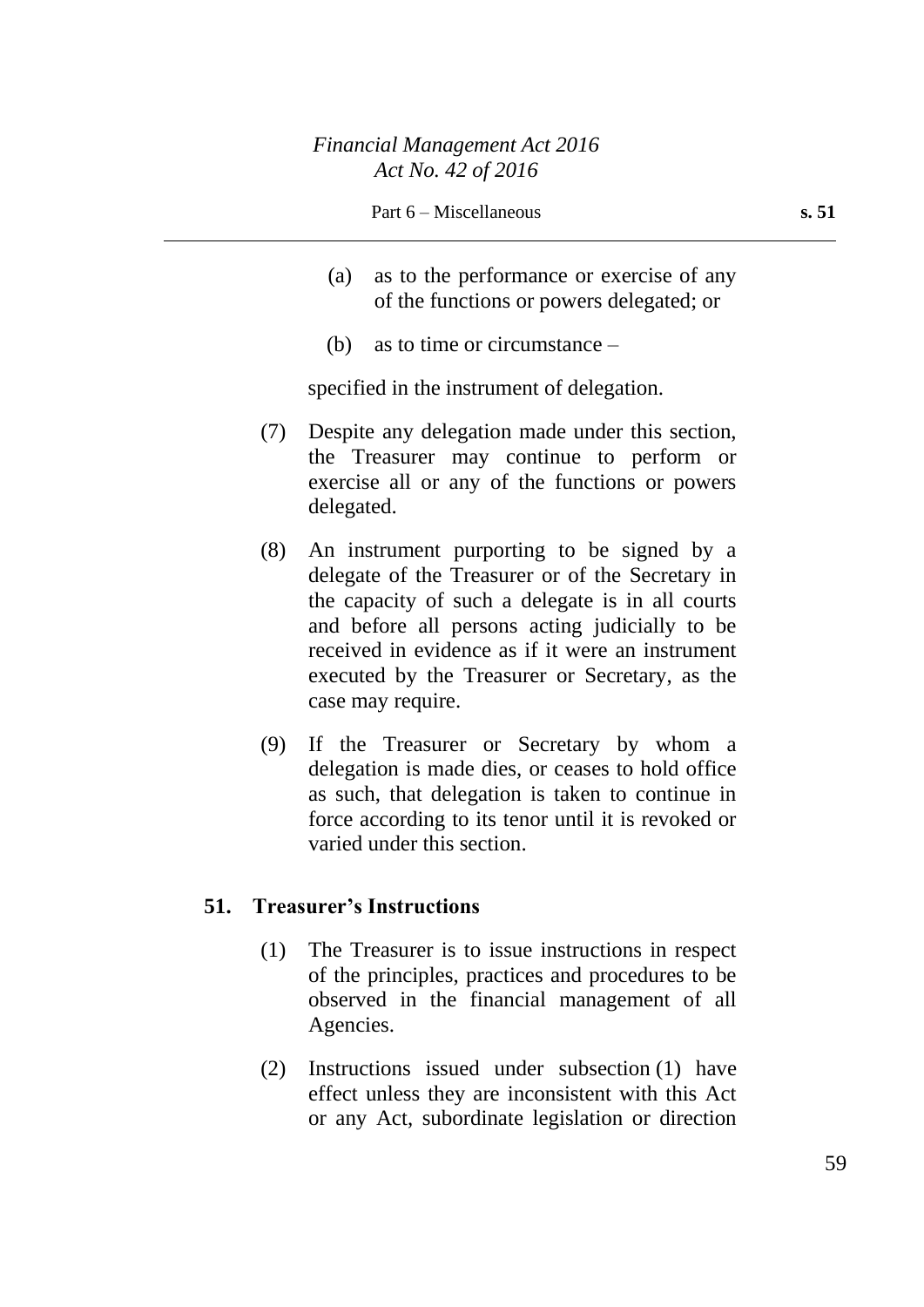referred to in the definition of *written law* in section 3.

- (3) Treasurer's Instructions may be issued
	- (a) so as to apply  $-$ 
		- (i) at all times or at a time specified in the Treasurer's Instructions; or
		- (ii) to all Agencies or to Agencies specified in the Treasurer's Instructions; and
	- (b) so as to confer a discretionary authority on a person or body or a class of persons or bodies specified in the Treasurer's Instructions.
- (4) It is the duty of each accountable authority and officer to comply with any requirement of the Treasurer's Instructions that is applicable to that accountable authority or officer.
- (5) Treasurer's Instructions are not statutory rules within the meaning of the *Rules Publication Act 1953*.
- (6) Despite subsection (4) and sections 16, 18(4) and 42(2), Treasurer's Instructions do not apply to, or in relation to, an Agency, or an accountable authority, specified in Part 2 of Schedule 1.

#### **52. Power to borrow money**

The Treasurer may borrow such money as may be required for the purposes of the State.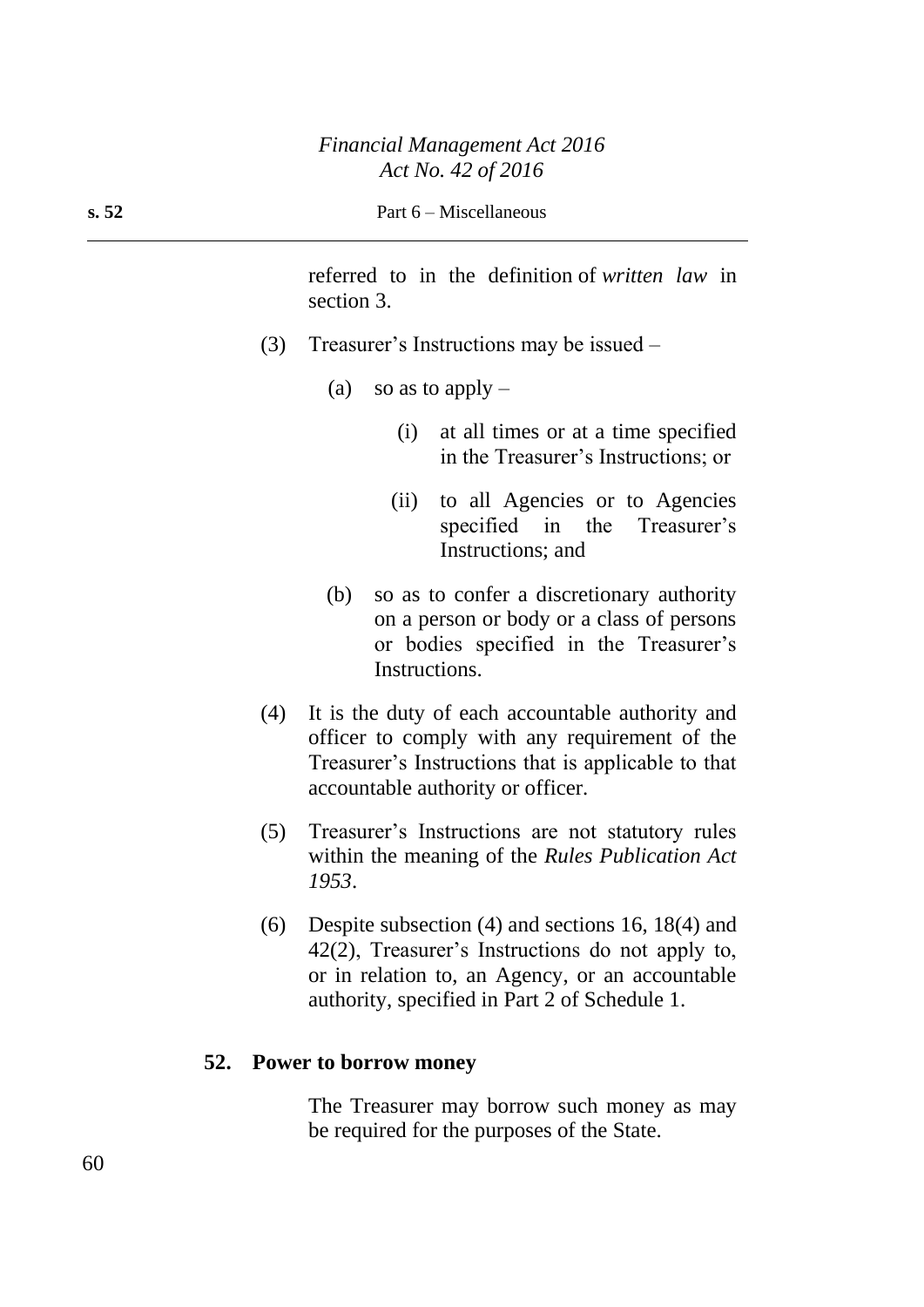#### **53. Investment and borrowing powers**

Unless the Treasurer determines otherwise, all investment and borrowing powers are to be held exclusively by the Treasurer.

#### **54. Indemnities and guarantees**

(1) An accountable authority of an Agency must seek the Treasurer's approval if the Agency intends to enter into any indemnity or guarantee arrangement which the accountable authority reasonably believes has the capacity to impose a significant financial burden on the Agency or on the public finances of the State.

Penalty: Fine not exceeding 50 penalty units.

(2) An accountable authority of an Agency must advise the Treasurer if an event occurs that may significantly affect the financial position of the Agency or the public finances of the State.

Penalty: Fine not exceeding 50 penalty units.

#### **55. Ex gratia payments**

- (1) If the Treasurer is satisfied that it is appropriate to do so because of special circumstances, the Treasurer may authorise an amount to be paid to a person even though the payment would not otherwise be authorised by law or be required to meet a legal liability.
- (2) A payment under this section may be made subject to conditions.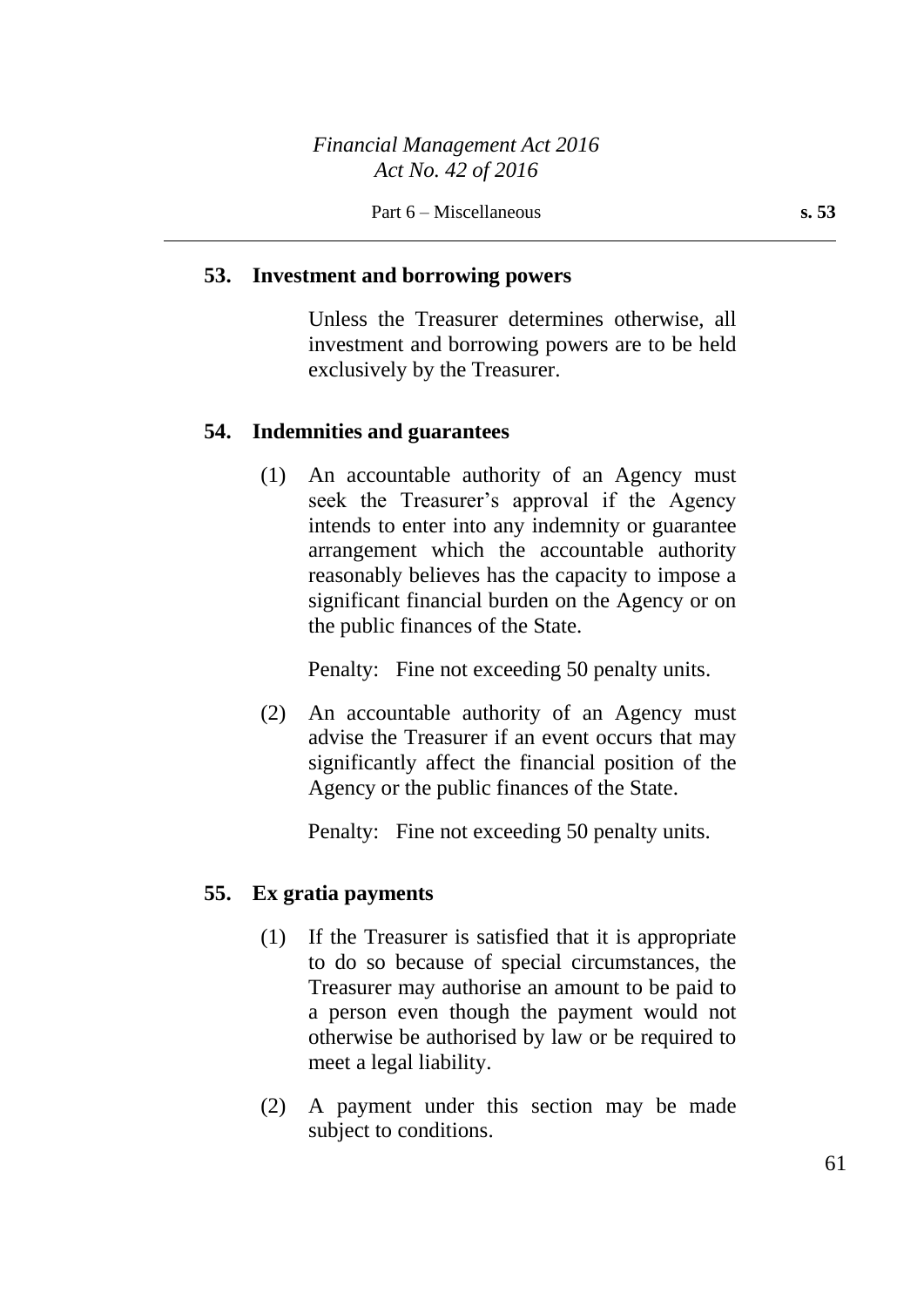(3) If a condition imposed under subsection (2) on a payment is breached, the amount paid may be recovered as a debt due to the State in a court of competent jurisdiction.

#### **56. Write-off of debts, &c.**

- (1) The Treasurer may, in writing, on behalf of the State –
	- (a) write off the State's right to payment of an amount payable to the State; or
	- (b) write off losses, or deficiencies, of money; or
	- (c) write off the value of lost, deficient, condemned, unserviceable, abandoned or obsolete property; or
	- (d) postpone any right of the State to be paid a debt in priority to another debt; or
	- (e) allow the payment by instalments of an amount payable to the State; or
	- (f) defer the time for payment of an amount payable to the State.
- (2) A write-off relating to an amount payable to the State by a person may be expressed to be subject to a condition that the person agrees to pay an amount to the State in circumstances specified in the write-off.
- (3) If any condition referred to in subsection (2) is breached, the amount of the write-off may be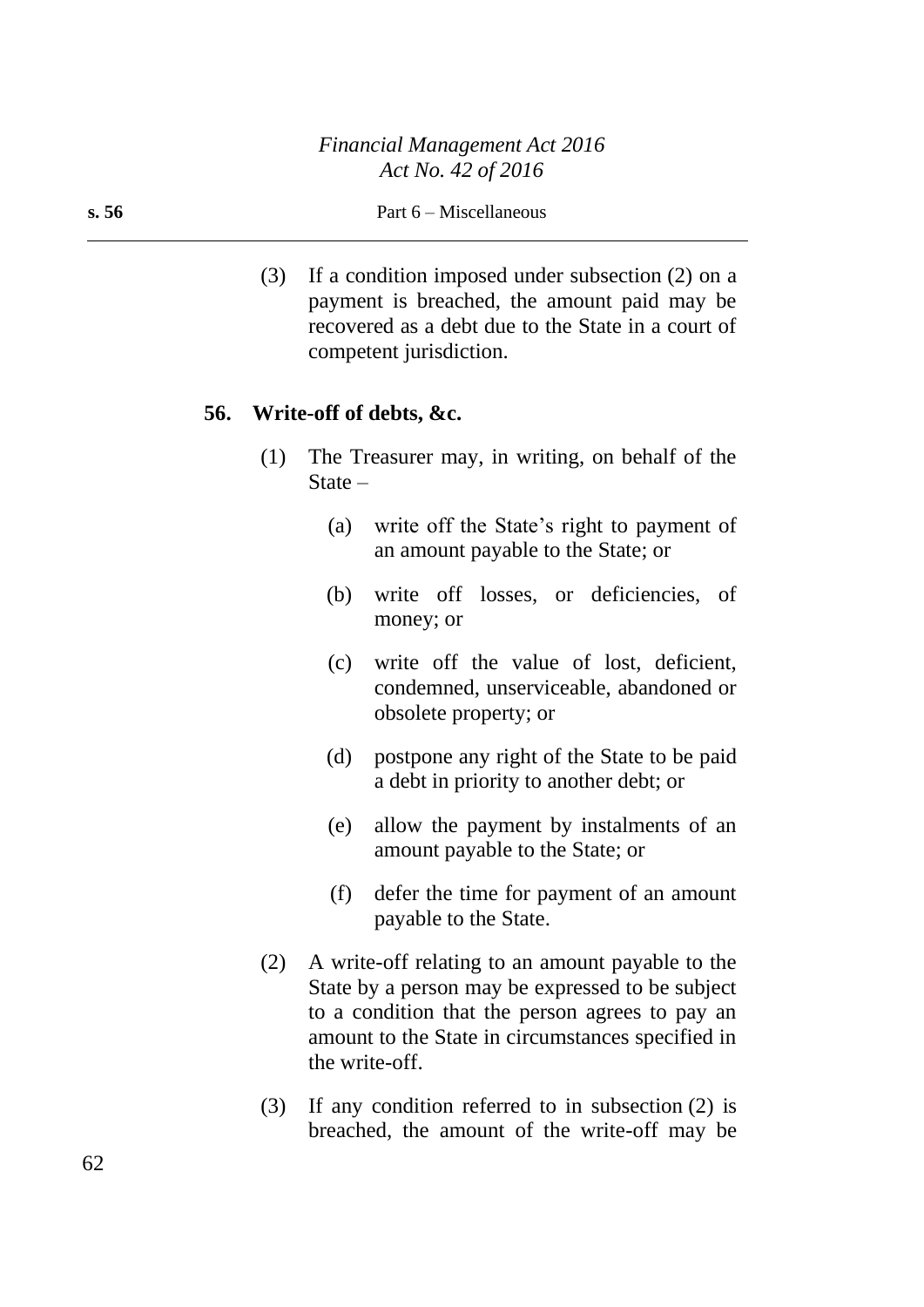recovered as a debt due to the State in a court of competent jurisdiction.

(4) A write-off relating to an amount payable to the State must be reported by the relevant Agency in the notes to the financial statements of that Agency that relate to the year in which the right to payment was waived.

#### **57. Prosecution for offences**

A prosecution for an offence against this Act –

- (a) is to be taken by way of summary proceedings under the *Justices Act 1959* within  $-$ 
	- (i) 12 months after the offence is committed; or
	- (ii) 6 months after the commission of the offence comes to the knowledge of the complainant –

whichever period expires later; and

(b) may be instituted by a person authorised in writing in that behalf by the Treasurer or the Auditor-General.

### **58. Copies of orders to be forwarded to Auditor-General**

(1) The Treasurer, within 15 days after he or she makes an order under this Act, is to cause a copy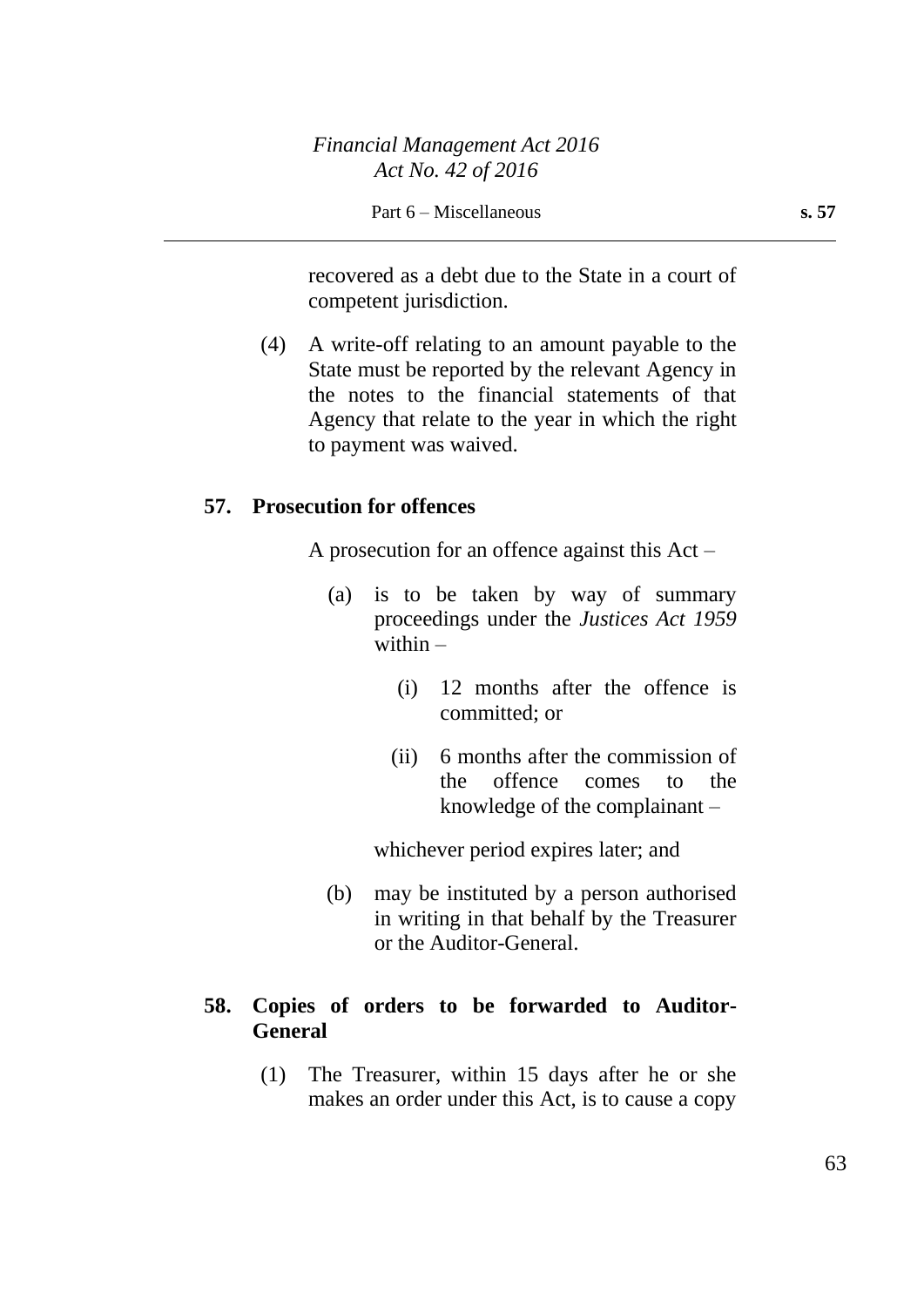of the order to be forwarded to the Auditor-General.

(2) An order made by the Treasurer under this Act is not a statutory rule within the meaning of the *Rules Publication Act 1953*.

#### **59. Regulations**

- (1) The Governor may make regulations for the purposes of this Act.
- (2) The regulations may be made so as to apply differently according to matters, limitations or restrictions, whether as to time, circumstance or otherwise, specified in the regulations.
- (3) The regulations may authorise any matter to be from time to time determined, applied or regulated by any person or body specified in the regulations.
- (4) The regulations may  $-$ 
	- (a) provide for savings or transitional matters necessary or expedient for bringing this Act into operation; and
	- (b) provide for any of those savings or transitional matters to take effect when this Act commences or on a later day specified in the regulations, whether the day so specified is before, on or after the day on which the regulations are made.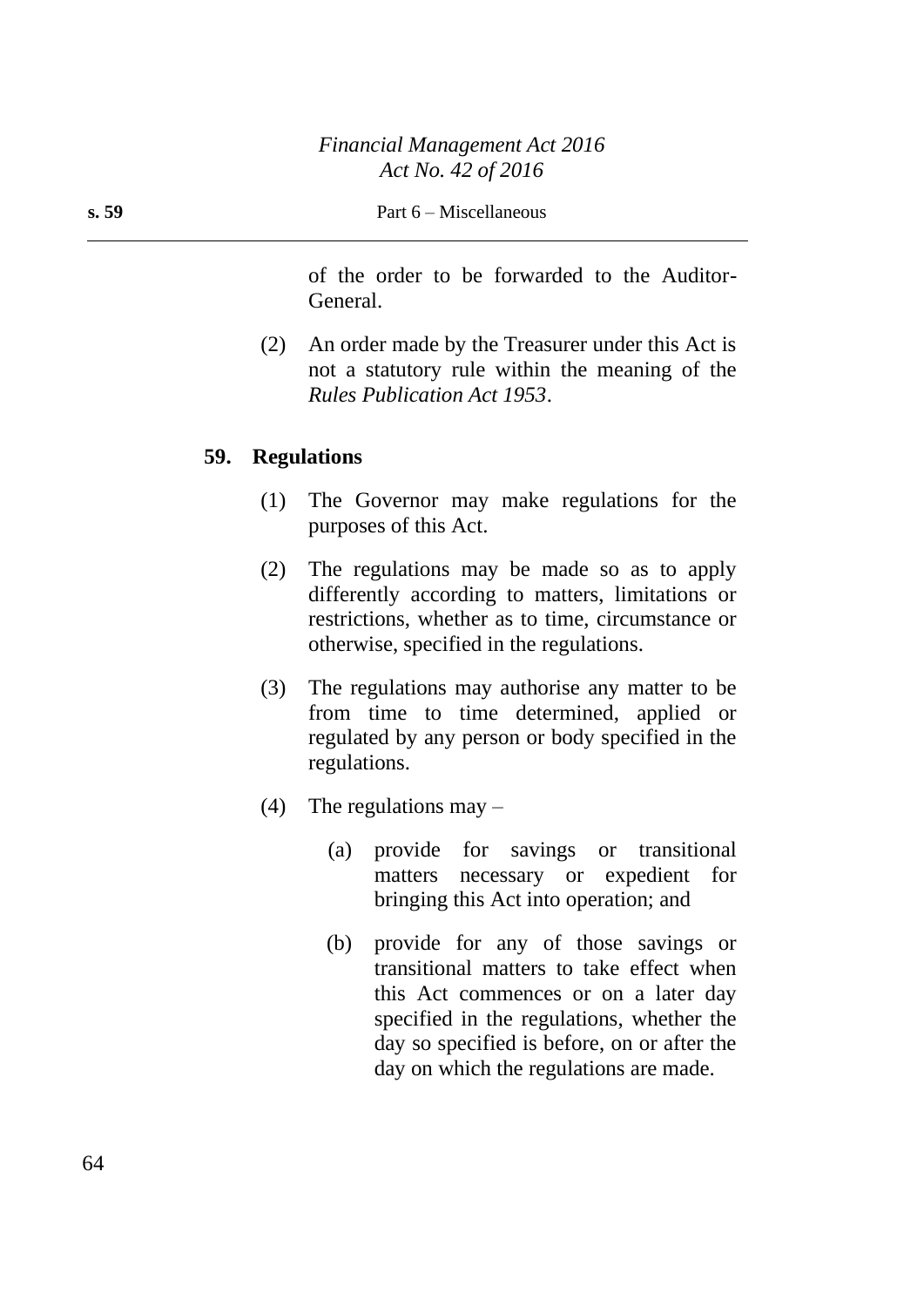#### **60. Administration of Act**

Until provision is made in relation to this Act by order under section 4 of the *Administrative Arrangements Act 1990* –

- (a) the administration of this Act is assigned to the Treasurer; and
- (b) the department responsible to the Treasurer in relation to the administration of this Act is the Department of Treasury and Finance.

#### **61. Savings and transitional provisions**

The savings and transitional provisions specified in Schedule 2 have effect.

#### **62. Legislation repealed**

The legislation specified in Schedule 3 is repealed.

#### **63. Legislation rescinded**

The legislation specified in Schedule 4 is rescinded.

#### **64. Legislation revoked**

The legislation specified in Schedule 5 is revoked.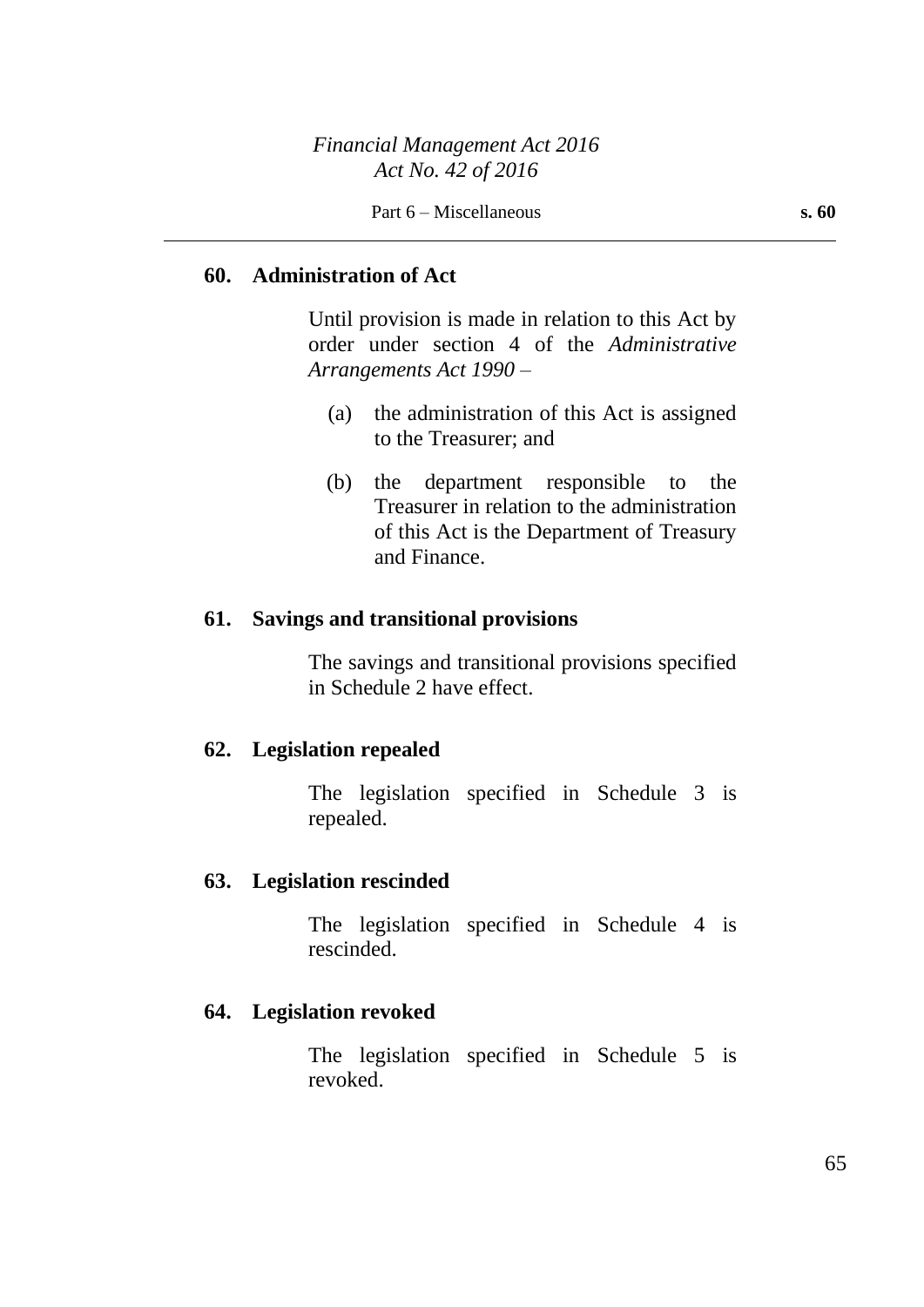# **SCHEDULE 1 – GENERAL GOVERNMENT SECTOR AGENCIES**

Section 3

| <b>PART 1 - GOVERNMENT AGENCIES</b>                                |                                          |               |     |  |
|--------------------------------------------------------------------|------------------------------------------|---------------|-----|--|
| <b>Column 1 - Agency</b>                                           | Column 2 -                               |               |     |  |
|                                                                    | <b>Accountable authority</b>             |               |     |  |
| Department of Communities Tasmania                                 | Secretary<br>Department                  | of            | the |  |
| Department of Education                                            | Secretary of<br>Department               |               | the |  |
| Department of Health                                               | Secretary<br>Department                  | of            | the |  |
| Department of Justice                                              | Secretary of<br>Department               |               | the |  |
| Department of Police, Fire<br>and<br><b>Emergency Management</b>   | Secretary<br>Department                  | <sub>of</sub> | the |  |
| Department of Premier and Cabinet                                  | Secretary<br>Department                  | of            | the |  |
| Department of Natural Resources and<br><b>Environment Tasmania</b> | <sub>of</sub><br>Secretary<br>Department |               | the |  |
| Department of State Growth                                         | Secretary<br>Department                  | of            | the |  |
| Department of Treasury and Finance                                 | Secretary of<br>Department               |               | the |  |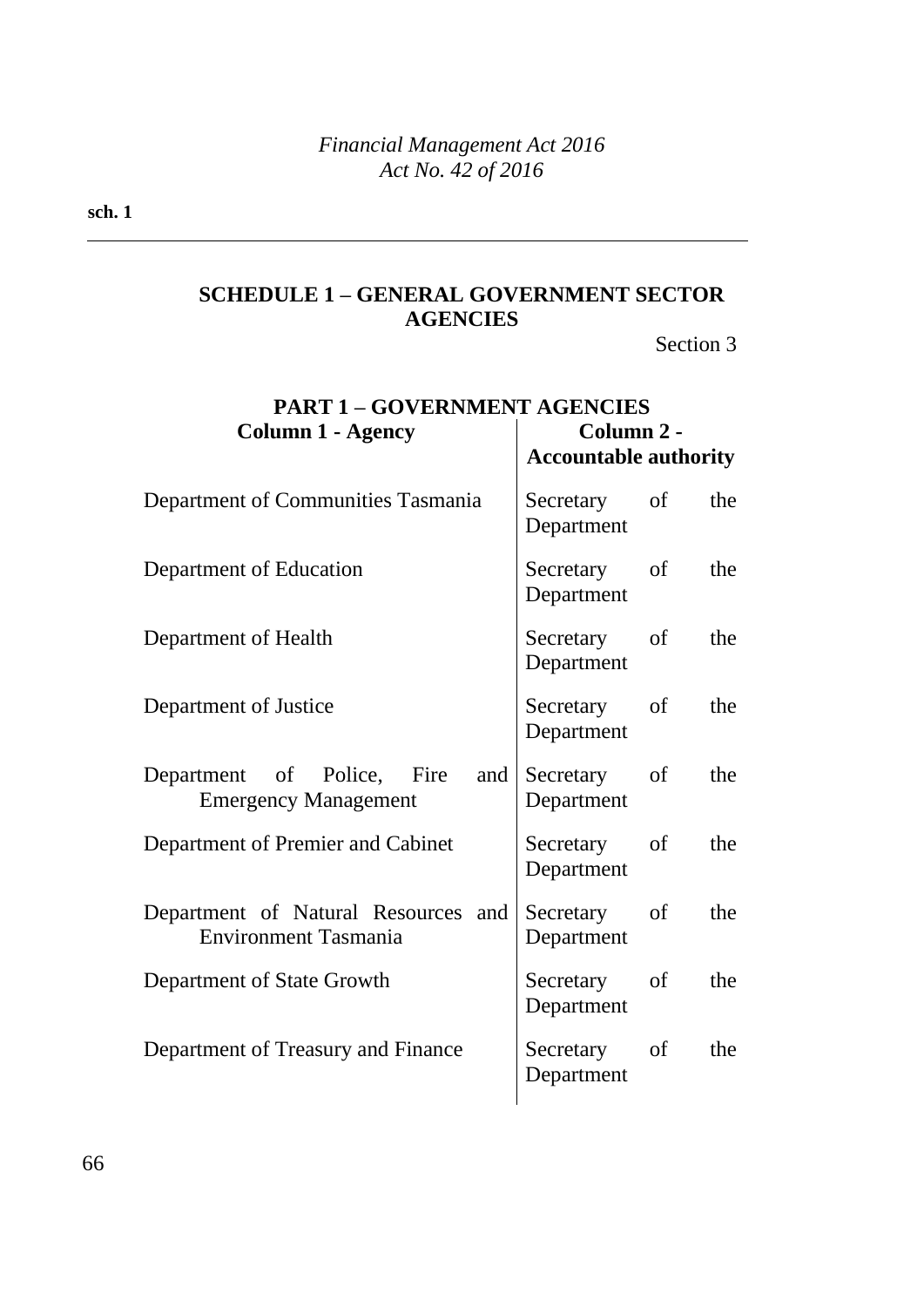## *Financial Management Act 2016 Act No. 42 of 2016*

| <b>Column 1 - Agency</b>                | Column 2 -<br><b>Accountable authority</b>                                                                                                         |
|-----------------------------------------|----------------------------------------------------------------------------------------------------------------------------------------------------|
| <b>Brand Tasmania</b>                   | The chief executive<br>officer appointed under<br>section 21 of the <i>Brand</i><br>Tasmania Act 2018                                              |
| Director of Inland Fisheries            | The Director of Inland<br>Fisheries appointed<br>under section 11 of the<br>Inland Fisheries Act<br>1995                                           |
| Director of Public Prosecutions         | The person appointed<br>as Director of Public<br>Prosecutions under<br>section $4(1)$ of the<br>Director of Public<br><b>Prosecutions Act 1973</b> |
| <b>Environment Protection Authority</b> | The chief executive<br>officer of the<br><b>Environment Protection</b><br>Authority                                                                |
| Finance - General                       | Secretary of the<br>responsible Department<br>in relation to the<br><b>Financial Management</b><br>Act 2016                                        |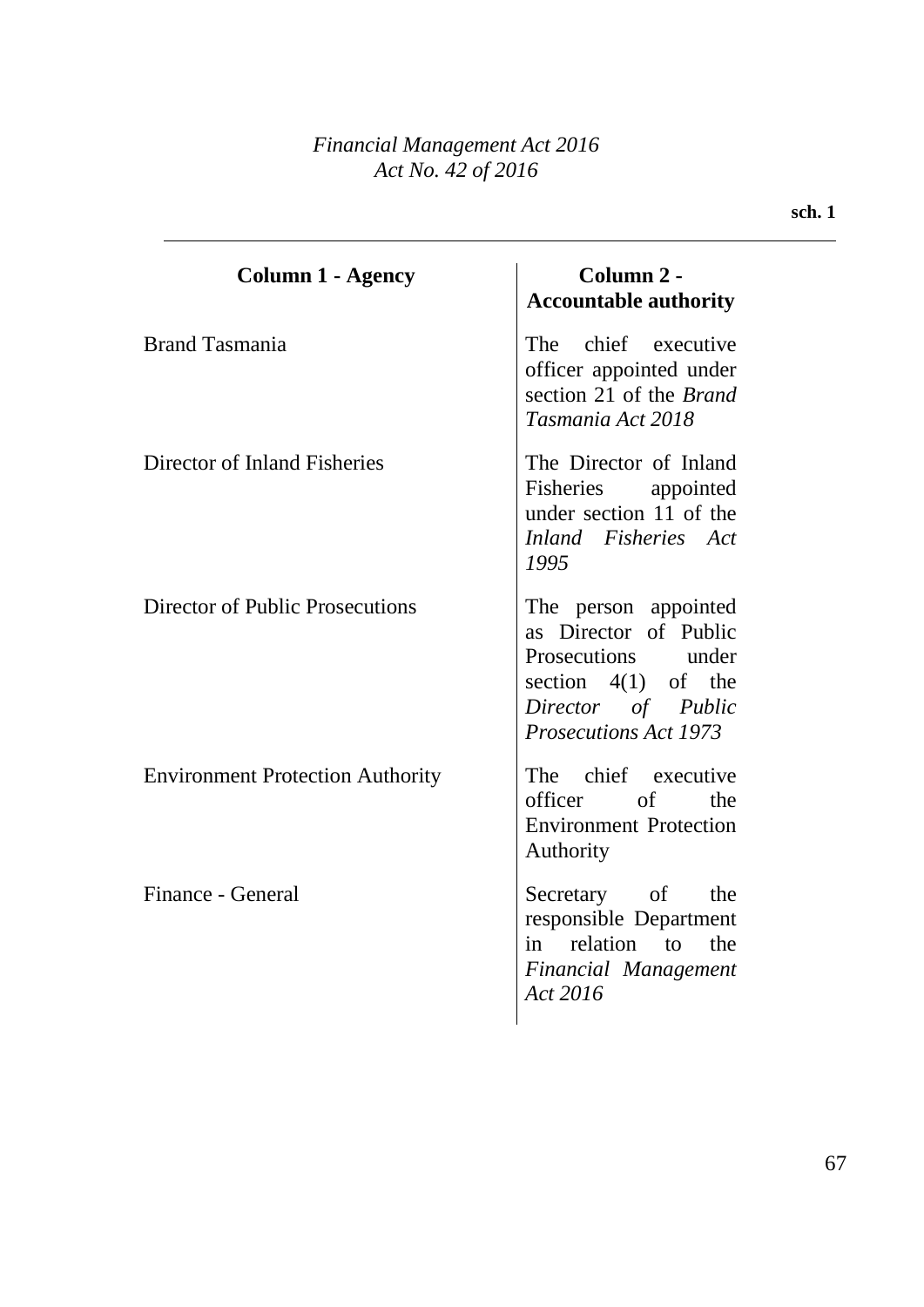| <b>Column 1 - Agency</b>                 | Column 2 -<br><b>Accountable authority</b>                                                                                        |  |
|------------------------------------------|-----------------------------------------------------------------------------------------------------------------------------------|--|
| <b>Integrity Commission</b>              | The chief executive<br>officer appointed under<br>section 17 of the<br>Integrity Commission<br>Act 2009                           |  |
| Marine and Safety Authority              | The chief executive<br>officer appointed under<br>section 16 of the<br>Marine and Safety<br><b>Authority Act 1997</b>             |  |
| Office of the Ombudsman                  | The person appointed<br>as Ombudsman under<br>section $5(1A)$ of the<br>Ombudsman Act 1978                                        |  |
| <b>Royal Tasmanian Botanical Gardens</b> | The Director of the<br>Botanical Gardens<br>appointed under section<br>18 of the Royal<br>Tasmanian Botanical<br>Gardens Act 2002 |  |
| <b>State Fire Commission</b>             | The Chief Officer<br>appointed under section<br>10 of the Fire Service<br>Act 1979                                                |  |
| <b>Tasmanian Audit Office</b>            | <b>Auditor-General</b>                                                                                                            |  |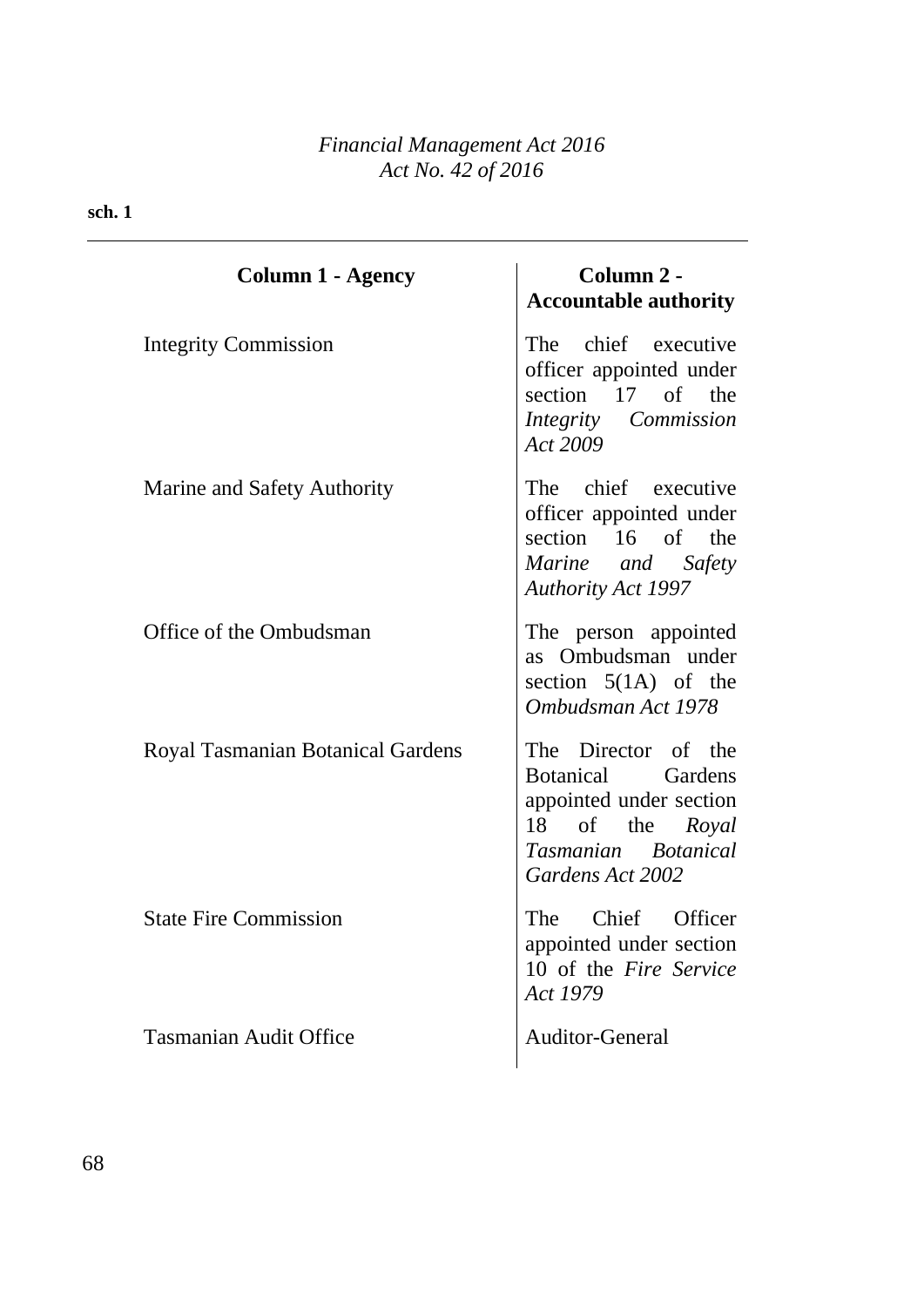## *Financial Management Act 2016 Act No. 42 of 2016*

| Column 1 - Agency               | Column 2 -<br><b>Accountable authority</b>                                                                                                 |
|---------------------------------|--------------------------------------------------------------------------------------------------------------------------------------------|
| <b>Tasmanian Health Service</b> | Secretary of the<br>responsible Department<br>in relation to the<br>Tasmanian Health<br>Service Act 2018                                   |
| <b>TasTAFE</b>                  | The chief executive<br>officer of TasTAFE<br>appointed under section<br>66 of the <i>Training and</i><br>Workforce<br>Development Act 2013 |
| Tourism Tasmania                | The chief executive<br>officer appointed under<br>section 17 of the<br>Tourism Tasmania Act<br>1996                                        |

| I ANI 2 – LEGISLATI VE AGENCIES |                                                                                                     |  |
|---------------------------------|-----------------------------------------------------------------------------------------------------|--|
| Column $1 - \text{Agency}$      | Column 2 – Accountable<br>authority                                                                 |  |
| Office of the Governor          | A person appointed as Official<br>Secretary under section 7 of the<br>Governor of Tasmania Act 1982 |  |
| House of Assembly               | The Clerk of the House of<br>Assembly                                                               |  |

# **PART 2 – LEGISLATIVE AGENCIES**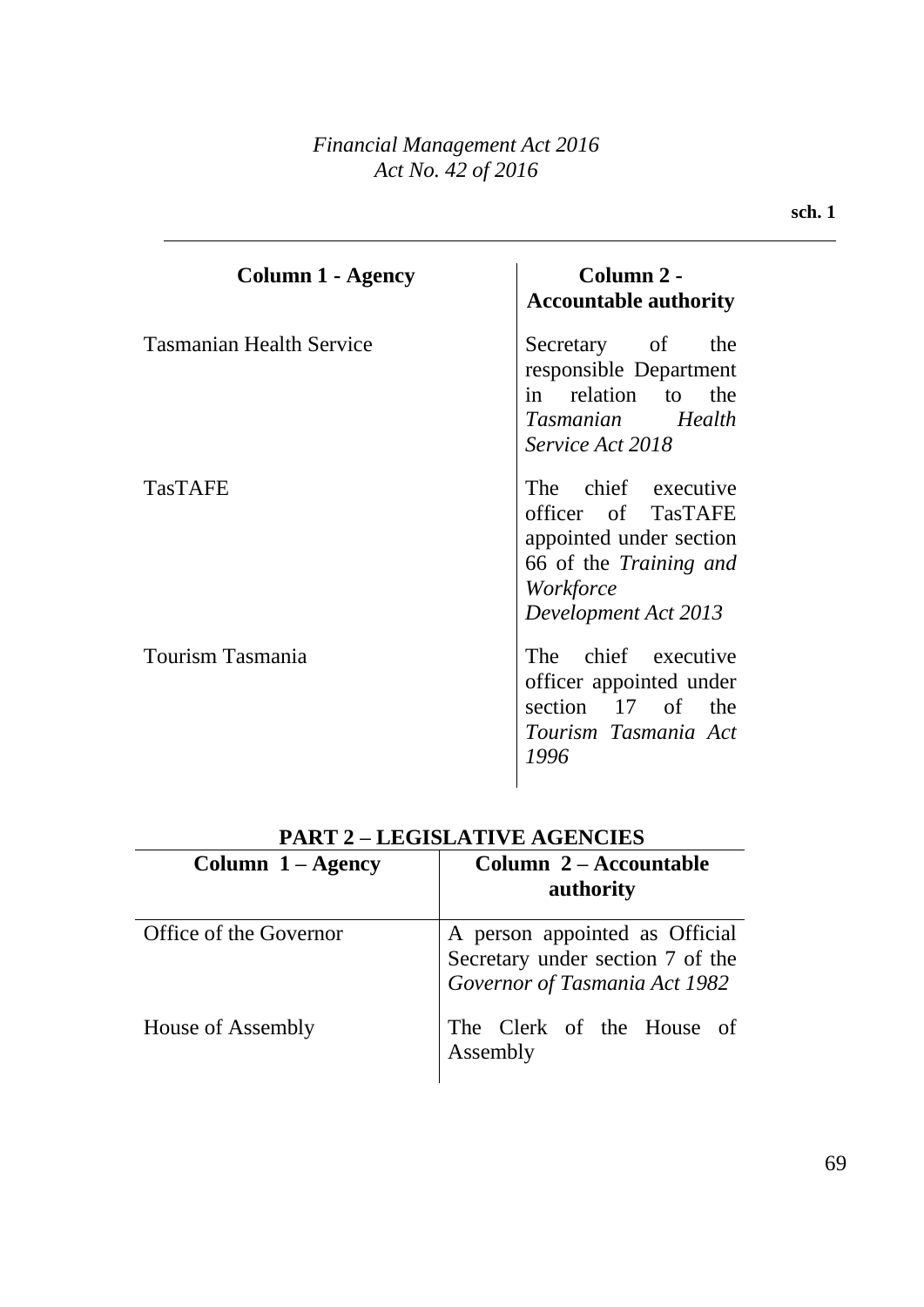## *Financial Management Act 2016 Act No. 42 of 2016*

| Column $1 - \text{Agency}$ | Column 2 – Accountable<br>authority                                                                      |
|----------------------------|----------------------------------------------------------------------------------------------------------|
| Legislative Council        | The Clerk of the Legislative<br>Council                                                                  |
| Legislature-General        | Both the Clerk of the Legislative<br>Council and the Clerk of the<br>House of Assembly acting<br>jointly |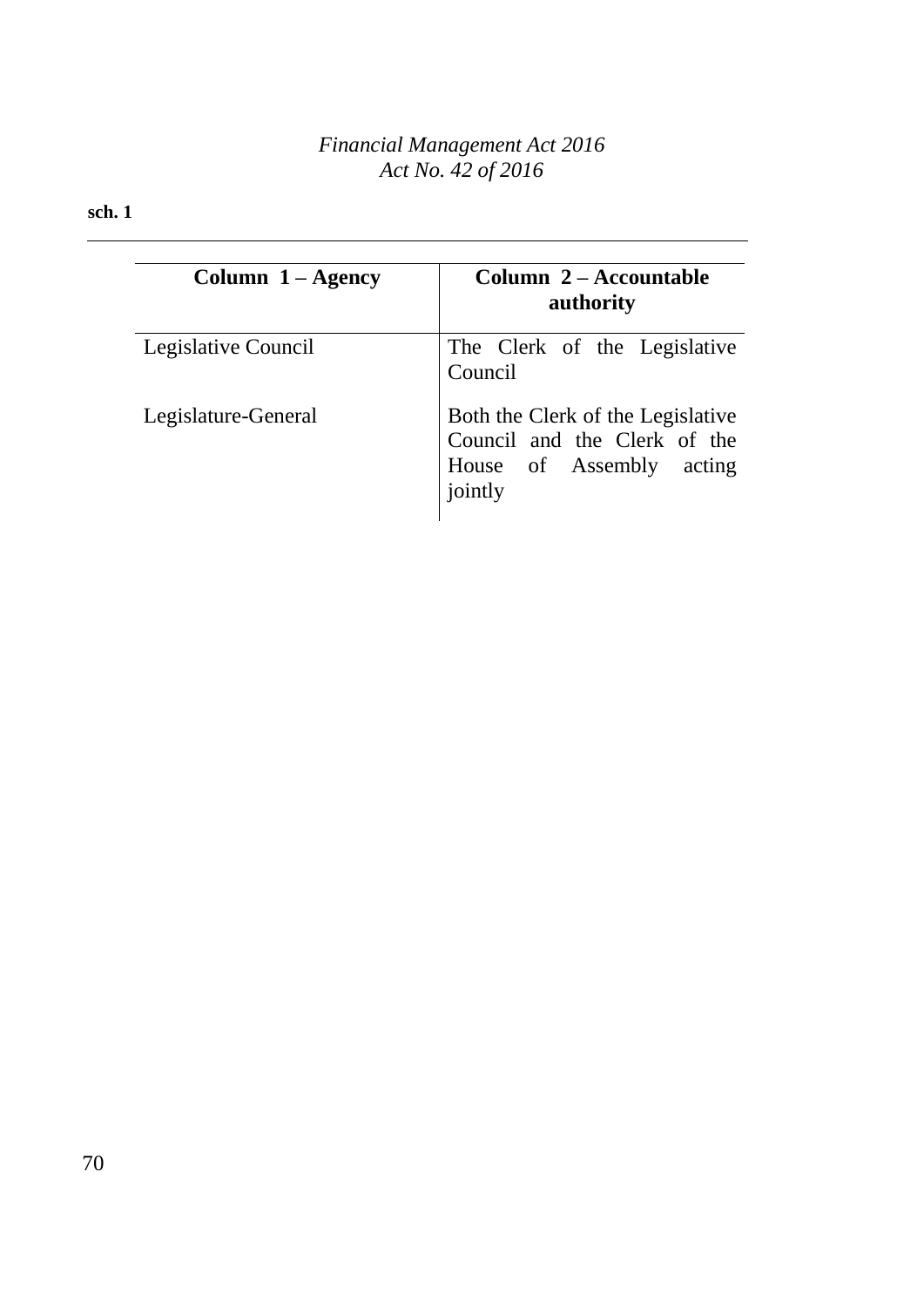## **SCHEDULE 2 – SAVINGS AND TRANSITIONAL PROVISIONS**

Section 61

- **1. References to Consolidated Fund, Consolidated Revenue, Consolidated Revenue Fund, Loan Fund and Special Deposits and Trust Fund**
	- $(1)$  In this clause
		- *relevant document* means any enactment, agreement, certificate, notice, or other document, that existed or was in force immediately before the commencement of this Act.
	- (2) A reference, in a relevant document, to the Consolidated Fund, Consolidated Revenue, the Consolidated Revenue Fund, the Loan Fund, or the Special Deposits and Trust Fund established under the *Public Account Act 1986*, is to be read after the commencement of this Act as a reference to the Public Account and the relevant document is to be construed and have effect accordingly.
- **2. Matters or things made, entered into, &c., under**  *Financial Management and Audit Act 1990* **and**  *Public Account Act 1986*
	- (1) Any matter or thing that  $-$ 
		- (a) the Treasurer may make, enter into, authorise or determine; and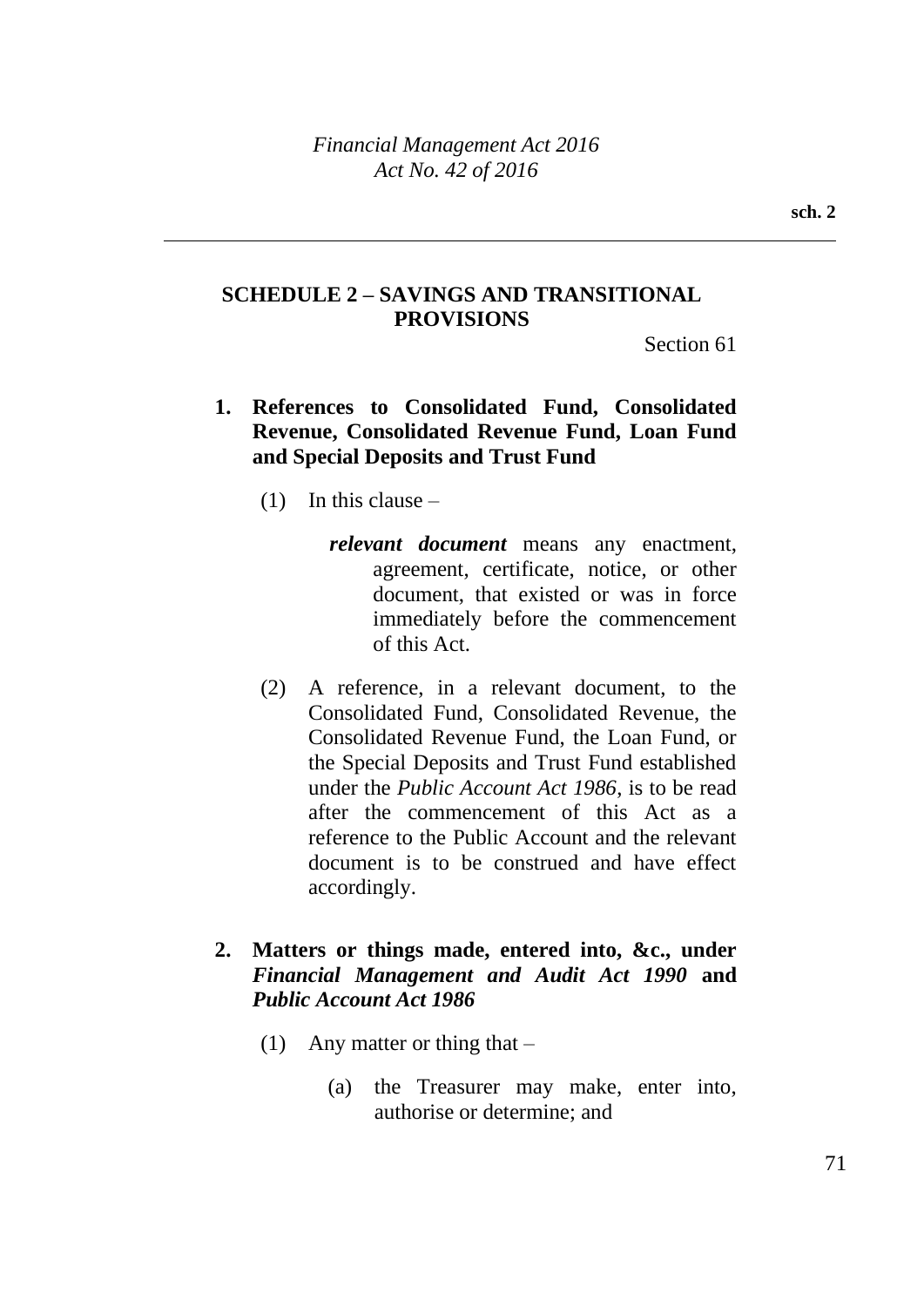- (b) has been imposed or conferred on, or entrusted to, the Head of an Agency, accountable authority or special appropriation under the *Financial Management and Audit Act 1990* or *Public Account Act 1986*; and
- (c) is in effect before the commencement of this  $Act -$

continues to apply under this Act for a period of 2 years from the commencement of this Act or a shorter or longer period that the Treasurer determines.

- (2) Subclause (1) does not apply if this Act provides  $that -$ 
	- (a) the matter or thing is to be made, entered into, authorised or determined exclusively by the Treasurer; or
	- (b) the Treasurer is not authorised to make, enter into, authorise or determine that matter or thing.

## **3. Certain accounts that are continued may be established under section 17 or 18**

- (1) This clause applies to an account that  $-$ 
	- (a) was established, by or under an enactment as in force immediately before the commencement of this Act, in the Special Deposits and Trust Fund; and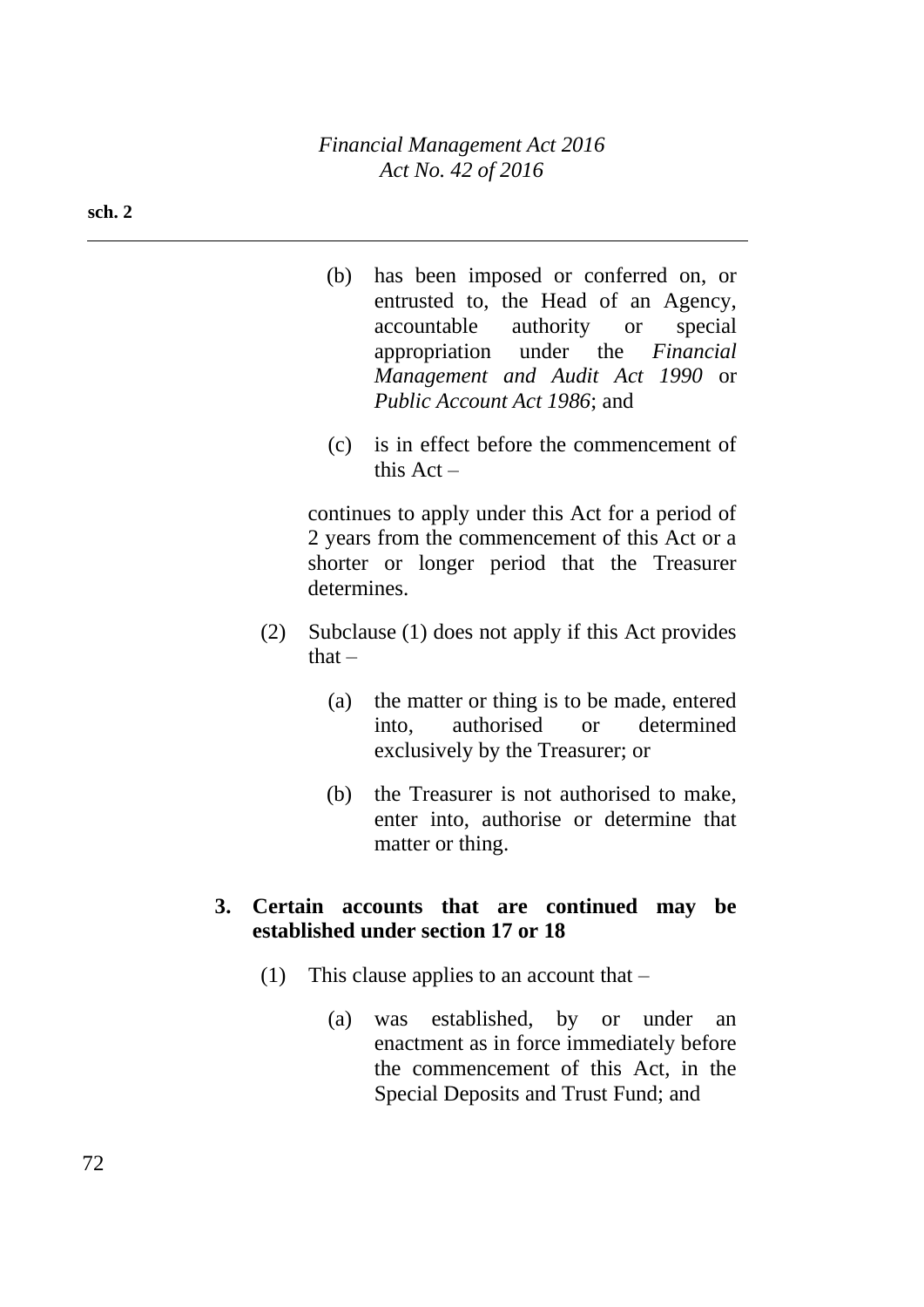- (b) is continued, under an amendment to the enactment, as an account under this Act; and
- (c) is not specified under that amendment to be an account continued as, or under, an Agency Trust Account established under this Act.
- (2) If this clause applies to an account, the Treasurer may, by instrument in writing, determine that the account is to be an account, specified in the determination, established under section 17 or 18.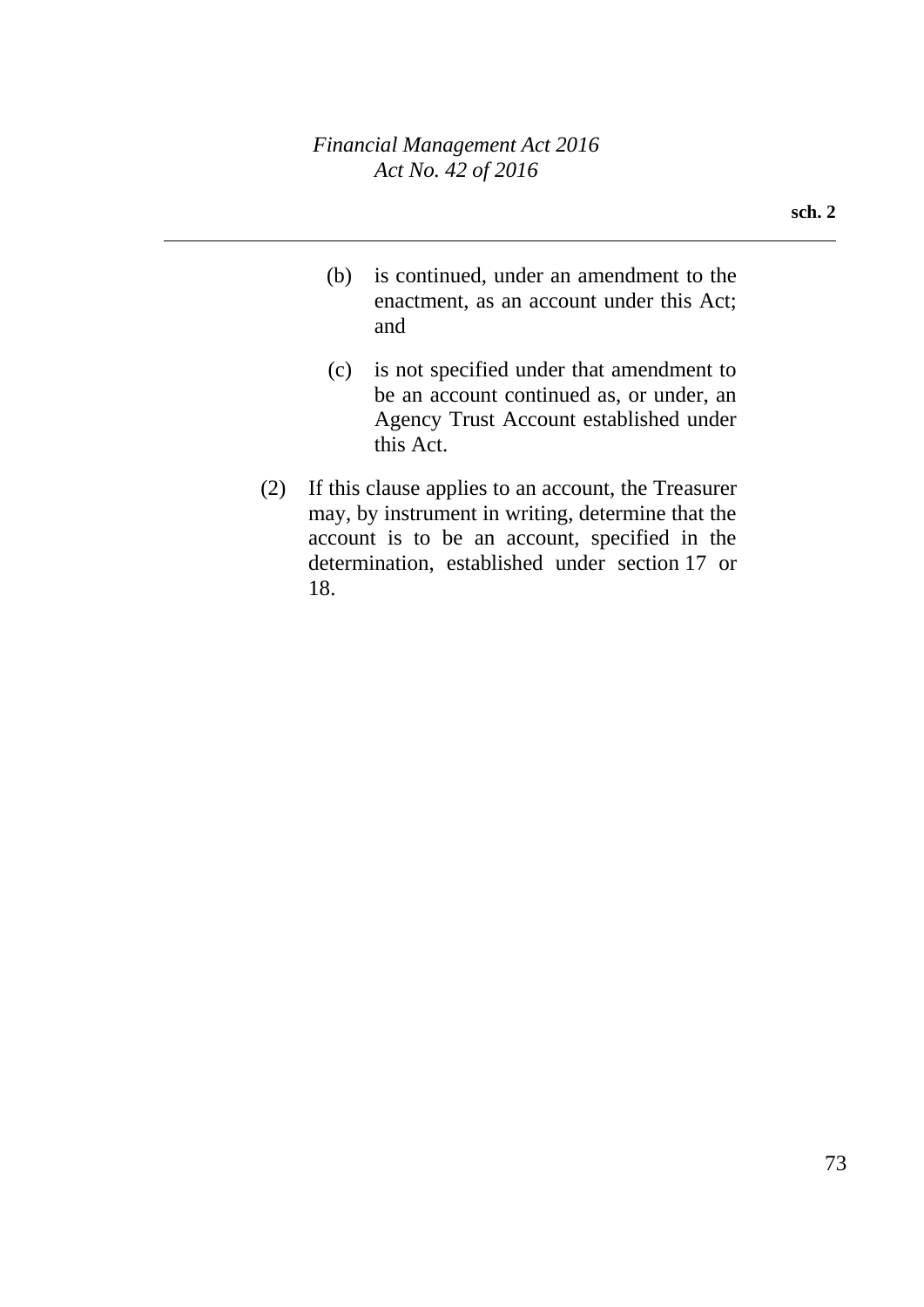**sch. 3**

# **SCHEDULE 3 – LEGISLATION REPEALED**

Section 62

*Public Account Act 1986* (No. 56 of 1986)

*Financial Management and Audit Act 1990* (No. 28 of 1990)

*Financial Management and Audit Amendment Act 2006* (No. 7 of 2006)

*Financial Management and Audit Amendment Act 2007* (No. 5 of 2007)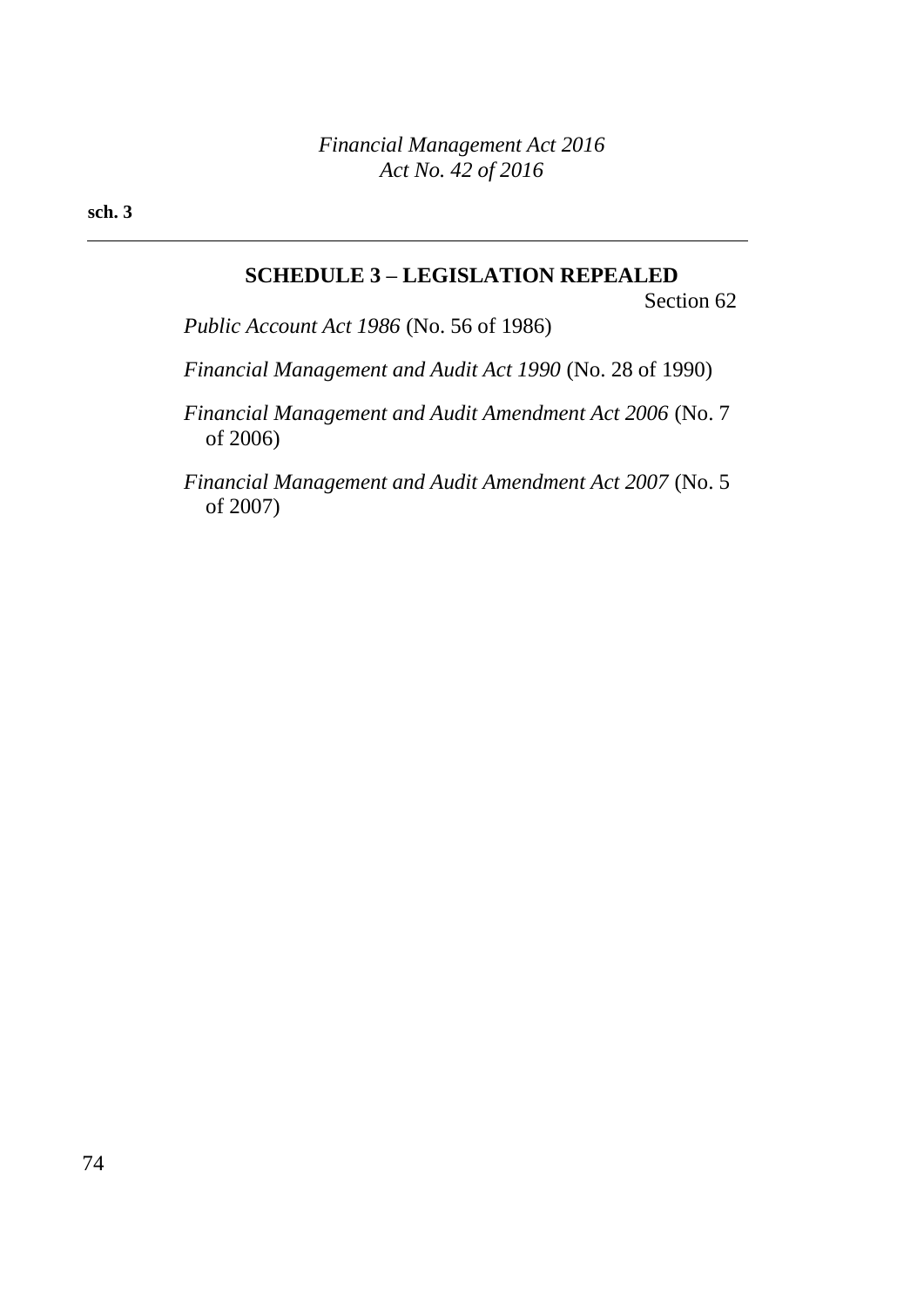**sch. 4**

### **SCHEDULE 4 – LEGISLATION RESCINDED**

Section 63 *Financial Management and Audit Regulations 2013* (No. 97 of 2013)

*Public Account Regulations 2014* (No. 122 of 2014)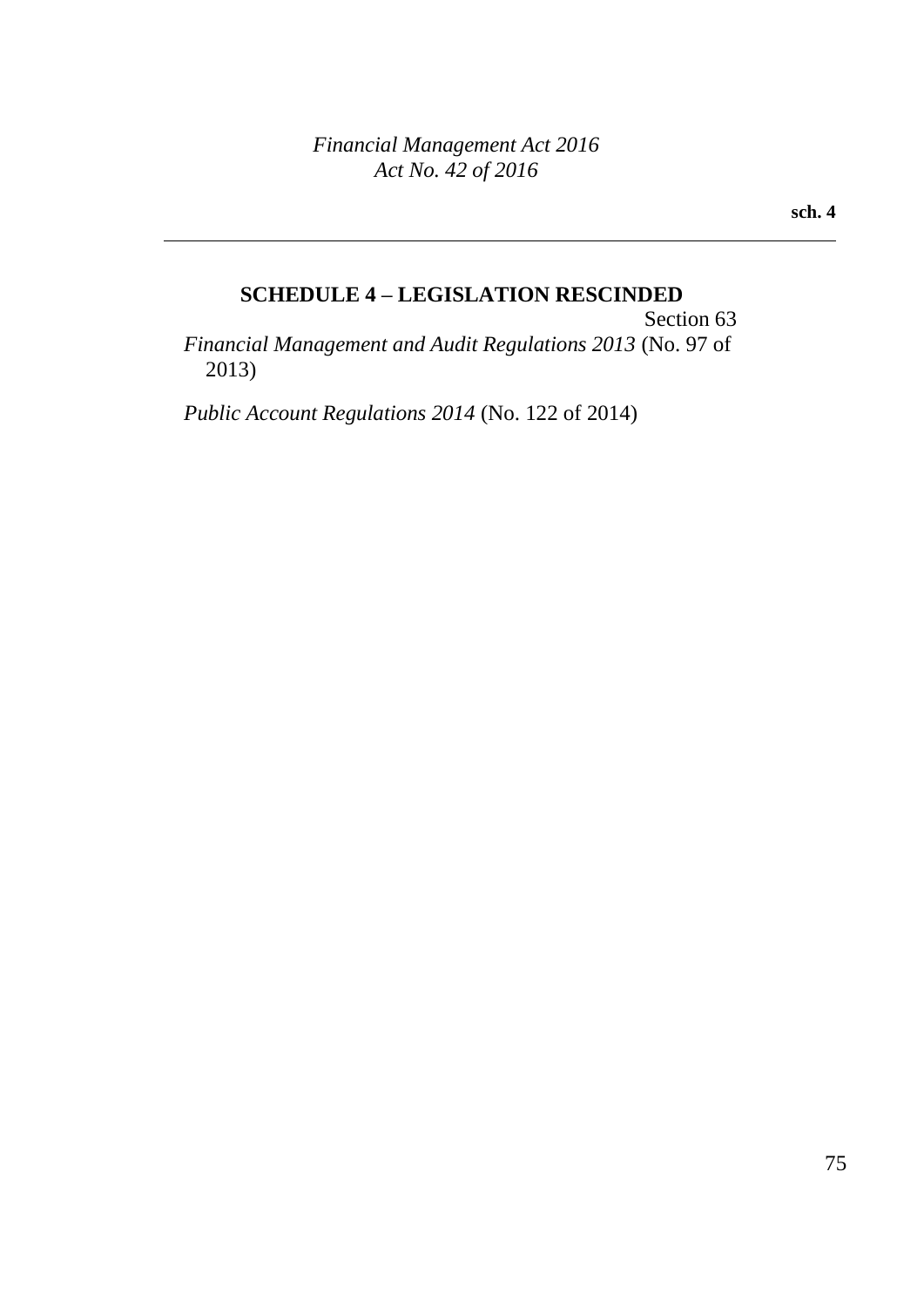**sch. 5**

# **SCHEDULE 5 – LEGISLATION REVOKED**

Section 64 *Proclamation under the Financial Management and Audit Act 1990* (No. 204 of 1990)

*Financial Management and Audit Order 2014* (No. 89 of 2014)